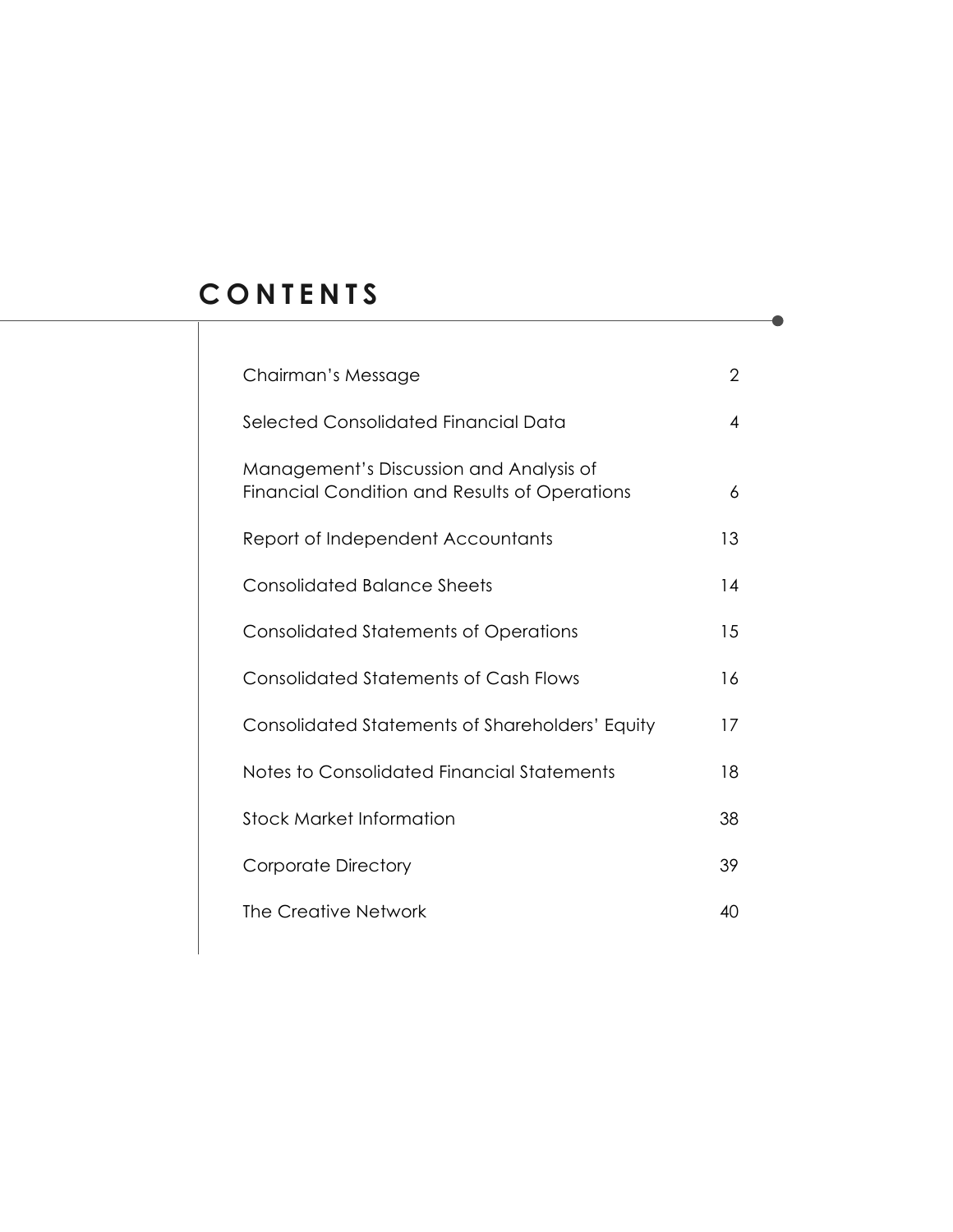# CHAIRMAN'S MESSAGE

Dear Shareholders,

Fiscal 2001 was a year of significant changes and tremendous challenges for Creative. We started the year positively with an exciting product line-up and business plan, and we were optimistic about the opportunities in the upcoming year. However, the global technology market experienced a sudden and rapid downturn during the holiday season, and has subsequently worsened during the past nine months, together with a steep decline in the global equity markets. Creative was not immune to these negative market developments which have adversely affected our operating results and resulted in the company taking significant write-downs in our investment portfolio.

Sales for fiscal 2001 were \$1.2 billion compared to \$1.3 billion for the fiscal 2000. Gross profit as a percentage of sales was 27% in fiscal 2001 compared to 30% in fiscal 2000. Net loss for fiscal 2001 was \$130 million, compared to net income of \$161 million in fiscal 2000. The loss for fiscal 2001 included net investment losses and write-downs totaling \$149 million and restructuring and other charges of \$31 million while net income for fiscal 2000 included net investment gains of \$103 million and other charges of \$20 million. Excluding these investment gains/losses and other charges, net income would have been \$49 million for fiscal 2001 and \$78 million for fiscal 2000. We ended fiscal 2001 with a cash balance of \$168 million. Although this was down when compared with \$286 million in fiscal 2000, the reduction reflects the utilization of \$91 million during fiscal 2001 for the repurchase of 8 million shares under the share buy-back program and the payment of \$39 million for dividends.

During the year, in view of the increasingly difficult and uncertain economic outlook, we took measures to position Creative to meet the challenges in the tough period ahead of us. We redirected our strategy to focus on profitability, by concentrating on revenues from the higher-margin core audio segments, namely sound cards, speakers and personal digital entertainment (PDE) products. We are also de-emphasizing the lower-margin and higher-risk storage and graphics product lines. In addition, we implemented operational improvement programs, including cost reduction and expense control efforts in all aspects of the business. At the same time, we focused on managing our inventory position to reduce inventory exposure, especially in high-risk and low-margin product segments.

On the products and technology front, we have continued to innovate and develop new products, maintaining our leadership position in the digital entertainment market. We have also expanded our product offerings, especially in the three core audio categories: sound cards, speakers and PDE.

In the sound card category, Creative launched the 7th generation Sound Blaster® cards – the Sound Blaster Live!™ 5.1 line of sound cards, providing true Dolby® Digital 5.1 multi-channel sound to consumers, which allows them to experience total sound immersion – just like at the movie theater. In addition, we expanded our target market base and announced Sound Blaster Live! audio solutions for Macintosh® users and SUN™ workstation users.

In August 2001, we launched our groundbreaking 8th generation Sound Blaster Audigy™ cards. We believe the Sound Blaster Audigy sound card will enjoy the same success of its predecessors, and will set a new benchmark for PC audio. Powered by the Audigy processor, Sound Blaster Audigy sound card delivers audio clarity of 24 bit/96kHz and SNR of 100 dB, comparable to professional audio systems and surpassing most high-end home stereo solutions with exceptional realism in audio playback. Sound Blaster Audigy is also the only audio platform capable of delivering EAX® ADVANCED HD™, which enables high definition Multi-Environments and features four times the processing power of the previous Creative audio processor, the EMU10K1® used in the Sound Blaster Live!. We believe these features provide compelling reasons for owners of other audio cards, and even of our own existing Sound Blaster audio cards, to upgrade. The Sound Blaster platform will be further extended when we launch an external encapsulation of Sound Blaster, which is targeted at portable notebook users and closed box PCs, in the later part of fiscal 2002.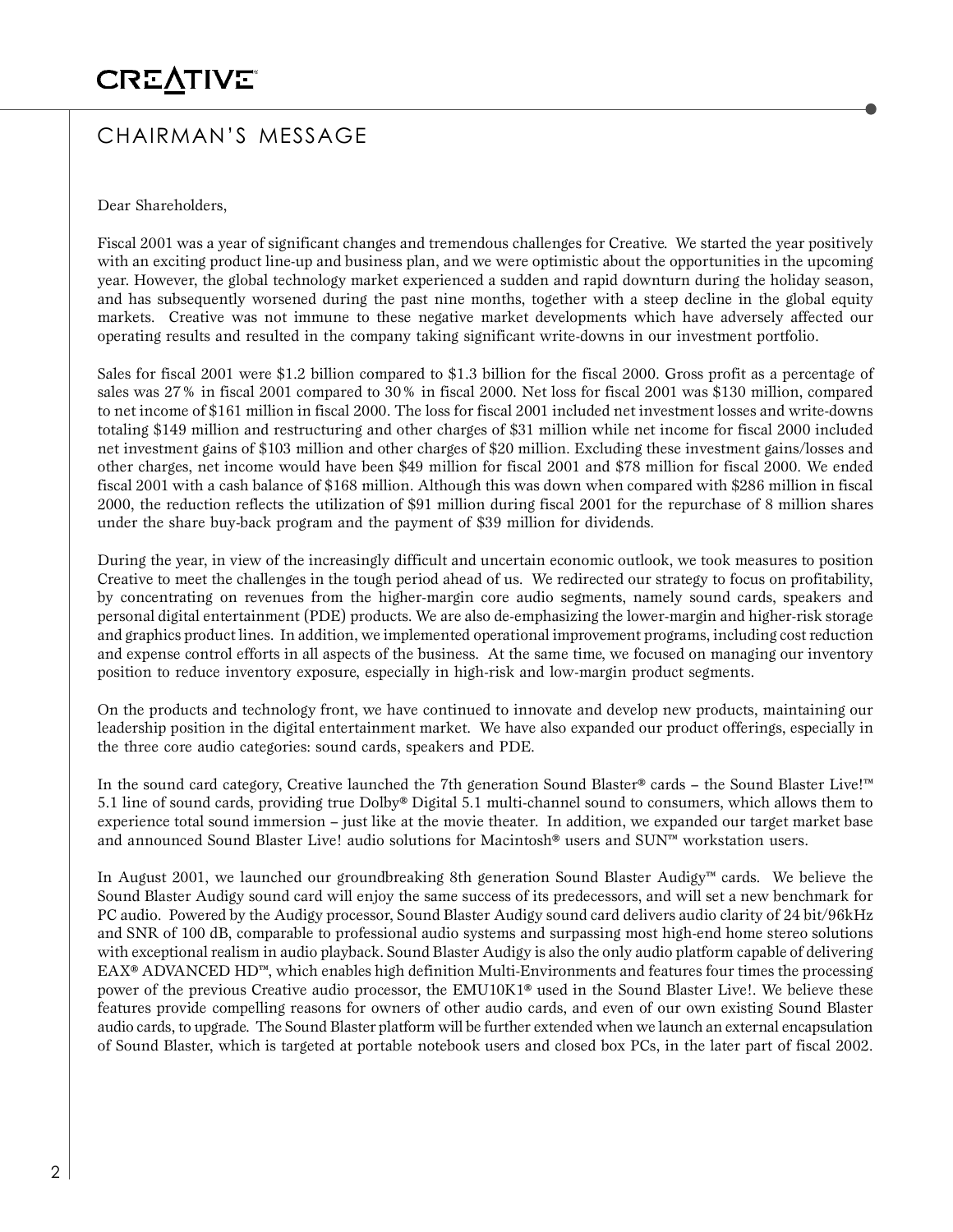In the speaker category, there were many exciting and affordable additions to the Cambridge SoundWorks® series of speakers: Cambridge SoundWorks DTT3500 Digital which offered a high-end 5.1 speaker solution with Dolby Digital technology support; Cambridge SoundWorks PlayWorks™ PS2000 Digital for consumers who prefer spacesaving one-piece speaker systems that offer "virtual" Dolby Digital 5.1 technology surround sound; Cambridge SoundWorks Slim500 for those who look for slim and elegant-looking speakers; the portable PlayDock™ PD200 for NOMAD® Jukebox users who want to share their digital audio music collection wherever they go and the top-of-therange 5.1 high performance Cambridge SoundWorks Newton speaker system.

In fiscal 2002, we are planning to launch the new Creative Inspire™ speaker series – which boasts an inspiringly elegent design and uncompromised engineering to enable our customers to enjoy the kind of audio experience associated with high-end speaker systems.

In the PDE category, fiscal 2001 saw the launch of the NOMAD Jukebox portable digital audio player, which enjoyed a phenomenal press reception and received much highly acclaimed reviews from the industry's publications and media.

During fiscal 2002, in the PDE category, we will see new models of NOMAD Jukebox with lower costing, and features like faster connectivity, increased storage capacities and customizable faceplates. We will also introduce other variations of Creative digital audio players. This market offers new and constantly changing technologies, which, if tapped carefully, will provide growth opportunities for Creative.

Looking ahead, the existing business environment has been worsened by the recent global events. It has become even more uncertain and challenging for Creative. It is important that we continue to pursue more aggressively our strategy to focus on profitability, higher-margin core audio categories (sound cards, speakers, PDE products), cost control and inventory management.

Creative is now a much leaner and focused company with the ability to respond more quickly to changes in the tough prevailing conditions. Leveraging on our leadership in the very captive PC audio and digital entertainment markets, our broad channels, strong brand name and healthy financial position, I believe that we can rise to meet the challenges ahead.

I would like to record my appreciation to the management and staff of Creative for their dedication and perseverance in helping the company through these challenging times. I would also like to take this opportunity to thank our shareholders for their continuing support.

Sim Wong Hoo Chairman & Chief Executive Officer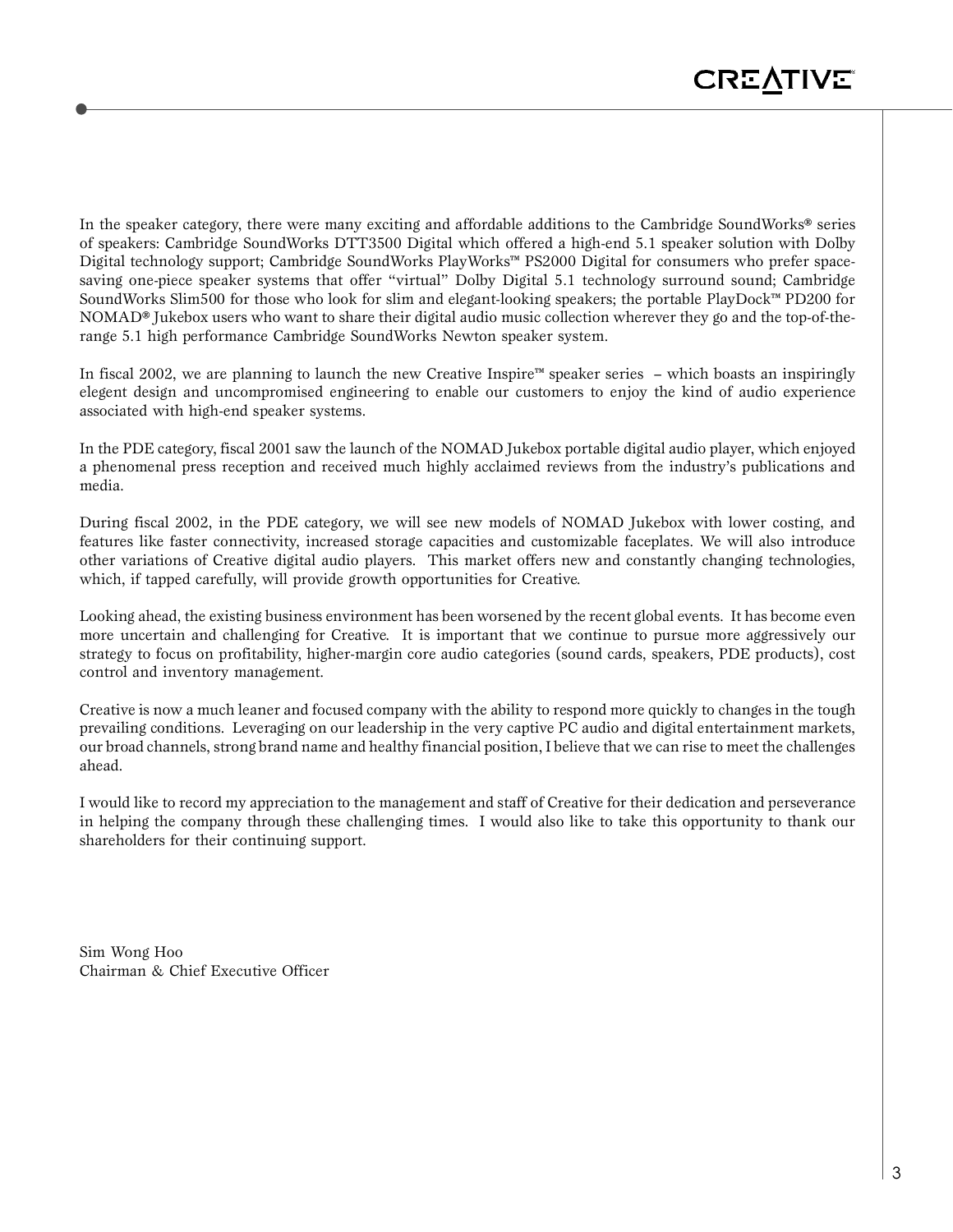# SELECTED CONSOLIDATED FINANCIAL DATA

The following table contains selected data from Creative's Consolidated Statements of Operations for the five years ended June 30, 2001. The data for the three years ended June 30, 2001 is qualified by reference to, and should be read in conjunction with, the consolidated financial statements and related notes thereto included elsewhere in this Annual Report.

#### **CONSOLIDATED STATEMENTS OF OPERATIONS DATA (US\$'000, EXCEPT PER SHARE DATA):**

|                                                                        |                     |                  | For the years ended June 30 |                  |                 |
|------------------------------------------------------------------------|---------------------|------------------|-----------------------------|------------------|-----------------|
|                                                                        | 2001                | 2000             | 1999                        | 1998(1)          | 1997            |
| Sales, net                                                             | \$1,228,602         | \$1,343,604      | \$1,296,537                 | \$1,234,208      | \$1,232,957     |
| Cost of goods sold                                                     | 894,236             | 947,157          | 944,499                     | 848,305          | 893,432         |
| Gross profit                                                           | 334,366             | 396,447          | 352,038                     | 385,903          | 339,525         |
| Operating expenses:                                                    |                     |                  |                             |                  |                 |
| Selling, general and administrative                                    | 232,951             | 253,733          | 209,668                     | 162,464          | 135,644         |
| Research and development                                               | 54,022              | 60,428           | 46,725                      | 41,723           | 35,164          |
| Restructuring and other charges (2)                                    | 22,814              | 20,000           |                             | 68,568           |                 |
| <b>Operating income</b>                                                | 24,579              | 62,286           | 95,645                      | 113,148          | 168,717         |
| (Loss) gain from investments, net<br>Interest income and other, net    | (148, 490)<br>2,416 | 103,443<br>5,287 | 15,048<br>14,621            | 18,469<br>21,183 | 6,803<br>11,579 |
| (Loss) income before income<br>taxes and minority interest             | (121, 495)          | 171,016          | 25,314                      | 2,800            | 7,099           |
| Provision for income taxes (3)                                         | (8,409)             | (9, 472)         | (9,920)                     | (19, 805)        | (20,073)        |
| Minority interest in (income) loss                                     | (469)               | (532)            | (312)                       | 1,779            | 20              |
| Net (loss) income                                                      | \$(130, 373)        | 161,012          | 115,082                     | 134,774          | 167,046         |
| Basic (loss) earnings per share                                        | (1.65)<br>\$        | \$<br>1.96       | 1.28<br>\$                  | \$<br>1.49       | \$<br>1.89      |
| Weighted average ordinary shares<br>outstanding ('000)                 | 79,049              | 82,028           | 89,818                      | 90,654           | 88,422          |
| Diluted (loss) earnings per share                                      | (1.65)<br>\$        | \$<br>1.86       | \$<br>1.25                  | \$<br>1.42       | \$<br>1.84      |
| Weighted average ordinary shares<br>and equivalents outstanding ('000) | 79,049              | 86,612           | 92,241                      | 94,964           | 90,763          |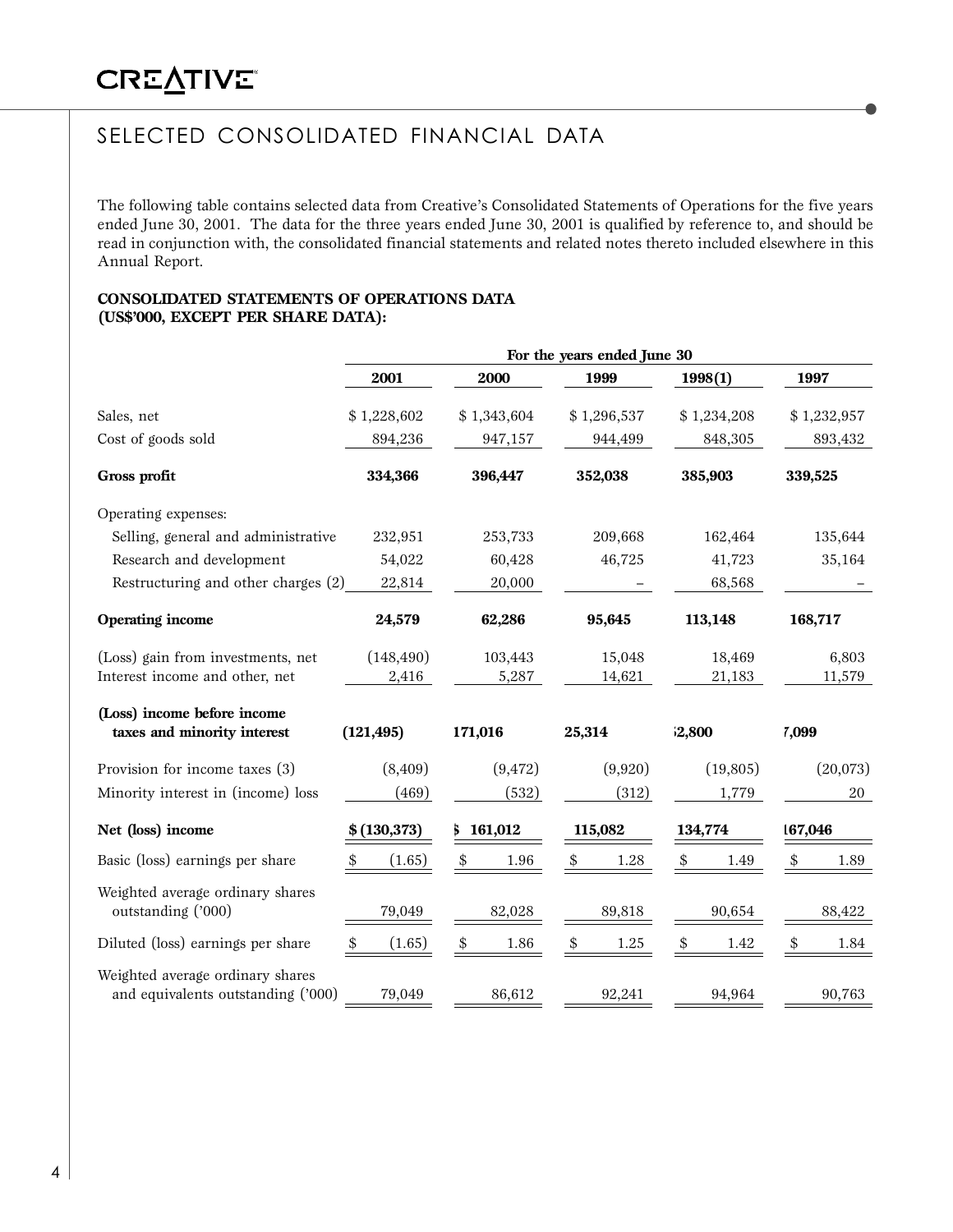|                                              | As of June 30 |   |             |   |         |    |         |    |         |  |  |  |
|----------------------------------------------|---------------|---|-------------|---|---------|----|---------|----|---------|--|--|--|
|                                              | 2001          |   | <b>2000</b> |   | 1999    |    | 1998(1) |    | 1997    |  |  |  |
| Cash and cash equivalents                    | \$<br>168,157 | S | 285,757     | S | 318,990 | \$ | 417,262 | \$ | 417,943 |  |  |  |
| Working capital                              | 203,180       |   | 331,414     |   | 400,998 |    | 484,792 |    | 371,921 |  |  |  |
| Total assets                                 | 673,980       |   | 1,176,459   |   | 805,689 |    | 865,113 |    | 814,818 |  |  |  |
| Long-term debt, net of<br>current maturities | 22,560        |   | 27,051      |   | 28,642  |    | 32,277  |    | 33,711  |  |  |  |
| Shareholders' equity                         | 381,886       |   | 778,638     |   | 560,261 |    | 622,314 |    | 522,605 |  |  |  |

### **CONSOLIDATED BALANCE SHEET DATA (US\$'000):**

#### **Notes:**

- (1) Financial data for fiscal 1998 includes the results of Cambridge SoundWorks, Inc., ENSONIQ Corporation, Silicon Engineering, Inc., and the NetMedia Division of OPTi Inc. acquired during fiscal 1998, from the date each acquisition was completed.
- (2) Included in the results of operations are restructuring and other charges of: \$22.8 million in fiscal 2001 which comprised \$8.4 million restructuring charges, \$3.2 million fixed assets impairment write-downs and \$11.2 million write-off of other assets acquired from Aureal Semiconductor, Inc. ("Aureal"); in fiscal 2000, the \$20.0 million charge relates to the settlement of all outstanding litigation claims between Aureal and Creative; \$68.6 million in fiscal 1998 relating to a \$60.3 million write-off of acquired in-process technology and a charge of \$8.3 million for cessation of certain activities. See Notes 13 and 14 of "Notes to Consolidated Financial Statements."
- (3) As described in Note 9 of "Notes to Consolidated Financial Statements", Creative was granted a Pioneer Certificate in 1990 under which income classified as pioneer status income is exempt from tax in Singapore, subject to certain conditions. Such status had the effect of reducing Creative's provision for income taxes by approximately \$0.8 million, \$18.3 million, \$26.4 million, \$43.3 million and \$36.4 million, or \$0.01, \$0.21, \$0.29, \$0.46 and \$0.40 per share, for fiscal 2001, 2000, 1999, 1998 and 1997 respectively. The corporate income tax rate in Singapore, which would otherwise be applicable, would have been 24.5% for fiscal year 2001, 25.5% for fiscal year 2000, and 26% for fiscal years 1997 to 1999. Creative's Pioneer Certificate expired in March 2000. Creative has applied for a separate and new Pioneer Certificate covering a new range of products. If Creative is awarded this new Pioneer Certificate, profits from qualified products under the new Pioneer Certificate will be exempted from tax in Singapore. The Singapore corporate income tax rate of 24.5% will be applicable to the profits of products excluded from the new Pioneer Certificate. See MD&A for further discussion.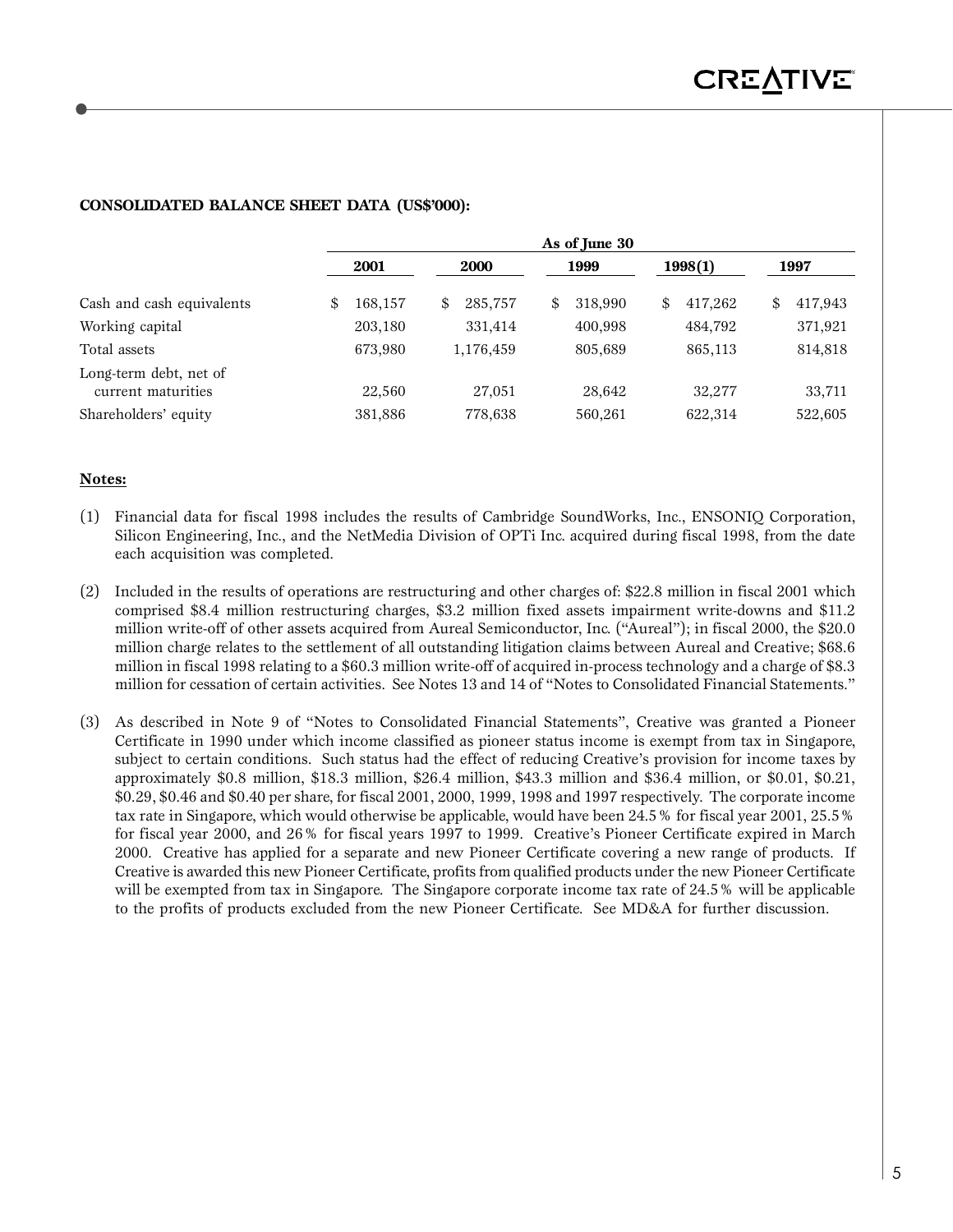# MANAGEMENT'S DISCUSSION AND ANALYSIS OF FINANCIAL CONDITION AND RESULTS OF OPERATIONS

### **SAFE HARBOR STATEMENTS UNDER THE PRIVATE SECURITIES LITIGATION REFORM ACT OF 1995**

Except for the historical information contained herein, the matters set forth herein (including all references to future financial performance, products and marketing efforts) are forward-looking statements within the meaning of the "safe harbor" provisions of The Private Securities Litigation Reform Act of 1995. Readers of this Annual Report are cautioned not to place undue emphasis or reliance on these forward-looking statements which reflect management's analysis, judgement, belief or expectation only as of the date of this Annual Report. These forward-looking statements are subject to certain assumptions, risks and uncertainties that could cause actual results to differ materially from those set forth or implied in the forward looking statements. Such assumptions, risks and uncertainties include, among others: the cost-cutting measures Creative has taken and plans to take may be insufficient or may fail to achieve the anticipated cost reduction benefits; further deterioration of the global stock market and overall reduction in demand for computer systems, peripherals and related products in general, and Creative's products specifically; increased exposure to excess and obsolete inventory; higher overhead costs as a percentage of revenue; reduction or cancellation of sales orders for Creative products or other unexpected or unplanned events that could cause Creative to miss its revenue guidance, operating expense projections or negatively impact its margins; the timely development, ramp, shipment, delivery, and market acceptance of new products, including Creative's next generation of audio and personal digital entertainment appliances, including the WebCam line of products, the NOMAD and NOMAD Jukebox line of products, CD-ROM, CD-RW and DVD drives, and communications products; the increasing proliferation of sound functionality in new products from new and existing competitors and at the application software, chip and operating system levels; reductions in the market value of products sold by Creative, including increases in inventory or declines in demand or prices for storage devices, digital entertainment appliances, board and chip-level products, software, speakers, and other products; reductions in revenues and gross margins due to numerous factors, including declines in average selling prices of Creative's products, failure to reduce costs, divestments of low margin product lines or businesses, and increased inventories and pricing pressure from competitors; the short product cycles that characterize most of Creative's products; further fluctuations in the value and liquidity of Creative's investee companies, including any losses that may result from the recent trend of increased volatility for technology stocks and potential price reductions of carrying values of our investee companies; potential fluctuations in quarterly results due to the seasonality of Creative's business and the difficulty of projecting such fluctuations; the vulnerability of certain markets to current and future currency fluctuations, including the exchange rate of the Euro; labor shortages or work stoppages; credit shortages; effects of restricted fuel availability and rising costs of fuel; Creative's reliance on sole sources for many of its chips and other key components; component shortages which may impact Creative's ability to meet customer demand; Creative's ability to protect its proprietary rights; the volatility of share prices for companies in Creative's industry and the effect of those prices or other events beyond Creative's control, including acts of war, terrorist attacks, or adverse changes in general economic conditions; and other risk factors described in Creative's filings with the Securities and Exchange Commission over the past twelve months, including without limitation, Creative's Form 6-K dated January 19, 2001. Creative urges you to consider all such factors. Creative undertakes no obligation to publicly release the results of any revisions to such forward-looking statements which may be made to reflect events or circumstances after the date hereof or to reflect the occurrence of unanticipated events.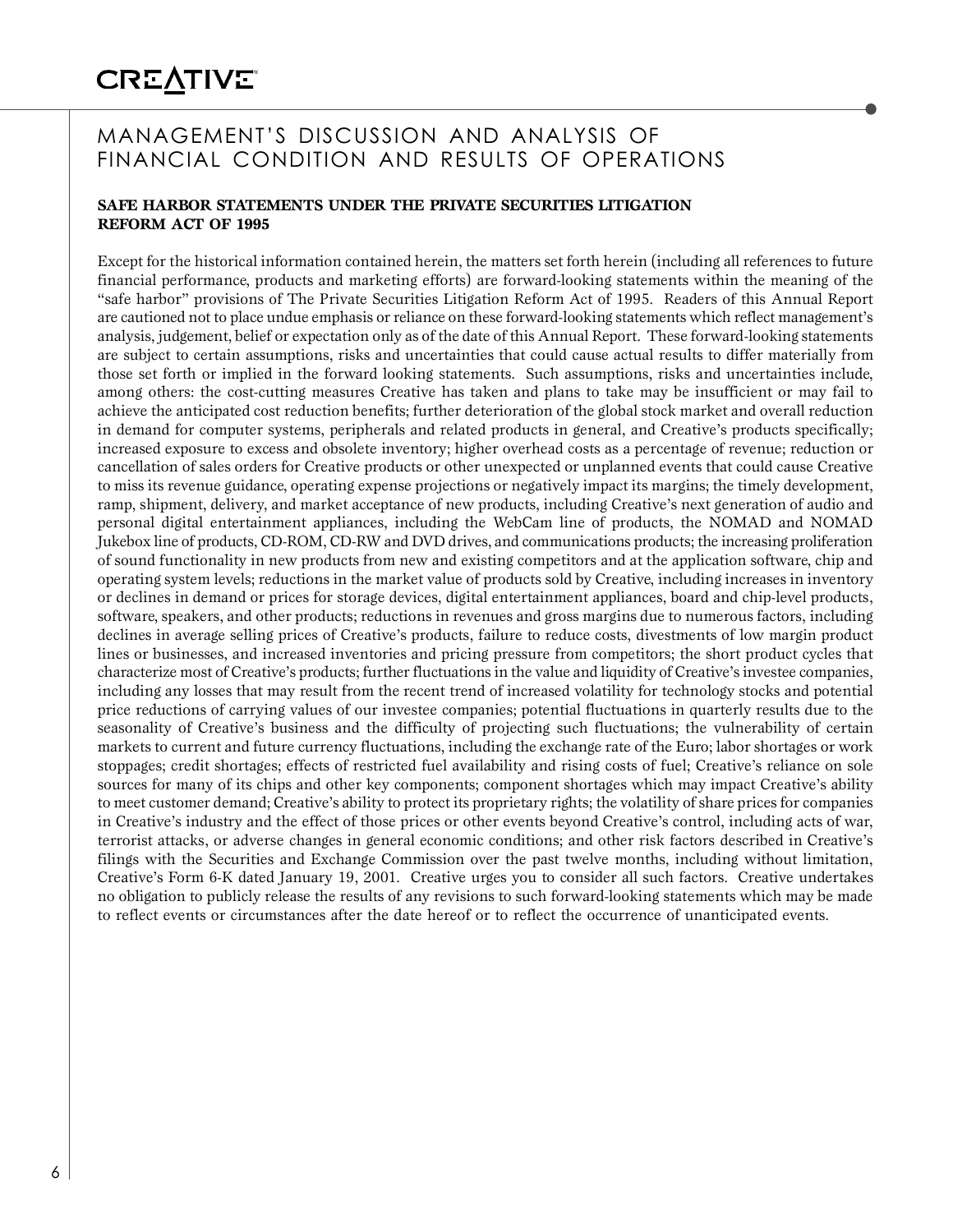**RESULTS OF OPERATIONS**

The following table sets forth, for the periods indicated, selected statement of operations data as a percentage of sales:

|                                                         | Years ended June 30 |             |             |
|---------------------------------------------------------|---------------------|-------------|-------------|
|                                                         | 2001                | 2000        | 1999        |
| Sales, net                                              | 100<br>%            | 100<br>$\%$ | 100<br>$\%$ |
| Cost of goods sold                                      | 73                  | 70          | 73          |
| Gross profit                                            | 27                  | 30          | 27          |
| Operating expenses:                                     |                     |             |             |
| Selling, general and administrative                     | 19                  | 19          | 16          |
| Research and development                                | 4                   | 4           | 3           |
| Restructuring and other charges                         | $\sqrt{2}$          | 2           |             |
| <b>Operating income</b>                                 | $\boldsymbol{2}$    | 5           | 8           |
| (Loss) gain from investments, net                       | (12)                | 8           | 1           |
| Interest income and other, net                          |                     |             | 1           |
| (Loss) income before income taxes and minority interest | (10)                | 13          | 10          |
| Provision for income taxes                              | (1)                 | (1)         | (1)         |
| Minority interest in (income) loss                      |                     |             |             |
| Net (loss) income                                       | (11)<br>%           | 12<br>%     | %<br>9      |

Creative's net sales, by product category, for the past three fiscal years were as follows:

|                                |      | Percentage of Net Sales<br>for fiscal years ended June 30 |      |  |  |  |  |  |  |
|--------------------------------|------|-----------------------------------------------------------|------|--|--|--|--|--|--|
|                                | 2001 | <b>2000</b>                                               | 1999 |  |  |  |  |  |  |
| Audio products                 | 41 % | 39 %                                                      | 38 % |  |  |  |  |  |  |
| Speakers                       | 12 % | 11 %                                                      | 7 %  |  |  |  |  |  |  |
| Multimedia Upgrade Kits        | 22 % | 23 %                                                      | 27 % |  |  |  |  |  |  |
| Graphic & Video products       | 6 %  | 15 %                                                      | 20 % |  |  |  |  |  |  |
| Personal Digital Entertainment | 9 %  | 4 %                                                       |      |  |  |  |  |  |  |
| Communication/ Other products  | 10 % | 8 %                                                       | 8 %  |  |  |  |  |  |  |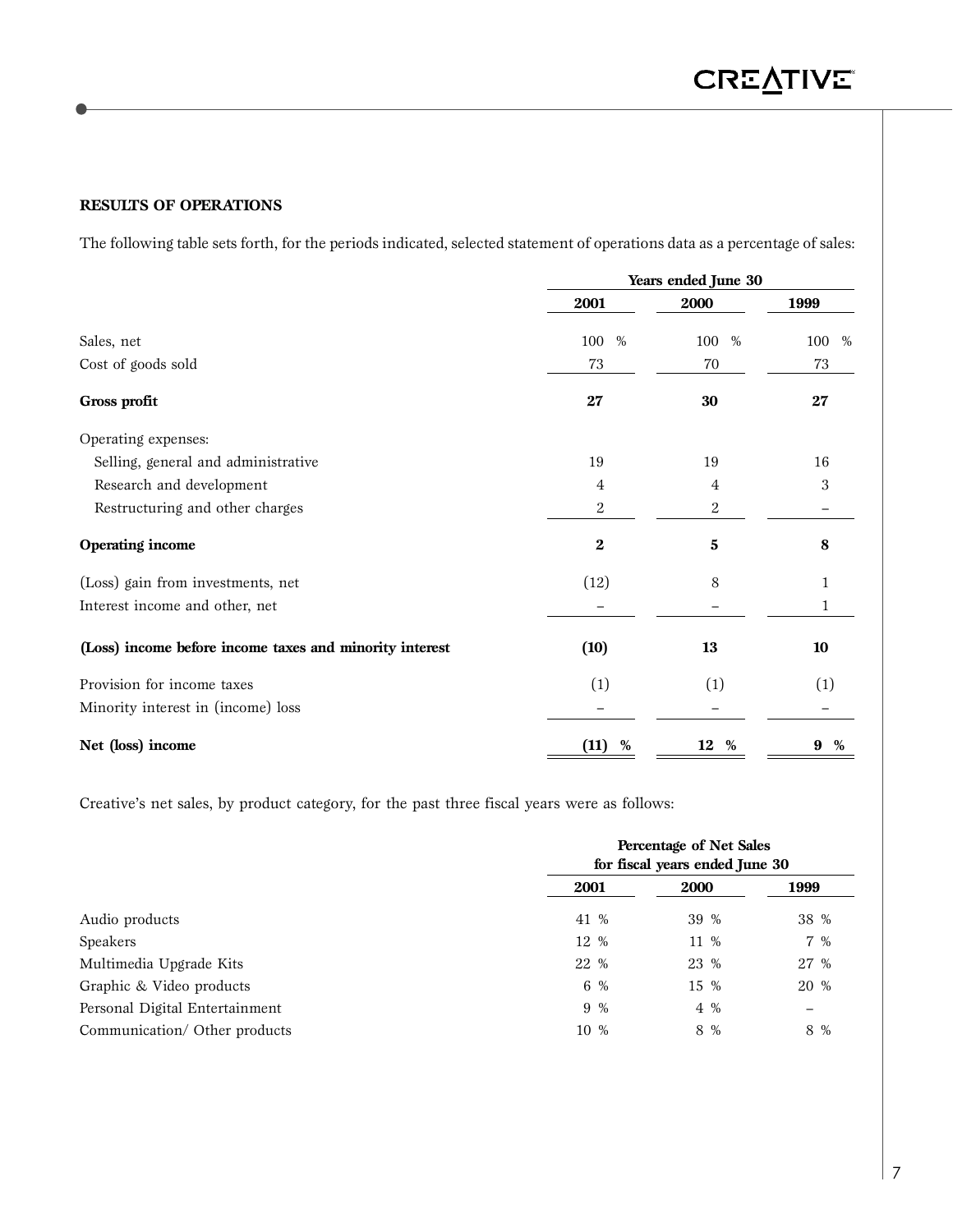# MANAGEMENT'S DISCUSSION AND ANALYSIS OF FINANCIAL CONDITION AND RESULTS OF OPERATIONS

### **YEAR ENDED JUNE 30, 2001 COMPARED TO YEAR ENDED JUNE 30, 2000**

Net sales for the year ended June 30, 2001 decreased by 9% compared to the year ended June 30, 2000. Audio product sales (Sound Blaster audio cards and chipsets) for fiscal year 2001 decreased marginally by 2% compared to fiscal year 2000 primarily due to weaker demand in the system integrator and original equipment manufacturer ("OEM") channels. As a percentage of total sales, audio product sales increased to 41% of sales compared to 39% of sales in fiscal year 2000. Sales of multimedia upgrade kits ("MMUK"), including data storage, decreased by 12% in fiscal year 2001 and represented 22% of sales compared to 23% of sales in the prior fiscal year. Within MMUK, sales of audio upgrade kits and CD-ROM drives declined but their impact on total sales was partially offset by an increase in sales of Compact Disk ReWritable ("CD-RW") drives. The decline in sales of multimedia audio upgrade kits, which comprised a combination of sound cards and CD-ROM drives is mainly due to the downturn in the PC business. Sales of video and graphics products decreased by 63% and represented 6% of sales in fiscal year 2001 compared with fiscal year 2000, when they represented 15% of sales. The decline in sales was due to management's decision to reduce its reliance on lower margin graphics products. Sales of personal digital entertainment products ("PDE") which include digital audio players and digital cameras increased by 95% to represent 9% of sales compared to fiscal 2000 when they represented 4% of sales. This increase in sales was primarily due to an increase in sales of the NOMAD Jukebox product introduced in the first quarter of fiscal year 2001. Sales of speakers increased marginally by 2% and represented 12% of sales in fiscal 2001 compared with fiscal 2000, when they represented 11% of sales. This improvement in speaker sales was primarily a result of the introduction of new models of multimedia speakers. Sales of other products, which included accessories, music products, communication products and other miscellaneous items, increased by 8% and represented 10% of sales in fiscal 2001 compared to 8% of sales in the prior fiscal year. This increase in other product sales was primarily due to an increase in sales of communication products.

Gross profit in fiscal 2001 declined by 16% to represent 27% of sales compared to 30% in fiscal 2000. Margins in fiscal 2001 were negatively impacted by a decline in the average selling prices of drives and PDE products and an \$8.2 million inventory restructuring charge applied to cost of goods sold.

Selling, general and administrative ("SG&A") expenses in fiscal 2001 declined by 8% and were flat at 19% of sales compared to fiscal 2000. SG&A expenses declined due to management's cost cutting efforts and reduction in expenses incurred on non-revenue generating Internet activities. Research and development ("R&D") expenses in fiscal 2001 remained flat at 4% of sales compared with fiscal 2000.

Restructuring and other charges of \$22.8 million booked in fiscal 2001 comprised restructuring charges totaling \$8.4 million, \$3.2 million write-downs of fixed assets and write-off of other assets acquired from Aureal amounting to \$11.2 million. See Notes 13 of "Notes to Consolidated Financial Statements."

In fiscal 2001, Creative's net loss from investments was \$148.5 million compared to a net gain of \$103.4 million in fiscal 2000. The loss relates to \$200.3 million of losses from permanent write-downs of quoted and unquoted investments, offset partially by a \$51.8 million net gain from sales of quoted investments and marketable securities. Net interest and other income decreased by \$2.9 million to \$2.4 million in fiscal 2001 compared to \$5.3 million in the prior fiscal year. This decline was primarily a result of a reduction in interest income arising from a lower average cash balance.

Creative's provision for income taxes for fiscal 2001 remained flat at 1% of sales as compared to the prior fiscal year. The provision for income taxes as a percentage of income before taxes and minority interest excluding net loss or gain from investments increased from 14% in fiscal 2000 to 31% in fiscal 2001. The increase was primarily due to a higher effective tax rate in Singapore due to the expiration of the Singapore pioneer status in March 2000, and changes in the mix of taxable income arising from various geographical regions, where the tax rates range from 0% to 50%. Creative has applied for a separate and new Pioneer Certificate covering a new range of products. If Creative is awarded this new Pioneer Certificate, profits from qualified products under the new Pioneer Certificate will be exempted from tax in Singapore. In the event that Creative fails to obtain the new Pioneer Certificate, future taxable income in Singapore shall be subjected to a statutory tax rate of 24.5%. There can be no assurance that Creative will be awarded a new Pioneer Certificate; and, if awarded, the rate may be higher than historical experience.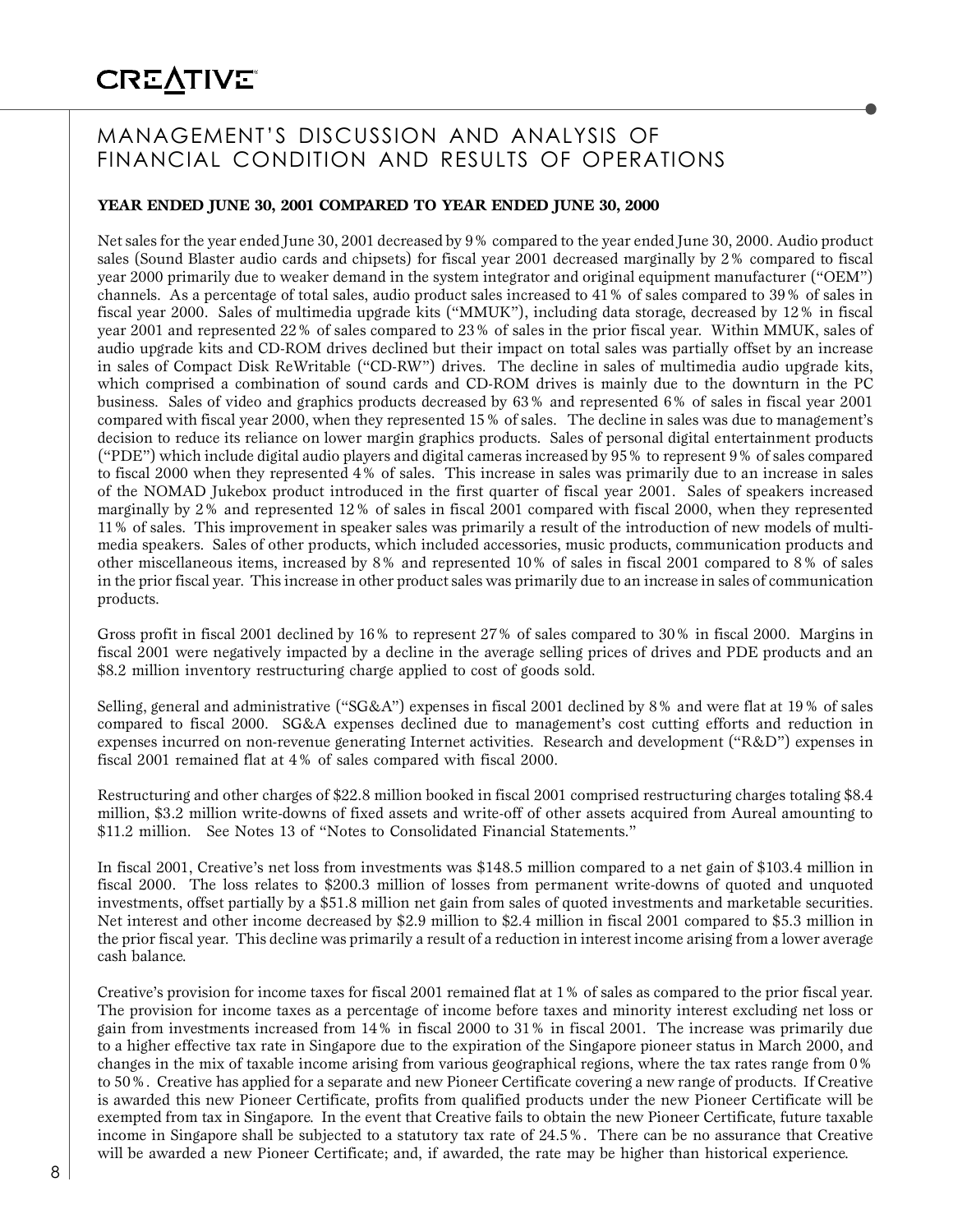#### **YEAR ENDED JUNE 30, 2000 COMPARED TO YEAR ENDED JUNE 30, 1999**

Net sales for the year ended June 30, 2000 increased by 4% compared to the year ended June 30, 1999. Audio product sales (Sound Blaster audio cards and chipsets) increased by 6% and represented 39% of sales in fiscal year 2000 compared to 38% of sales in the prior fiscal year. This improvement was primarily due to an increase in sales of Sound Blaster Live! and Sound Blaster PCI sound cards. Sales of multimedia upgrade kits, including data storage, decreased by 13% in fiscal year 2000 and represented 23% of sales compared to 27% of sales in the prior fiscal year. This reduction in sales was primarily due to a decline in sales of multimedia upgrade kits, DVD drives, and CD-ROM drives, offset in part by increased sales of CD-RW (Compact Disk ReWritable) drives. Sales of DVD drives declined primarily due to component shortages while the decline in sales of CD-ROM drives was primarily due to reductions in average selling prices. Sales of video and graphics products including digital cameras, decreased by 7% and represented 18% of sales in fiscal year 2000 compared with fiscal year 1999, when they represented 20% of sales. This decrease in sales was primarily attributable to component shortages for the high-end 3D Blaster products, and the phase out of low-end graphics and video cards. The decline in sales of video and graphics products was offset in part by an increase in sales of digital cameras. Sales of speakers increased by 65% and represented 11% of sales in fiscal 2000 compared with fiscal 1999, when they represented 7% of sales. This improvement in speaker sales was a result of strong growth in the sales of multimedia speakers as a result of broader market acceptance. Sales of other products, which included accessories, music products, digital music players, communication products and other miscellaneous items, increased by 18% and represented 9% of sales in fiscal 2000 compared to 8% of sales in the prior fiscal year. This increase in other product sales was primarily due to an increase in sales of digital music players and communication products.

Gross profit in fiscal 2000 improved by 13% compared to fiscal 1999. As a percentage of sales, gross margin for fiscal 2000 was 30% as compared to 27% in the prior year. This improvement in gross margin was primarily attributable to a favorable product mix, resulting from increased sales of higher margin products such as Sound Blaster Live!, Sound Blaster PCI and multimedia speakers.

Selling, general and administrative expenses during fiscal 2000 increased to 19% of sales compared to 16% of sales in fiscal 1999. This increase was primarily due to expenses incurred to develop and promote Creative's Internet businesses which accounts for about 4% of sales. Creative's research and development ("R&D") expenses increased to 4% of sales in fiscal 2000 compared to 3% of sales in the prior year, primarily due to an increase in expenditures on the development of a new range of products.

Included in the results of fiscal 2000 were other charges of \$20.0 million relating to the settlement of all outstanding litigation claims between Aureal and Creative, see Notes 13 and 14 of "Notes to Consolidated Financial Statements."

In fiscal 2000, Creative's net gain from investments was \$103.4 million compared to \$15.0 million in fiscal 1999. This included \$84.9 million net gain from investments and \$18.5 million gain from an increase in the value of marketable equity securities. Net interest and other income decreased by \$9.3 million to \$5.3 million in fiscal 2000 compared to \$14.6 million in the prior fiscal year. This decline was primarily a result of a reduction in interest income arising from a lower average cash balance during the period and an adverse impact of foreign currency exchange rate fluctuations.

Creative's provision for income taxes for fiscal 2000 remained flat at 1% of sales as compared to the prior fiscal year. The provision for income taxes as a percentage of income before taxes and minority interest excluding net gain from investments increased from 9% in fiscal 1999, to 14% in fiscal 2000. The increase was primarily due to a change in the mix of taxable income arising from various geographical regions, where the tax rates range from 0% to 50%.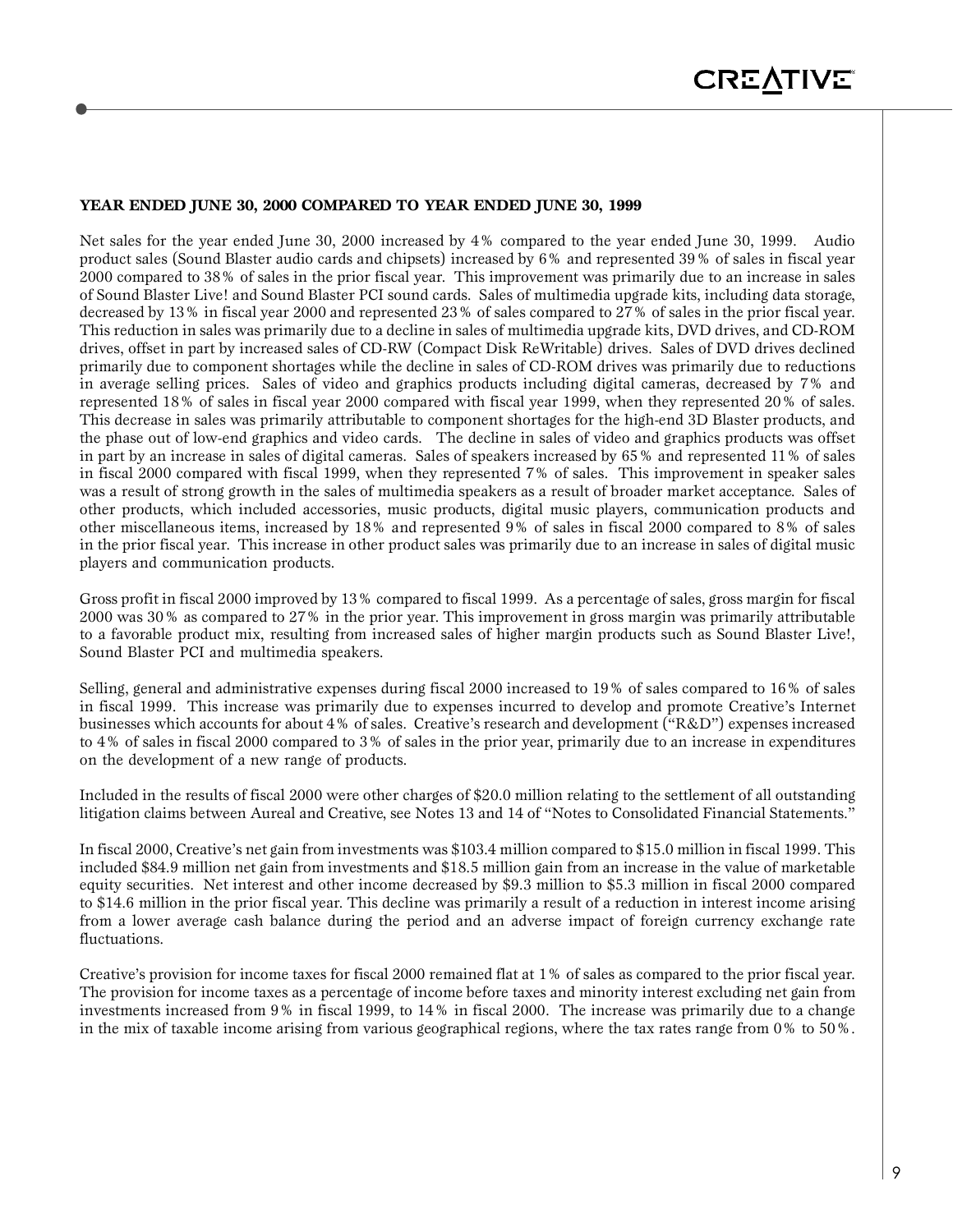## MANAGEMENT'S DISCUSSION AND ANALYSIS OF FINANCIAL CONDITION AND RESULTS OF OPERATIONS

### **QUARTERLY RESULTS**

The following is a summary of Creative's unaudited quarterly results for the eight quarters ended June 30, 2001, together with the percentage of sales represented by such results. Consistent with the PC peripheral market, due to consumer buying patterns, demand for Creative's products is generally stronger in the quarter ended December 31, compared to any other quarter of the fiscal year. In management's opinion, the results detailed below have been prepared on a basis consistent with the audited financial statements and include all adjustments, consisting only of normal recurring adjustments, necessary for a fair presentation of the information for the periods presented when read in conjunction with the financial statements and notes thereto contained elsewhere herein. Creative's business is seasonal in nature and the quarterly results are not necessarily indicative of the results to be achieved in future quarters.

|                                                               |           |                       |                       |        |                |  |                 | Unaudited data for quarters ended (in US\$'000 except per share data)               |                       |              |                |           |                |         |
|---------------------------------------------------------------|-----------|-----------------------|-----------------------|--------|----------------|--|-----------------|-------------------------------------------------------------------------------------|-----------------------|--------------|----------------|-----------|----------------|---------|
|                                                               |           | <b>Jun 30</b><br>2001 | <b>Mar 31</b><br>2001 |        | Dec 31<br>2000 |  | Sep 30<br>2000  | <b>Jun 30</b><br>2000                                                               | <b>Mar 31</b><br>2000 |              | Dec 31<br>1999 |           | Sep 30<br>1999 |         |
| Sales, net                                                    |           | 234,178 \$            |                       |        |                |  |                 | 263,030 \$427,026 \$304,368 \$307,715 \$330,022 \$436,789 \$269,078                 |                       |              |                |           |                |         |
| Cost of goods sold                                            |           | 170,211               | 199,622               |        | 313,069        |  | 211,334         | 212,739                                                                             |                       | 228,444      |                | 306,912   |                | 199,062 |
| Gross profit                                                  |           | 63,967                | 63,408                |        | 113,957        |  | 93,034          | 94,976                                                                              | 101,578               |              | 129,877        |           | 70,016         |         |
| Operating expenses:<br>Selling, general and<br>administrative |           | 49,100                | 55,685                |        | 70,064         |  | 58,102          | 59,724                                                                              |                       | 64,167       |                | 76,340    |                | 53,502  |
| Research and development                                      |           | 12,431                | 11,380                |        | 15,115         |  | 15,096          | 16,460                                                                              |                       | 16,538       |                | 14,717    |                | 12,713  |
| Restructuring and<br>other charges (1)                        |           |                       |                       | 22,814 |                |  |                 | 20,000                                                                              |                       |              |                |           |                |         |
| <b>Operating income (loss)</b>                                |           | 2,436                 | $+36,471)$            |        | 2,778          |  | 1936            | $(1 \t08)$<br>20,173                                                                |                       | 38,8 0       |                | 3,81      |                |         |
| Net (loss) gain from investments<br>Interest income (expense) |           | (75,988)              | (75,360)              |        | 507            |  | 2,351           | 19,211                                                                              |                       | 70,632       |                | 9,235     |                | 4,365   |
| and other, net                                                |           | 183                   | 1,090                 |        | 2,055          |  | (912)           | 1,055                                                                               |                       | (542)        |                | 918       |                | 3,856   |
| (Loss) income before income<br>taxes and minority interest    | (73, 369) |                       | (10, 741)             |        | 31 140         |  | 21, 75<br>19,08 | 90,913                                                                              |                       | 48,97        |                | 12,02:    |                |         |
| Provision for income taxes                                    |           |                       |                       |        | (4,624)        |  | (3,785)         | (2,004)                                                                             |                       | (2,327)      |                | (3,939)   |                | (1,202) |
| Minority interest in<br>(income) loss                         |           | (71)                  | (289)                 |        | (241)          |  | 132             | 349                                                                                 |                       | (317)        |                | (554)     |                | (10)    |
| Net (loss) income                                             |           |                       |                       |        |                |  |                 | $$$ (73,440) \$(101,030)\$ 26,475 \$ 17,622 \$ 17,403 \$ 88,319 \$ 44,480 \$ 10,810 |                       |              |                |           |                |         |
| Basic (loss) earnings per share                               |           | $(0.94)$ \$           | $(1.27)$ \$           |        | $0.34$ \$      |  | $0.22$ \$       | $0.21$ \$                                                                           |                       | $1.09$ \$    |                | $0.54$ \$ |                | 0.13    |
| Weighted average ordinary<br>shares outstanding ('000)        |           | 78,084                | 79,299                |        | 78,964         |  | 79,848          | 81,367                                                                              |                       | 81,339       |                | 81,999    |                | 83,410  |
| Diluted (loss) earnings per share \$                          |           | $(0.94)$ \$           | $(1.27)$ \$           |        | 0.33~\$        |  | $0.21$ \$       | 0.20~\$                                                                             |                       | $1.01 \;$ \$ |                | $0.52$ \$ |                | 0.13    |
| Weighted average ordinary<br>shares and equivalents           |           |                       |                       |        |                |  |                 |                                                                                     |                       |              |                |           |                |         |
| outstanding ('000)                                            |           | 78,084                | 79,299                |        | 81,180         |  | 84,151          | 87,605                                                                              |                       | 87,697       |                | 86,291    |                | 84,855  |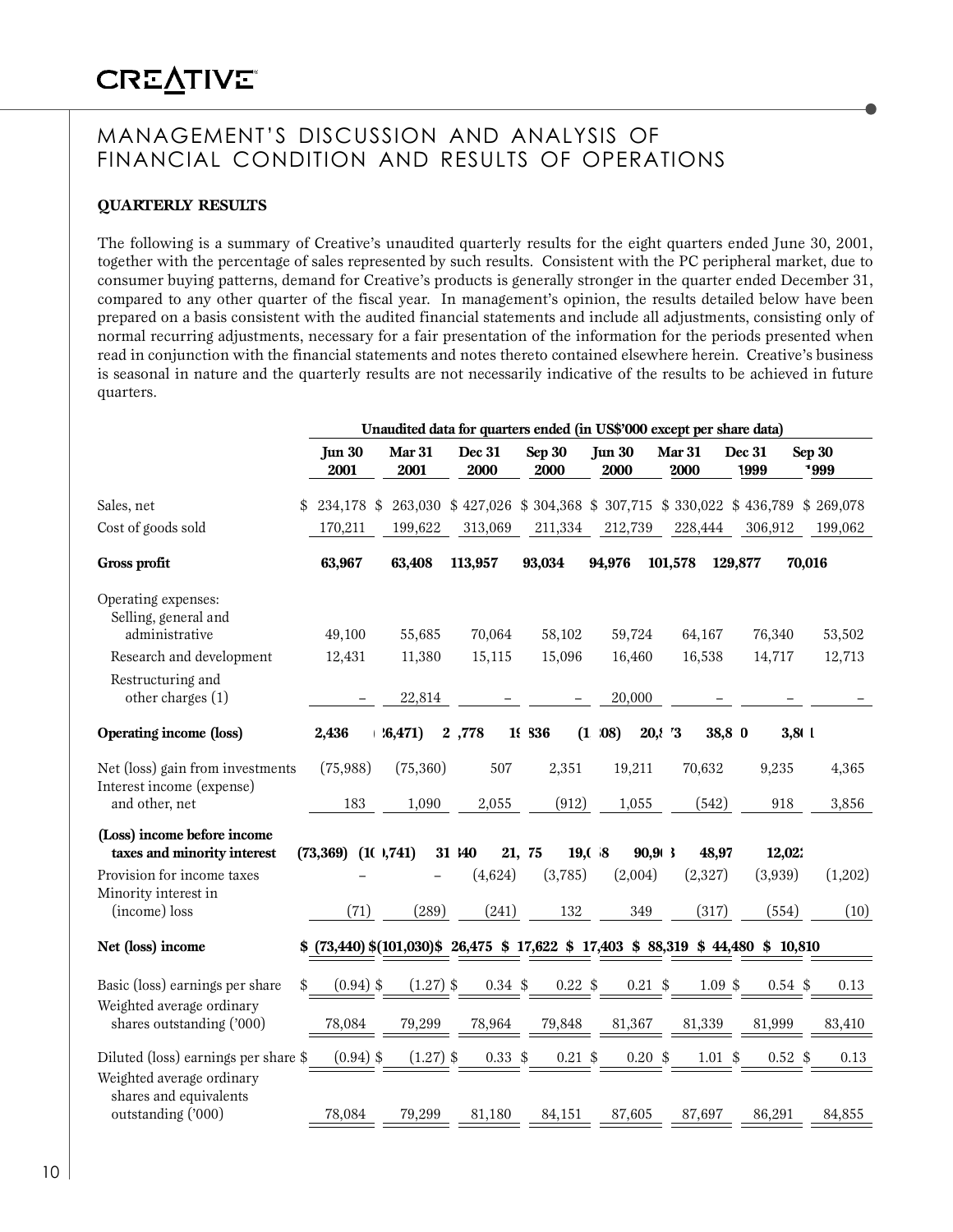### **QUARTERLY RESULTS (Cont'd)**

|                                                            |                       |                | Unaudited data for quarters ended (as a percentage of sales) |                         |                       |                |                  |                         |  |  |  |  |  |
|------------------------------------------------------------|-----------------------|----------------|--------------------------------------------------------------|-------------------------|-----------------------|----------------|------------------|-------------------------|--|--|--|--|--|
|                                                            | <b>Jun 30</b><br>2001 | Mar 31<br>2001 | Dec 31<br>2000                                               | Sep 30<br>2000          | <b>Jun 30</b><br>2000 | Mar 31<br>2000 | Dec 31<br>1999   | Sep 30<br>999           |  |  |  |  |  |
| Sales, net                                                 | 100 %                 | 100 %          | 100 %                                                        | 100 %                   | 100 %                 | 100 %          | 100 %            | 100 %                   |  |  |  |  |  |
| Cost of goods sold                                         | 73                    | 76             | 73                                                           | 70                      | 69                    | 69             | 70               | $74\,$                  |  |  |  |  |  |
| Gross profit                                               | 27                    | 24             | 27                                                           | 30                      | 31                    | 31             | 30               | 26                      |  |  |  |  |  |
| Operating Expenses:                                        |                       |                |                                                              |                         |                       |                |                  |                         |  |  |  |  |  |
| Selling, general and<br>administrative                     | 21                    | 21             | 16                                                           | 19                      | 19                    | 20             | 18               | 20                      |  |  |  |  |  |
| Research and development                                   | 5                     | 4              | 4                                                            | 5                       | 5                     | $\,$ 5 $\,$    | 3                | 5                       |  |  |  |  |  |
| Restructuring and<br>other charges (1)                     |                       | 9              |                                                              |                         | 7                     |                |                  |                         |  |  |  |  |  |
| Operating income (loss)                                    | 1                     | (10)           | 7                                                            | $\bf{6}$                |                       | 6              | $\boldsymbol{9}$ | 1                       |  |  |  |  |  |
| Net (loss) gain from investments                           | (32)                  | (29)           |                                                              | $\mathbf{1}$            | $\,6$                 | $22\,$         | $\sqrt{2}$       | $\overline{\mathbf{2}}$ |  |  |  |  |  |
| Interest income (expense)<br>and other, net                |                       |                |                                                              |                         |                       |                |                  |                         |  |  |  |  |  |
| (Loss) income before income<br>taxes and minority interest | (31)                  | 18)            | 7                                                            | $\overline{\mathbf{7}}$ | 6                     | 38             | $\mathbf{1}$     | 4                       |  |  |  |  |  |
| Provision for income taxes                                 |                       |                | (1)                                                          | (1)                     | (1)                   | (1)            | (1)              |                         |  |  |  |  |  |
| Minority interest in (income) loss                         |                       |                |                                                              |                         |                       |                |                  |                         |  |  |  |  |  |
| Net (loss) income                                          | $(31)$ %              | (38) %         | $6\%$                                                        | 6 %                     | $5\%$                 | 27 %           | 10 %             | 4 %                     |  |  |  |  |  |

(1) Restructuring and other charges for the quarter ended March 31, 2001 includes \$8.4 million in restructuring charges, fixed assets impairment write-downs of \$3.2 million and write-off of other assets acquired from Aureal amounting to \$11.2 million. For the quarter ended June 30, 2000, other charges of \$20.0 million relates to the settlement of all outstanding litigation claims between Aureal and Creative. See Notes 13 and 14 of "Notes to Consolidated Financial Statements."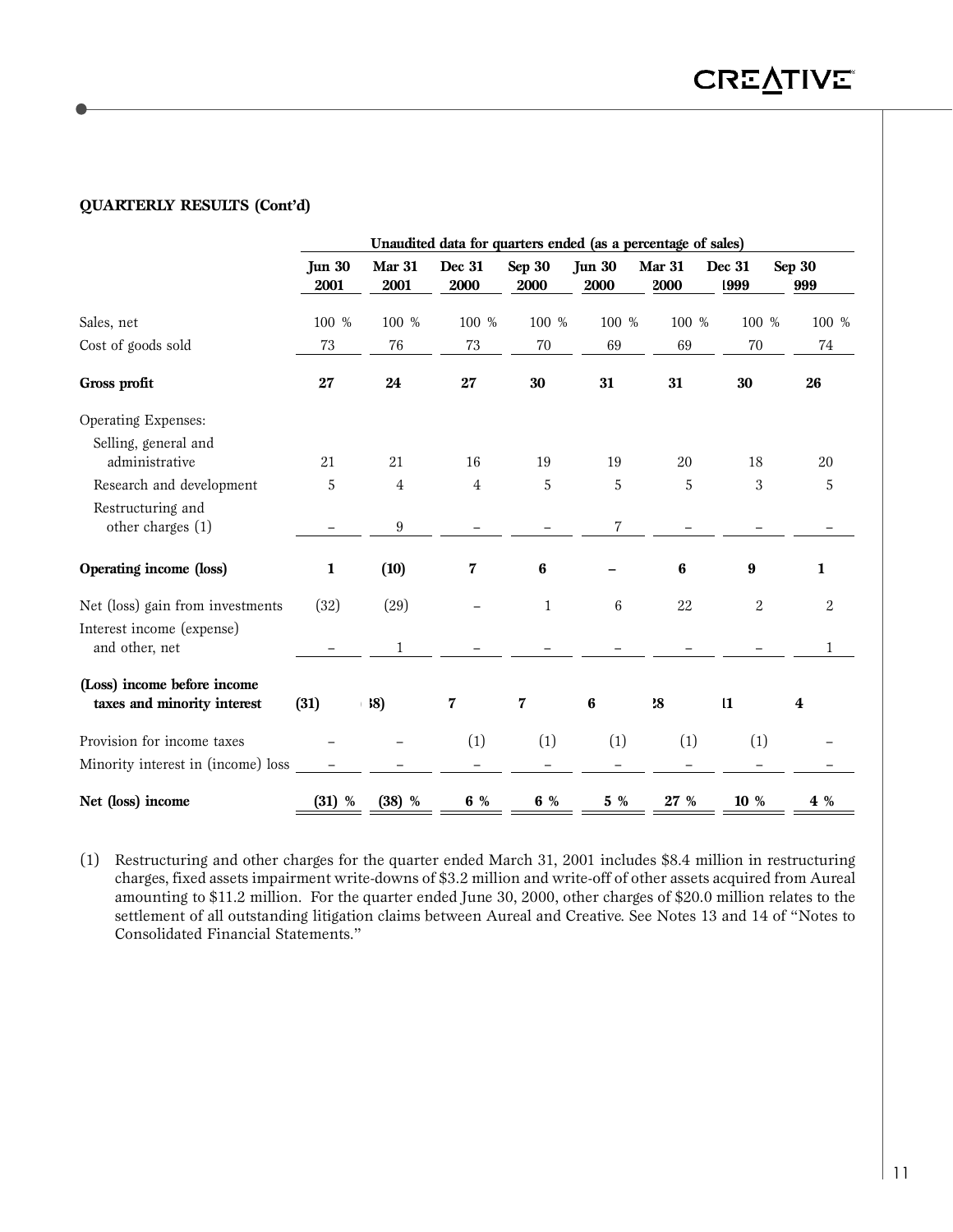# MANAGEMENT'S DISCUSSION AND ANALYSIS OF FINANCIAL CONDITION AND RESULTS OF OPERATIONS

### **LIQUIDITY AND CAPITAL RESOURCES**

Cash and cash equivalents at June 30, 2001 were \$168.2 million, a decrease of \$117.6 million compared to the balance of \$285.8 million at June 30, 2000.

**Operating Activities:** Net cash generated from operating activities during fiscal 2001 was \$76.9 million compared with \$160.2 million in fiscal 2000. The cash generated during fiscal 2001 primarily resulted from the net loss of \$130.4 million being more than offset by net adjustments of \$196.5 million for non-cash items including depreciation and amortization of \$27.0 million, investments and other non-current asset write offs of \$17.4 million, and net loss from investments of \$147.4 million. Also contributing to the cash generated from operating activities were net decreases in marketable securities of \$17.6 million, other assets and prepaids of \$15.7 million, and inventory of \$75.1 million which is in line with the management's decision to maintain a lower inventory level. However, the positive cash flow was offset partially by a net reduction in accounts payable, other accrued liabilities and income taxes payable of \$101.9 million, resulting in the net cash generated of \$76.9 million.

Cash from operating activities for fiscal 2000 was primarily generated from net income of \$161.0 million, partially offset by net adjustments of \$44.3 million for non-cash items including depreciation and amortization of \$35.6 million, amortization of deferred share compensation of \$4.6 million, investment write off of \$9.8 million, and net gain from investments of \$94.7 million. Also included in cash generated from operating activities were net increases in accounts payable, other accrued liabilities and income taxes payable amounting to \$131.2 million, decreases in other assets, prepaids and accounts receivable of \$16.0 million, offset by an increase in inventory of \$82.6 million due to stockpiling to safeguard against component shortages. In addition, \$21.1 million was used to purchase marketable securities during fiscal 2000.

**Investing Activities:** Net cash used for investing activities during fiscal 2001 was \$69.1 million compared with \$104.3 million in fiscal 2000. The amount used in fiscal 2001 comprises the purchase of investments of \$110.4 million, capital expenditures of \$34.5 million, and the acquisition of other non current assets of \$13.1 million, including assets from Aureal. The cash used in investing activities was offset in part by the proceeds from sale of quoted investments amounting to \$88.9 million.

 Net cash used for investing activities during fiscal 2000 was \$104.3 million compared with \$38.4 million in fiscal 1999. The balance in fiscal 2000 includes the purchase of investments of \$228.2 million and the acquisition of capital and other assets amounting to \$22.6 million. The cash used in investing activities was offset in part by the proceeds from sale of quoted investments amounting to \$146.5 million.

**Financing Activities:** During fiscal 2001, \$125.4 million was used for financing activities compared with \$89.1 million in fiscal 2000. Cash used for financing included \$91.0 million to purchase and retire 7.7 million of Creative's ordinary shares (See Note 6 of "Notes to Consolidated Financial Statements"), \$39.4 million for dividends paid (See Note 7 of "Notes to Consolidated Financial Statements"), and \$4.5 million to repay long-term obligations. The cash used in financing activities was offset partially by cash generated from exercises of Creative's stock options amounting to \$9.3 million.

During fiscal 2000, \$89.1 million was used for financing activities compared with \$184.0 in fiscal 1999. Cash used in financing included \$102.2 million to purchase and retire 5.9 million of Creative's ordinary shares (See Note 6 of "Notes to Consolidated Financial Statements"), \$20.6 million for dividend payment (See Note 7 of "Notes to Consolidated Financial Statements"), and \$5.7 million to repay long-term obligations and minority shareholders' loan and equity balance. The cash used in financing activities was offset partially by cash generated from exercises of Creative's stock options amounting to \$16.9 million and proceeds from the issuance of preference shares to minority shareholders by one of Creative's subsidiaries amounting to \$22.5 million.

As of June 30, 2001, in addition to cash reserves and excluding the term loan, Creative had unutilized credit facilities totaling approximately \$116.3 million for overdrafts, guarantees and letters of credit. Creative continually reviews and evaluates investment opportunities, including potential acquisitions of, and investments in, companies that can provide Creative with technologies, subsystems or complementary products that can be integrated into or offered with its existing product range. Creative generally satisfies its working capital needs from internally generated cash flows. Management believes that Creative has adequate resources to meet its projected working capital and other cash needs for at least the next twelve months.

#### **RECENTLY ISSUED ACCOUNTING PRONOUNCEMENTS**

Please refer to Note 1 of "Notes to Consolidated Financial Statements" for the discussion of recently issued accounting pronouncements.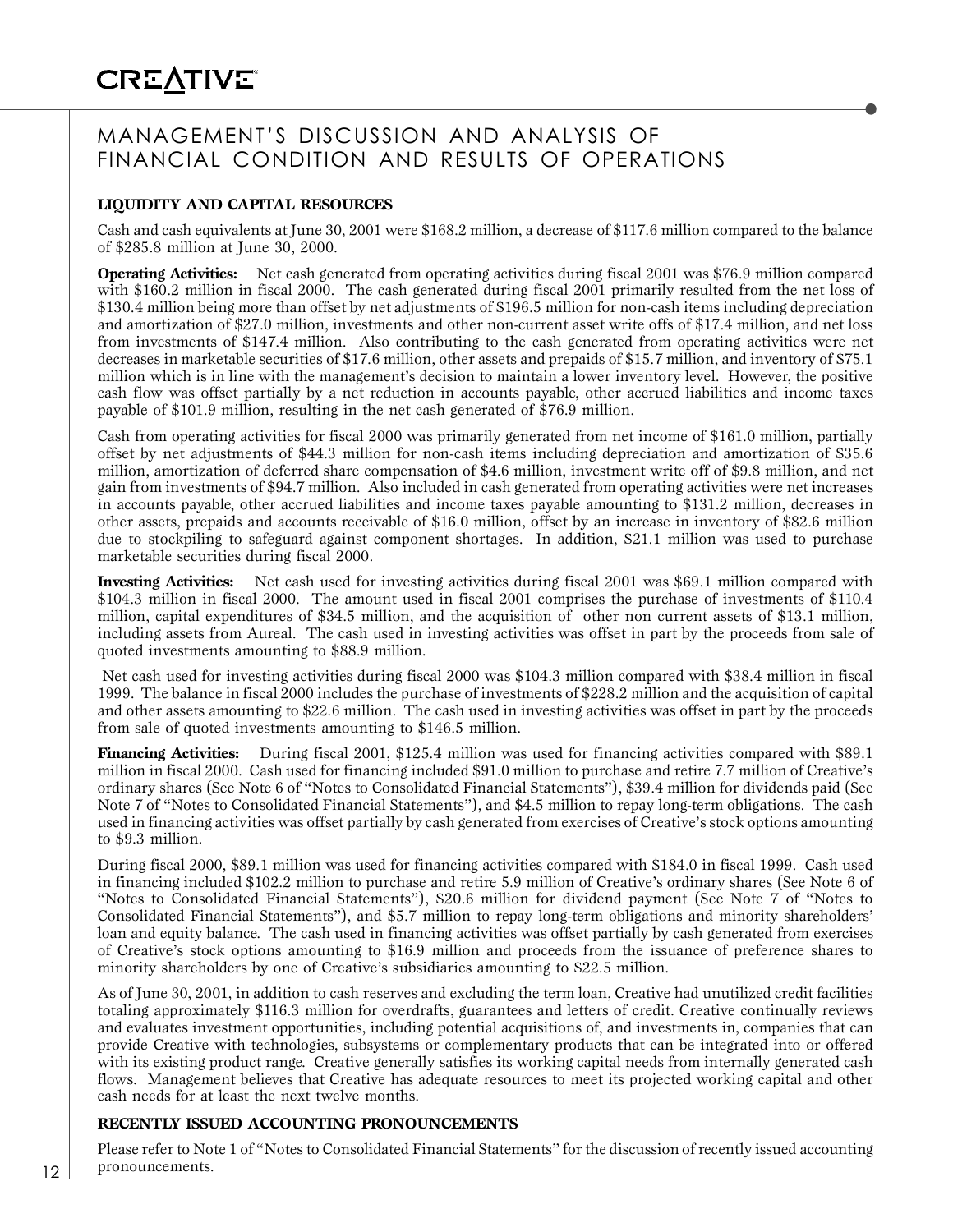# REPORT OF INDEPENDENT ACCOUNTANTS

#### **TO THE BOARD OF DIRECTORS AND SHAREHOLDERS OF CREATIVE TECHNOLOGY LTD.**

In our opinion, the accompanying consolidated balance sheets and the related consolidated statements of operations, of cash flows and of shareholders' equity present fairly, in all material respects, the financial position of Creative Technology Ltd. and its subsidiaries at June 30, 2001 and 2000, and the results of their operations and their cash flows for each of the three years in the period ended June 30, 2001 in conformity with accounting principles generally accepted in the United States of America. These financial statements are the responsibility of Creative's management; our responsibility is to express an opinion on these financial statements based on our audits. We conducted our audits of these statements in accordance with auditing standards generally accepted in the United States of America, which require that we plan and perform the audit to obtain reasonable assurance about whether the financial statements are free of material misstatement. An audit includes examining, on a test basis, evidence supporting the amounts and disclosures in the financial statements, assessing the accounting principles used and significant estimates made by management, and evaluating the overall financial statement presentation. We believe that our audits provide a reasonable basis for our opinion.

PricewaterhouseCoopers Singapore August 10, 2001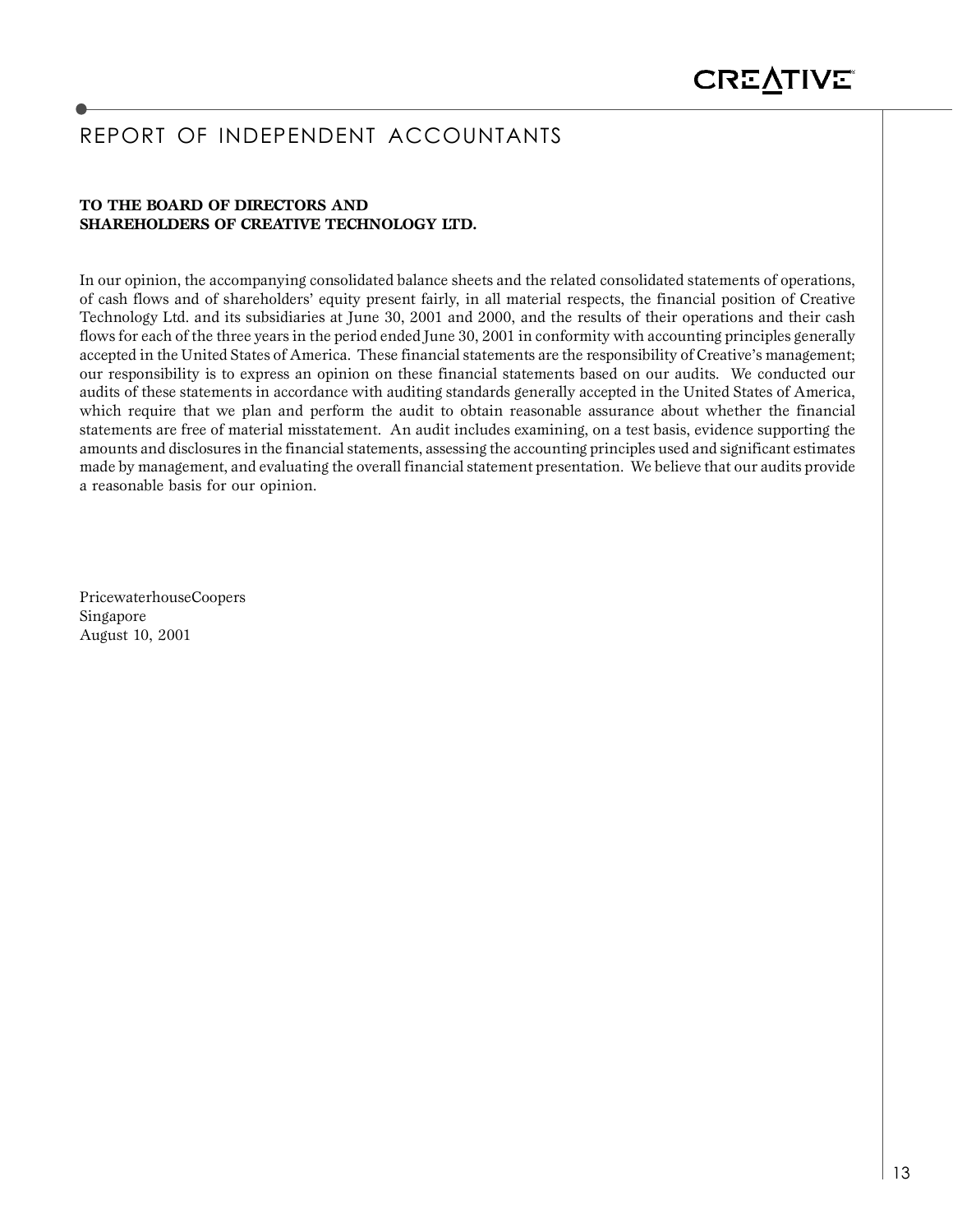# **CREATIVE®**

# CONSOLIDATED BALANCE SHEETS

(In US\$'000, except per share data)

|                                                                                                   | June 30<br>2001 | June 30<br>2000 |
|---------------------------------------------------------------------------------------------------|-----------------|-----------------|
| <b>ASSETS</b>                                                                                     |                 |                 |
| <b>Current assets:</b>                                                                            |                 |                 |
| Cash and cash equivalents                                                                         | \$<br>168,157   | \$<br>285,757   |
| Marketable securities                                                                             | 3,581           | 21,156          |
| Accounts receivable, less allowances of \$25,221 and \$37,197                                     | 94,445          | 98,923          |
| Inventory                                                                                         | 155,550         | 230,616         |
| Other assets and prepaids                                                                         | 19,476          | 34,942          |
| Total current assets                                                                              | 441,209         | 671,394         |
| Property and equipment, net                                                                       | 110,535         | 96,751          |
| Investments                                                                                       | 118,330         | 395,888         |
| Other non-current assets                                                                          | 3,906           | 12,426          |
| <b>Total Assets</b>                                                                               | 673,980<br>S    | \$1,176,459     |
| <b>LIABILITIES AND SHAREHOLDERS' EQUITY</b>                                                       |                 |                 |
| <b>Current liabilities:</b>                                                                       |                 |                 |
| Accounts payable                                                                                  | \$<br>88,691    | \$<br>183,299   |
| Accrued liabilities                                                                               | 98,135          | 103,756         |
| Income taxes payable                                                                              | 47,601          | 48,350          |
| Other current liabilities                                                                         | 3,602           | 4,575           |
| <b>Total current liabilities</b>                                                                  | 238,029         | 339,980         |
| Long term obligations                                                                             | 22,560          | 27,051          |
| Minority interest in subsidiaries                                                                 | 31,505          | 30,790          |
| Shareholders' equity:<br>Ordinary shares ('000); S\$0.25 par value;<br>Authorized: 200,000 shares |                 |                 |
| Outstanding: 73,944 and 80,325 shares                                                             | 6,914           | 7,808           |
| Additional paid-in capital                                                                        | 209,555         | 203,111         |
| Unrealized holding gains on quoted investments                                                    | 22,249          | 173,948         |
| Deferred share compensation                                                                       | (5,711)         | (15, 924)       |
| Retained earnings                                                                                 | 148,879         | 409,695         |
| Total shareholders' equity                                                                        | 381,886         | 778,638         |
| Total Liabilities and Shareholders' Equity                                                        | 673,980<br>\$   | \$1,176,459     |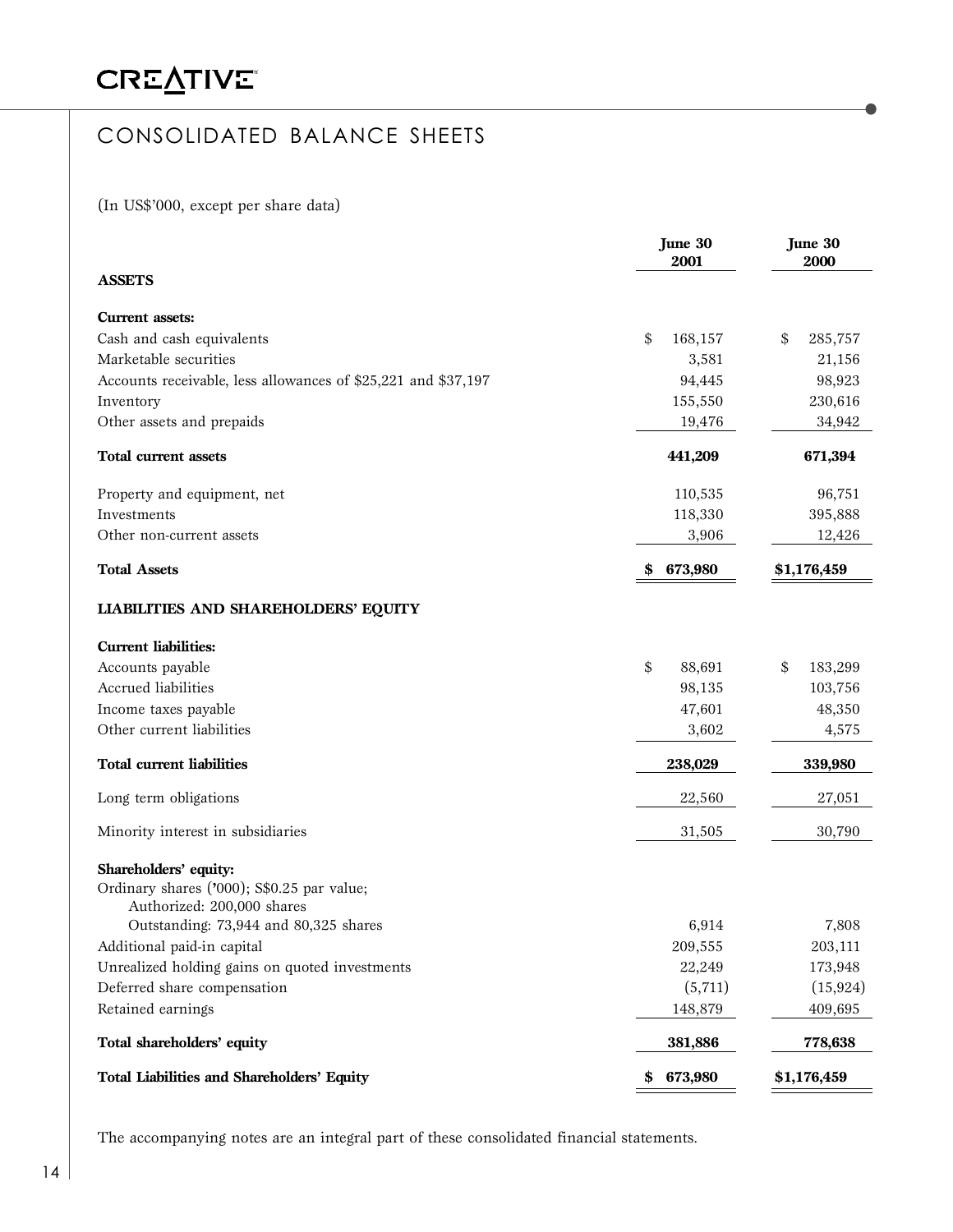# CONSOLIDATED STATEMENTS OF OPERATIONS

### (In US\$'000, except per share data)

|                                                                        |              | Years ended June 30 |             |  |  |
|------------------------------------------------------------------------|--------------|---------------------|-------------|--|--|
|                                                                        | 2001         | 2000                | 1999        |  |  |
| Sales, net                                                             | \$1,228,602  | \$1,343,604         | \$1,296,537 |  |  |
| Cost of goods sold                                                     | 894,236      | 947,157             | 944,499     |  |  |
| Gross profit                                                           | 334,366      | 396,447             | 352,038     |  |  |
| Operating expenses:                                                    |              |                     |             |  |  |
| Selling, general and administrative                                    | 232,951      | 253,733             | 209,668     |  |  |
| Research and development                                               | 54,022       | 60,428              | 46,725      |  |  |
| Restructuring and other charges (Notes 13 and 14)                      | 22,814       | 20,000              |             |  |  |
| <b>Operating income</b>                                                | 24,579       | 62,286              | 95,645      |  |  |
| (Loss) gain from investments, net                                      | (148, 490)   | 103,443             | 15,048      |  |  |
| Interest income and other, net                                         | 2,416        | 5,287               | 14,621      |  |  |
| (Loss) income before income taxes and minority interest                | (121, 495)   | ,016                | 314         |  |  |
| Provision for income taxes                                             | (8,409)      | (9, 472)            | (9,920)     |  |  |
| Minority interest in income                                            | (469)        | (532)               | (312)       |  |  |
| Net (loss) income                                                      | \$(130, 373) | \$161,012           | 115,082     |  |  |
| Basic (loss) earnings per share                                        | (1.65)<br>\$ | \$<br>1.96          | \$<br>1.28  |  |  |
| Weighted average ordinary shares outstanding ('000)                    | 79,049       | 82,028              | 89,818      |  |  |
| Diluted (loss) earnings per share                                      | \$<br>(1.65) | \$<br>1.86          | \$<br>1.25  |  |  |
| Weighted average ordinary shares and<br>equivalents outstanding ('000) | 79,049       | 86,612              | 92,241      |  |  |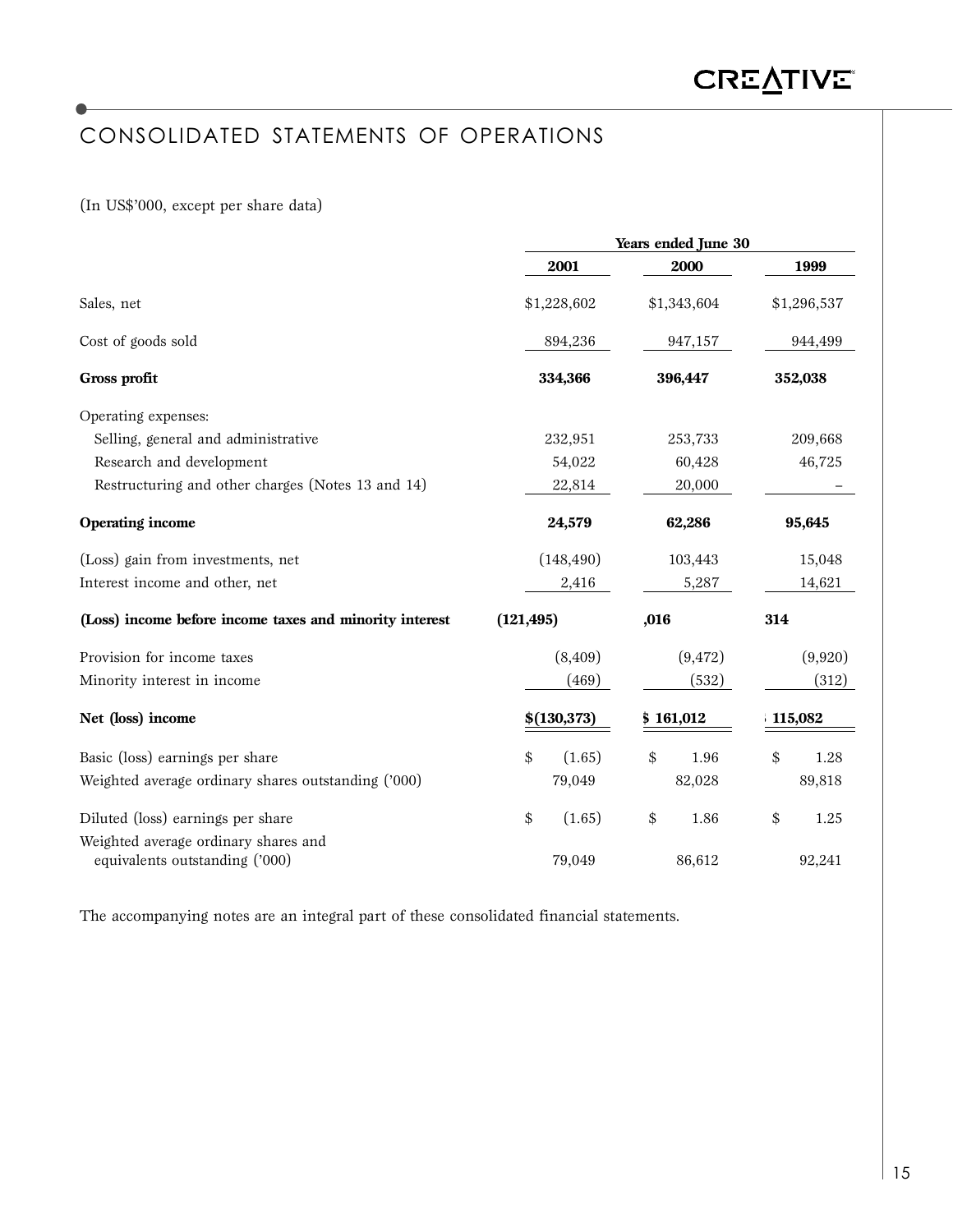# CONSOLIDATED STATEMENTS OF CASH FLOWS

Increase (decrease) in cash and cash equivalents (in US\$'000)

|                                                                    |               | Years ended June 30 |                          |
|--------------------------------------------------------------------|---------------|---------------------|--------------------------|
|                                                                    | 2001          | 2000                | 1999                     |
| Cash flows from operating activities:                              |               |                     |                          |
| Net (loss) income                                                  | \$ (130, 373) | \$<br>161,012       | \$<br>115,082            |
| Adjustments to reconcile net (loss) income to net cash             |               |                     |                          |
| provided by (used in) operating activities:                        |               |                     |                          |
| Depreciation and amortization                                      | 27,004        | 35,582              | 37,265                   |
| Deferred share compensation amortization                           | 3,254         | 4,615               |                          |
| Minority interest in income                                        | 469           | 532                 | 312                      |
| Equity share in loss (income) of unconsolidated investments        | 927           | (74)                | (106)                    |
| Write off of investments and other non-current assets              | 17,438        | 9,793               |                          |
| Loss (gain) from investments, net                                  | 147,382       | (94, 712)           | (15,048)                 |
| Changes in assets and liabilities, net:                            |               |                     |                          |
| Accounts receivable                                                | 4,478         | 31,221              | (14,214)                 |
| Inventory                                                          | 75,066        | (82,588)            | (3,708)                  |
| Marketable securities                                              | 17,575        | (21, 156)           |                          |
| Other assets and prepaids                                          | 15,673        | (15,252)            | (2,961)                  |
| Accounts payable                                                   | (94, 608)     | 81,633              | 11,122                   |
| Accrued and other liabilities                                      | (6,588)       | 48,259              | (5,697)                  |
| Income taxes payable                                               | (749)         | 1,319               | 2,029                    |
| Net cash provided by operating activities                          | 76,948        | 160,184             | 124,076                  |
| Cash flows from investing activities:                              |               |                     |                          |
| Capital expenditures, net                                          | (34, 490)     | (21,588)            | (16, 424)                |
| Proceeds from sale of quoted investments                           | 88,874        | 146,504             | 42,502                   |
| Purchase of investments                                            | (110, 397)    | (228, 273)          | (64, 578)                |
| (Increase) decrease in other non current assets, net               | (13, 106)     | (994)               | 133                      |
| Net cash used in investing activities                              | (69, 119)     | (104, 351)          | (38, 367)                |
| Cash flows from financing activities:                              |               |                     |                          |
| Increase (decrease) in minority shareholders' loan                 |               |                     |                          |
| and equity balance                                                 | 1,071         | (114)               | (21)                     |
| Net proceeds from issuance of preference shares                    |               |                     |                          |
| to minority shareholders                                           | (670)         | 22,459              |                          |
| Proceeds from exercise of ordinary share options                   | 9,265         | 16,953              | 5,202                    |
| Repurchase of ordinary shares                                      | (91,029)      | (102, 189)          | (138, 994)               |
| Repayments of long-term obligations, net                           | (4, 497)      | (5,618)             | (5, 124)                 |
| Dividends paid to ordinary shareholders                            | (39, 414)     | (20, 557)           | (45, 044)                |
| Dividends paid to minority interest                                | (155)         |                     |                          |
| Net cash used in financing activities                              | (125, 429)    | (89,066)            | (183, 981)               |
| Net decrease in cash and cash equivalents                          | (117,600)     | (33, 233)           | (98, 272)                |
| Cash and cash equivalents at beginning of year                     | 285,757       | 318,990             | 417,262                  |
| Cash and cash equivalents at end of year                           | \$168,157     | \$285,757           | 318,990                  |
|                                                                    |               |                     |                          |
| Supplemental disclosure of cash flow information:<br>Interest paid | 1,028<br>\$   | 1,069               | 1,686<br>\$              |
| Income taxes paid                                                  | \$<br>9,158   | \$<br>4,209         | $\overline{\$}$<br>7,832 |
|                                                                    |               |                     |                          |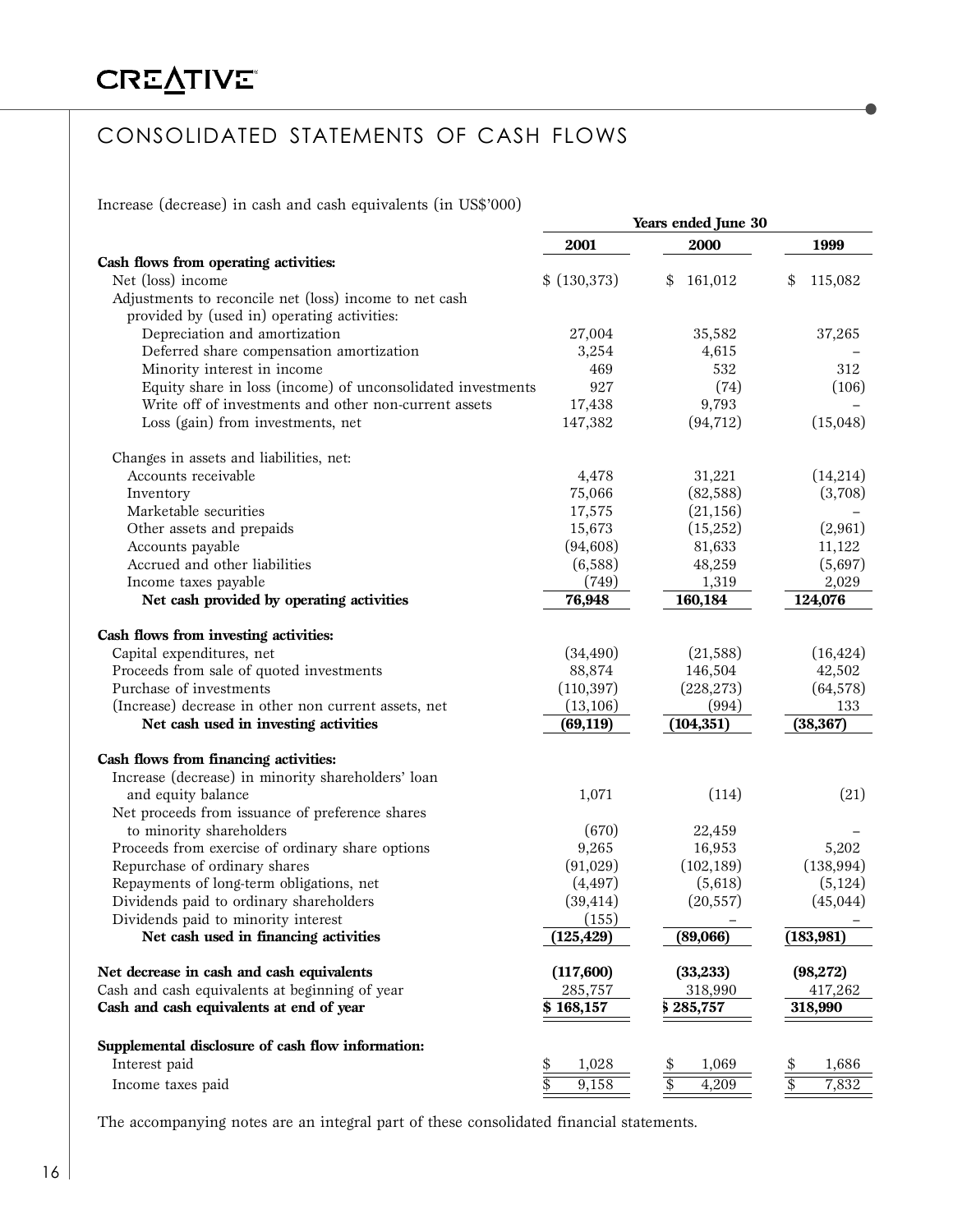# CONSOLIDATED STATEMENTS OF SHAREHOLDERS' EQUITY

(In US\$'000, except share data)

|                                                                     | Ordinary<br><b>Shares</b><br>(000) | Ordinary<br><b>Share</b><br>Capital | Additional<br>Paid In<br>Capital | Cumulative<br>Comprehensive<br>Income (Loss) | <b>Deferred</b><br><b>Share</b><br>Compensation | Retained<br>Earnings | <b>Total</b> |
|---------------------------------------------------------------------|------------------------------------|-------------------------------------|----------------------------------|----------------------------------------------|-------------------------------------------------|----------------------|--------------|
| Balance at June 30, 1998                                            | 92,914<br>\$                       | 9,678                               | \$158,532<br>\$                  | 13,719<br>\$                                 | \$440,385                                       | \$622,314            |              |
| Share option exercise                                               | 921                                | 137                                 | 5,065                            |                                              |                                                 |                      | 5,202        |
| Acquistion of SEI -<br>Shares issued<br>from the escrow account     | 102                                | 15                                  |                                  |                                              |                                                 |                      | 15           |
| Repurchase of ordinary shares                                       | (9,966)                            | (1,482)                             | 1,482                            |                                              |                                                 | (138, 994)           | (138, 994)   |
| Dividends paid                                                      |                                    |                                     |                                  |                                              |                                                 | (45, 044)            | (45, 044)    |
| Deferred share compensation                                         |                                    |                                     | 5,078                            |                                              | (5,078)                                         |                      |              |
| Comprehensive income                                                |                                    |                                     |                                  | 1,686                                        |                                                 | 115,082              | 116,768      |
|                                                                     |                                    |                                     |                                  |                                              |                                                 |                      |              |
| Balance at June 30, 1999                                            | 83,971                             | 8,348                               | $1'$ , $0,157$                   | 1,405                                        | (,078)<br>371.29                                | 560, 31              |              |
| Shares issued under<br>employee options and<br>share purchase plans | 2,271                              | 333                                 | 16,620                           |                                              |                                                 |                      | 16,953       |
| Repurchase of ordinary shares                                       | (5, 917)                           | (873)                               | 873                              |                                              |                                                 | (102, 189)           | (102, 189)   |
| Dividends paid                                                      |                                    |                                     |                                  |                                              |                                                 | (20, 557)            | (20, 557)    |
| Deferred share compensation                                         |                                    |                                     | 15,461                           |                                              | (15, 461)                                       |                      |              |
| Amortization of deferred share<br>compensation                      |                                    |                                     |                                  |                                              | 4,615                                           |                      | 4,615        |
| Comprehensive income                                                |                                    |                                     |                                  | 158,543                                      |                                                 | 161,012              | 319,555      |
| Balance at June 30, 2000                                            | 80,325 \$                          | 7,808 \$ 20 3,111 \$ 17 ,948 \$     |                                  |                                              | $(1.924)$ \$ 409,6 15 \$ 778,6 3                |                      |              |
| Shares issued under<br>employee options and                         |                                    |                                     |                                  |                                              |                                                 |                      |              |
| share purchase plans                                                | 1,153                              | 165                                 | 9,100                            |                                              |                                                 |                      | 9,265        |
| Repurchase of ordinary shares                                       | (7, 742)                           | (1,089)                             | 1,089                            |                                              |                                                 | (91,029)             | (91,029)     |
| Shares issued for purchase of<br>Aureal assets                      | 208                                | 30                                  | 3,214                            |                                              |                                                 |                      | 3,244        |
| Dividends paid                                                      |                                    |                                     |                                  |                                              |                                                 | (39, 414)            | (39, 414)    |
| Reversal of unvested deferred<br>share compensation                 |                                    |                                     | (6,959)                          |                                              | 6,959                                           |                      |              |
| Amortization of deferred share<br>compensation                      |                                    |                                     |                                  |                                              | 3,254                                           |                      | 3,254        |
| Comprehensive loss                                                  |                                    |                                     |                                  | (151, 699)                                   |                                                 | (130, 373)           | (282,072)    |
| Balance at June 30, 2001                                            | 73,944 \$                          | 6,914 \$ 209,555 \$                 |                                  | 22,249 \$                                    | $(5,711)$ \$ 148,879 \$ 381,886                 |                      |              |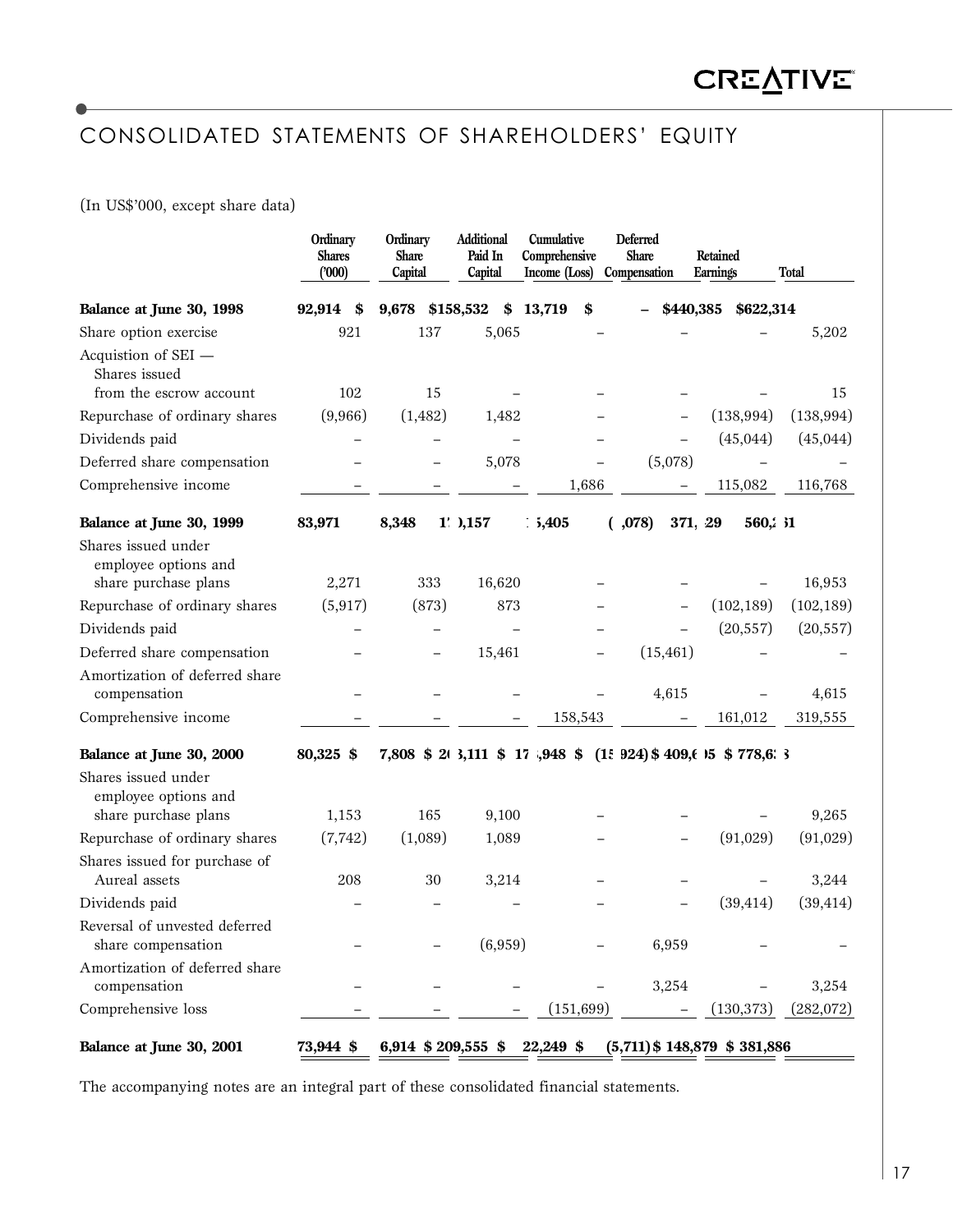# **CREATIVE®**

# NOTES TO CONSOLIDATED FINANCIAL STATEMENTS

### **NOTE 1 – SUMMARY OF SIGNIFICANT ACCOUNTING POLICIES**

#### **Basis of presentation**

The consolidated financial statements include the accounts of Creative Technology Ltd and Creative's subsidiaries under its effective control from their respective dates of acquisition, after elimination of intercompany transactions and balances. The consolidated financial statements are presented in accordance with accounting principles generally accepted in the United States of America ("US GAAP"). The preparation of financial statements in accordance with US GAAP requires management to make estimates and assumptions that affect the amounts reported in the consolidated financial statements and accompanying notes. Actual results could differ from those estimates. Creative conducts a substantial portion of its business in United States dollars ("US\$" or "\$"). All dollar amounts included in the financial statements and in the notes herein are United States dollars unless designated as Singapore dollars ("S\$"). Creative's fiscal year-end is June 30. Creative generally operates on a thirteen week calendar closing on the Friday closest to the natural calendar quarter. For convenience, all quarters are described by their natural calendar dates.

#### **Foreign exchange**

The functional currency of Creative and its subsidiaries is the US dollar and accordingly, gains and losses resulting from the translation of monetary assets and liabilities denominated in currencies other than the US dollar are reflected in the determination of net income (loss). Creative enters into forward exchange contracts to reduce its exposure to foreign exchange translation gains and losses. Forward exchange contracts are marked to market each period and the resulting gains and losses are included in the determination of net income or loss. No forward exchange contracts were outstanding at June 30, 2001. Included in interest and other expenses for fiscal years 2001, 2000 and 1999 are exchange losses of \$3.7 million, \$7.0 million and \$2.3 million respectively.

At June 30, 2001, monetary assets and liabilities of Creative are denominated in the following currencies:

|                                      | Approximate Percentage of \$ Balance Denominated in: |      |             |      |             |                 |                         |       |  |  |
|--------------------------------------|------------------------------------------------------|------|-------------|------|-------------|-----------------|-------------------------|-------|--|--|
|                                      | US\$                                                 |      | S\$         |      | <b>EURO</b> |                 | <b>Other Currencies</b> |       |  |  |
| Cash and cash equivalents            | 86                                                   | $\%$ | 3           | %    |             | $3 \frac{9}{6}$ |                         | 8 %   |  |  |
| Accounts receivable, less allowances | 76                                                   | $\%$ | $2^{\circ}$ | $\%$ | 9           | $\%$            | 13                      | $\%$  |  |  |
| Total current liabilities            | 70                                                   | $\%$ | 21 %        |      |             | $2 \frac{9}{6}$ |                         | $7\%$ |  |  |
| Long-term obligations                |                                                      |      | 100         | %    |             |                 |                         |       |  |  |

The exchange rates for the S\$ and Euro utilized in translating the balance sheet at June 30, 2001, expressed in US\$ per one S\$ and Euro was 0.5490 and 0.8469, respectively.

#### **Cash equivalents**

Cash equivalents consist of highly liquid investment instruments with maturities of three months or less. All deposits are in short term deposit and money market accounts with various banks. This diversification of risk is consistent with Creative's policy to maintain liquidity and ensure the safety of principal. Included in cash equivalents as of June 30, 2001 and 2000 are fixed rate deposits of \$132.7 million and \$205.0 million.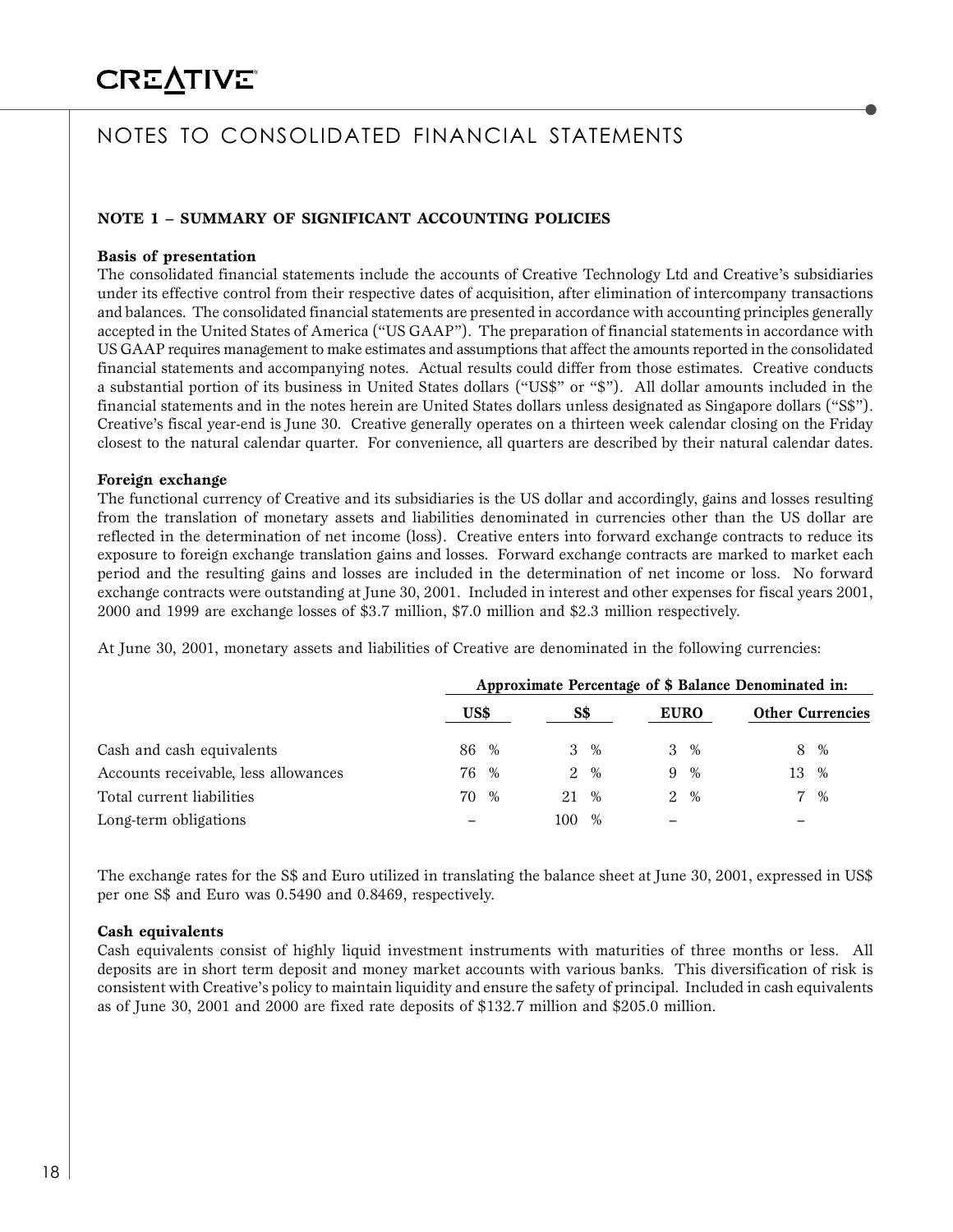#### **Marketable Securities**

Creative determines the appropriate classification of marketable securities at the time of acquisition and evaluates such designation at each balance sheet date. For all periods presented, Creative has classified marketable securities as trading securities, and accordingly such securities are stated at their market values based on the last transacted prices at each balance sheet date. The resulting net unrealized gains or losses on marketable securities are included in earnings in the period they are incurred.

#### **Fair value of financial instruments**

For certain of Creative's financial instruments, including cash equivalents, accounts receivable, accounts payable and accrued expenses, the carrying amounts approximate fair value due to their short maturities. The amounts shown for long term obligations also approximate fair value because current interest rates charged to Creative for debts of similar maturities are substantially the same.

#### **Inventory**

Inventory is stated at the lower of cost or market. Cost is determined using standard cost, appropriately adjusted at balance sheet date to approximate actual cost on a weighted average basis. In the case of finished products and work-in-progress, cost includes materials, direct labor and an appropriate proportion of production overheads.

#### **License agreements**

Creative has entered into certain license agreements requiring prepayment of royalties for a certain term, or a guaranteed minimum royalty regardless of actual sales over the term of the agreement. Creative has adopted a policy of capitalizing and amortizing prepaid royalties. Amortization of prepaid balances and accrual of guaranteed minimum commitments commence with the product introduction and are at rates based on the greater of the straight line basis over the term of the agreement or the ratio of the actual revenues achieved to the revenues anticipated to be earned during the term of the agreement. At June 30, 2001 and 2000, prepaid royalties of \$7.1 million and \$2.4 million were included in other assets and prepaids. Management regularly reviews the net realizable value of its prepaid royalties and adjusts recorded amounts to reflect changes in estimated utilization.

### **Property and equipment**

Property and equipment are stated at cost less accumulated depreciation. Depreciation is computed using the straight-line method over the estimated useful lives of the assets. Leasehold improvements are amortized over the shorter of the remaining facility lease term or the estimated useful lives of the improvements. No depreciation is provided on freehold land and construction in progress.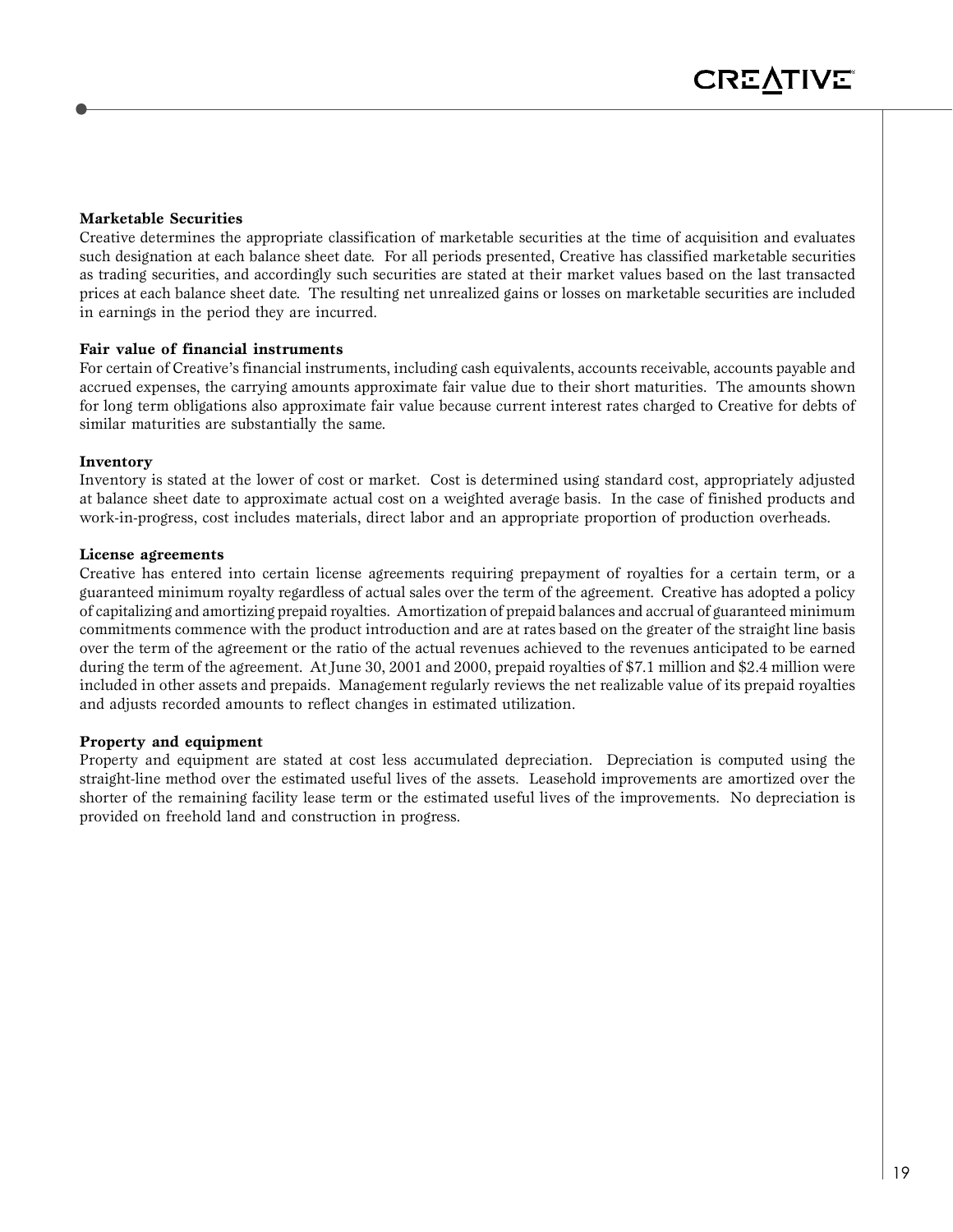# **CREATIVE®**

# NOTES TO CONSOLIDATED FINANCIAL STATEMENTS

### **NOTE 1 – SUMMARY OF SIGNIFICANT ACCOUNTING POLICIES (Cont'd)**

#### **Investments**

Creative holds equity investments in various companies pursuant to which it has acquired anywhere from less than 1% to 100% of the issuer's outstanding capital stock. Investments in which Creative acquires more than 50% of the outstanding capital stock of an entity, or which are under the effective control of Creative, are treated as investments in subsidiaries, and the balance sheets and results of operations of these subsidiaries are fully consolidated after making allowance for any minority interests. Companies in which Creative's investment totals between 20% and 50% of such company's capital stock are treated as associated companies and recorded on an equity basis, whereby Creative adjusts its cost of investments to recognize its share of all post acquisition results of operations. Non quoted investments of less than 20% in an entity are carried at cost. Management regularly reviews the assumptions underlying related sales, net income and cash flow forecasts and other factors used in assessing the carrying values of such investments, and records write-downs to such investments when necessary.

In accordance with Statement of Financial Accounting Standards No. 115 (SFAS 115), "Accounting for Certain Investments in Debt and Equity Securities", quoted investments of less than 20% in an entity are classified as available-for-sale. Such investments are reported at fair value with the unrealized gains and losses included as a separate component of shareholders' equity. Unrealized losses are charged against income when a decline in fair value is determined to be other than temporary. Realized gains and losses upon the sale or disposition of such investments are based on the average cost of the specific investments sold.

A summary of investments is as follows (in US\$'000):

|                          |              | As of June 30 |  |
|--------------------------|--------------|---------------|--|
|                          | 2001         | 2000          |  |
| Non quoted investments   | 40,761<br>\$ | \$106,519     |  |
| Quoted investments       | 77,569       | 289,369       |  |
| <b>Total investments</b> | \$118,330    | \$395,888     |  |

#### **Intangible assets**

Intangible assets are stated at cost and relate principally to the acquisition of new subsidiaries accounted for under the purchase method. Under this method, the purchase price has been allocated to the assets acquired, liabilities assumed and in-process technology based on their estimated fair market values at the dates of acquisition. Amortization is computed using the straight-line method over the estimated useful lives of the assets, ranging from one to seven years. Creative regularly reviews the net realizable value of its intangible assets and various assumptions underlying the expected sales revenue and net cash flow to be derived from such intangibles. Where projected cash flow is not sufficient to recover the net value of the intangible assets, such excess is written off. At each of June 30, 2001 and 2000, amounts capitalized in connection with these acquisitions was \$66.5 million and the related accumulated amortization totaled \$62.6 million and \$56.3 million respectively.

#### **Revenue recognition**

Creative recognizes revenue from product sales when title transfers to the customer which, depending on the sales terms, occurs when products are shipped to or are received by the customer. Allowances are established and regularly reviewed by management to reflect an estimate of future sales returns from customers and expected price adjustments for sales to distributors.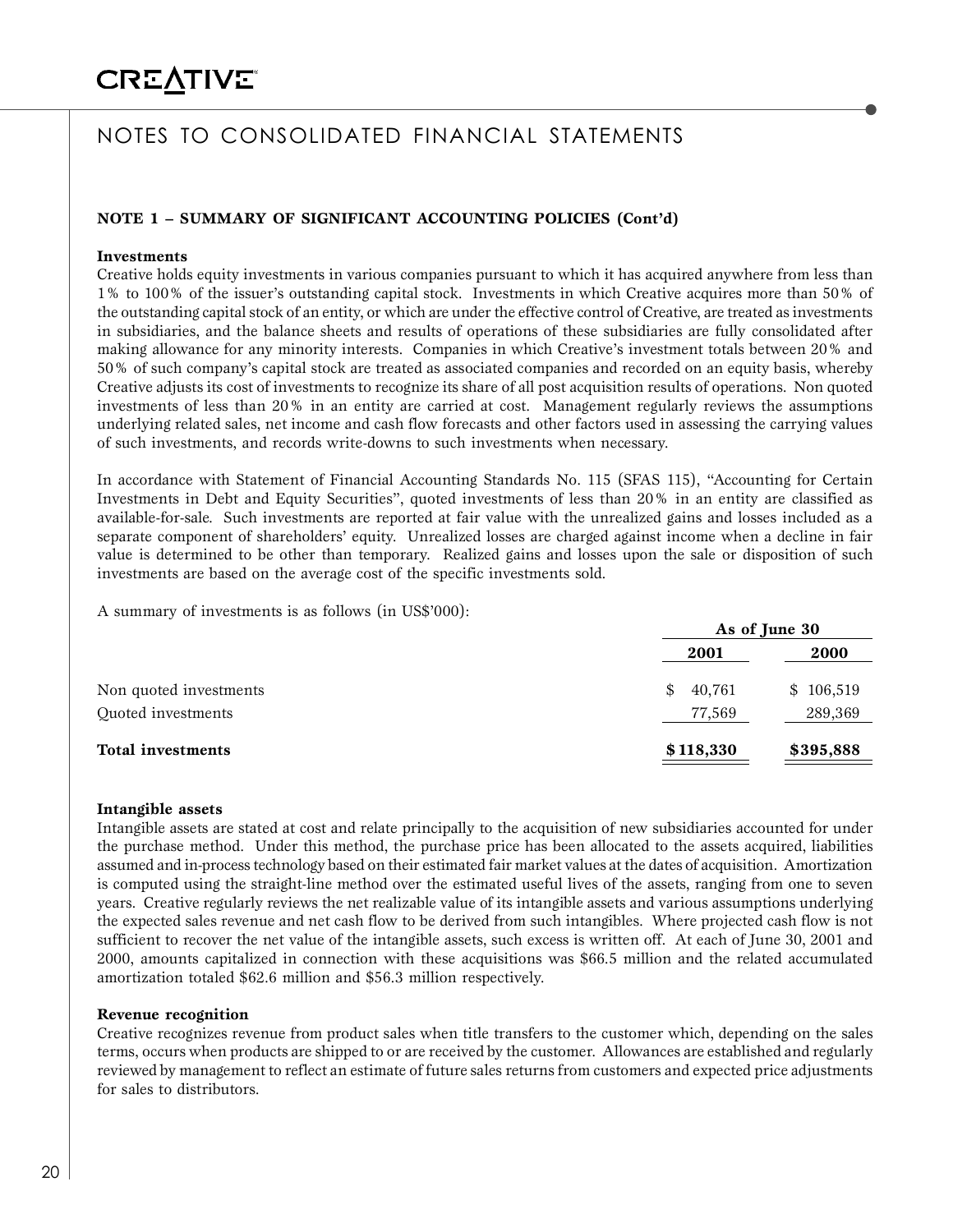#### **Research and development**

Research and development costs are charged to operations as incurred.

#### **Income taxes**

Deferred tax assets and liabilities, net of valuation allowances, are established for the expected future tax consequences of events resulting from the differences between the financial reporting and income tax bases of Creative's assets and liabilities and from tax credit carry forwards. No provision has been made for the undistributed earnings of Creative's subsidiaries outside of Singapore since it is Creative's intention to reinvest these earnings in those subsidiaries. Reinvested earnings of such subsidiaries have been immaterial to date.

#### **Concentrations of credit risk**

Financial instruments that potentially subject Creative to significant concentrations of credit risk consist principally of cash and cash equivalents and trade accounts receivable. Creative limits the amount of credit exposure to any one financial institution. Creative sells its products to original equipment manufacturers, distributors and key retailers. Creative believes that the concentration of credit risk in its trade receivables is substantially mitigated due to performance of ongoing credit evaluations of its customers' financial condition, use of short collection terms, use of letters of credit in certain circumstances, procurement of credit insurance coverage and the geographical dispersion of sales. Creative maintains an allowance for doubtful accounts based upon the expected collectibility of all accounts receivable.

#### **Stock-based compensation**

Creative accounts for stock-based compensation using the intrinsic value method prescribed in Accounting Principles Board Opinion ("APB") No. 25, "Accounting for Stock Issued to Employees", and related Interpretations. Accordingly, compensation expense for stock option is measured as the excess, if any, of the fair value of Creative's stock at the date of the grant over the stock option exercise price. In addition, Creative provides pro forma disclosures as required under SFAS 123, "Accounting for Stock-Based Compensation." See Note 8.

#### **Recently issued accounting pronouncements**

In August 2001, the FASB issued SFAS 143, "Accounting for Asset Retirement Obligations." SFAS 143 addresses financial accounting and reporting for obligations associated with the retirement of tangible long-lived assets and the associated asset retirement costs. SFAS 143 will be adopted for Creative's fiscal year beginning July 1, 2002. Adoption of SFAS 143 is not expected to have a material impact on the consolidated financial statements.

In July 2001, the Financial Accounting Standards Board ("FASB") issued FASB Statements Nos. 141 and 142 (SFAS 141 and SFAS 142), "Business Combinations" and "Goodwill and Other Intangible Assets." SFAS 141 replaces APB 16 and eliminates pooling-of-interests accounting prospectively. It also provides guidance on purchase accounting related to the recognition of intangible assets and accounting for negative goodwill. SFAS 142 changes the accounting for goodwill from an amortization method to an impairment-only approach. Under SFAS 142, goodwill will be tested annually and whenever events or circumstances occur indicating that goodwill might be impaired. SFAS 141 and SFAS 142 are effective for all business combinations completed after June 30, 2001. Upon adoption of SFAS 142, amortization of goodwill recorded for business combinations consummated prior to July 1, 2001 will cease, and intangible assests acquired prior to July 1, 2001 that do not meet the criteria for recognition under SFAS 141 will be reclassified to goodwill. Companies are required to adopt SFAS 142 for fiscal years beginning after December 15, 2001, but early adoption is permitted. In connection with the adoption of SFAS 142, the Company will be required to perform a transitional goodwill impairment assessment. Adoption of these statements is not expected to have a material impact on the consolidated financial statements.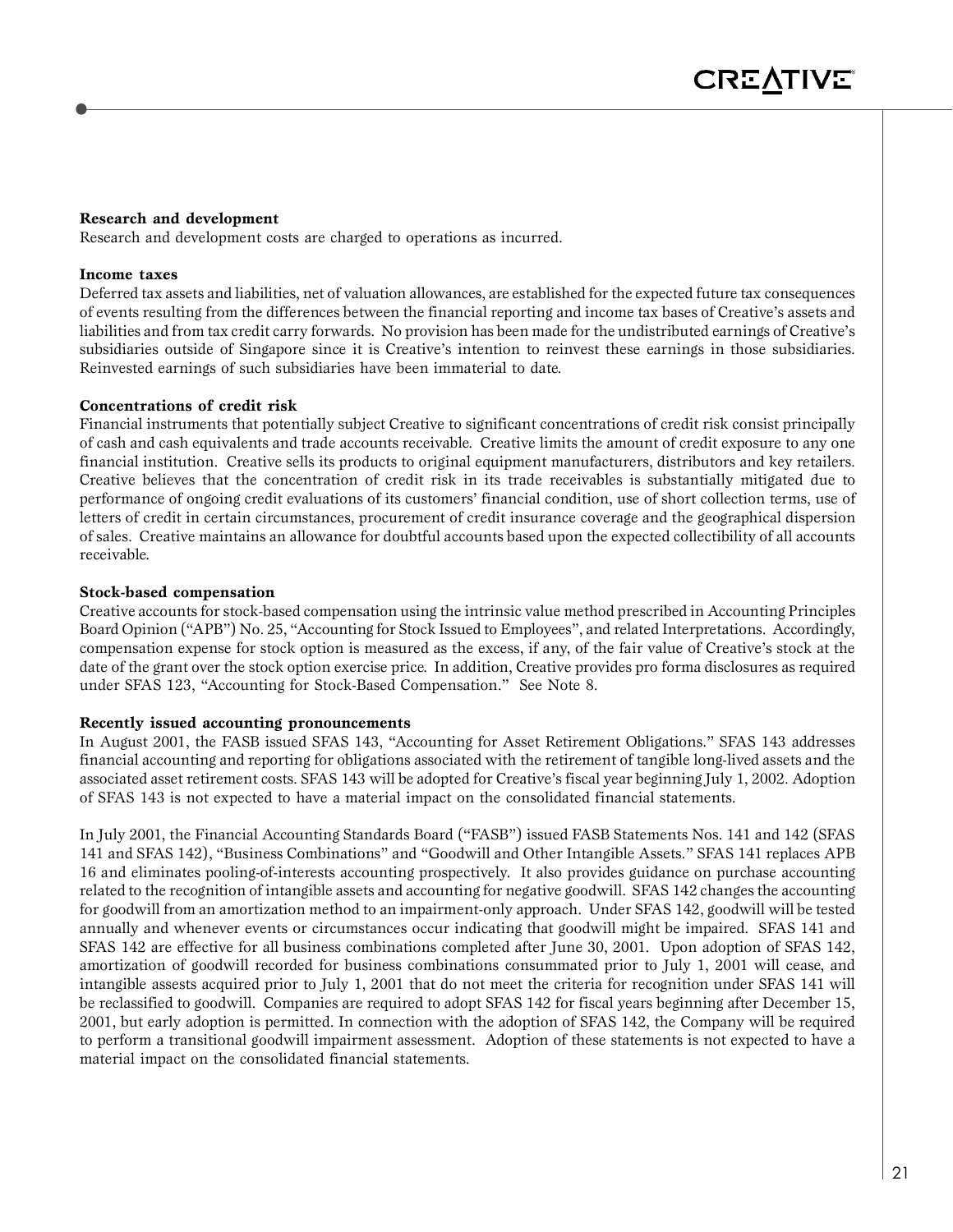### **NOTE 1 – SUMMARY OF SIGNIFICANT ACCOUNTING POLICIES (Cont'd)**

#### **Recently issued accounting pronouncements** *(Cont'd)*

In December 1999, the Securities and Exchange Commission's ("SEC") staff issued Staff Accounting Bulletin ("SAB") No. 101, "Revenue Recognition in Financial Statements." SAB No. 101 provides the staff's views in applying generally accepted accounting principles to selected revenue recognition issues. Creative adopted SAB No. 101 effective from the first quarter of fiscal year 2001. There was no material impact from the adoption of this statement on Creative's consolidated financial statements.

In June 1998, the FASB issued SFAS 133, "Accounting for Derivative Instruments and Hedging Activities." This Statement requires companies to record derivatives on the balance sheet as assets or liabilities, measured at fair value. Gains or losses resulting from changes in the values of those derivatives would be accounted for depending on the use of the derivative and whether it qualifies for hedge accounting. SFAS 133 is effective for all fiscal quarters of fiscal years beginning after June 15, 2000 and cannot be applied retroactively. There was no material impact from the adoption of this statement on Creative's consolidated financial statements.

### **NOTE 2 – NET (LOSS) INCOME PER SHARE**

In accordance with Statement of Financial Accounting Standards No. 128 ("SFAS 128") "Earnings per Share", Creative reports both basic earnings per share and diluted earnings per share. Basic earnings per share is computed using the weighted average number of Ordinary Shares outstanding during the period. Diluted earnings per share is computed using the weighted average number of ordinary and potentially dilutive ordinary equivalent shares outstanding during the period. Ordinary equivalent shares are excluded from the computation if their effect is antidilutive. In computing the diluted earnings per share, the treasury stock method is used to determine, based on average stock prices for the respective periods, the ordinary equivalent shares to be purchased using proceeds received from the exercise of such equivalent shares. Other than the dilutive effect of stock options, there are no other financial instruments that would impact the weighted average number of ordinary shares outstanding used for computing diluted earnings per share. The potentially dilutive ordinary equivalent shares outstanding under the employee share purchase plan were not material.

Following is a reconciliation between the average number of ordinary shares outstanding and equivalent shares outstanding (in '000):

|                                                                | As of June 30 |        |        |  |
|----------------------------------------------------------------|---------------|--------|--------|--|
|                                                                | 2001          | 2000   | 1999   |  |
| Weighted average ordinary shares outstanding                   | 79.049        | 82,028 | 89,818 |  |
| Weighted average dilutive stock options outstanding            |               | 4,584  | 2,423  |  |
| Weighted average ordinary shares and<br>equivalent outstanding | 79,049        | 86,612 | 92,241 |  |
|                                                                |               |        |        |  |

For the fiscal year 2001, approximately 2.0 million potentially dilutive shares were excluded from the determination of diluted net loss per share, as the effect of including such shares is anti-dilutive.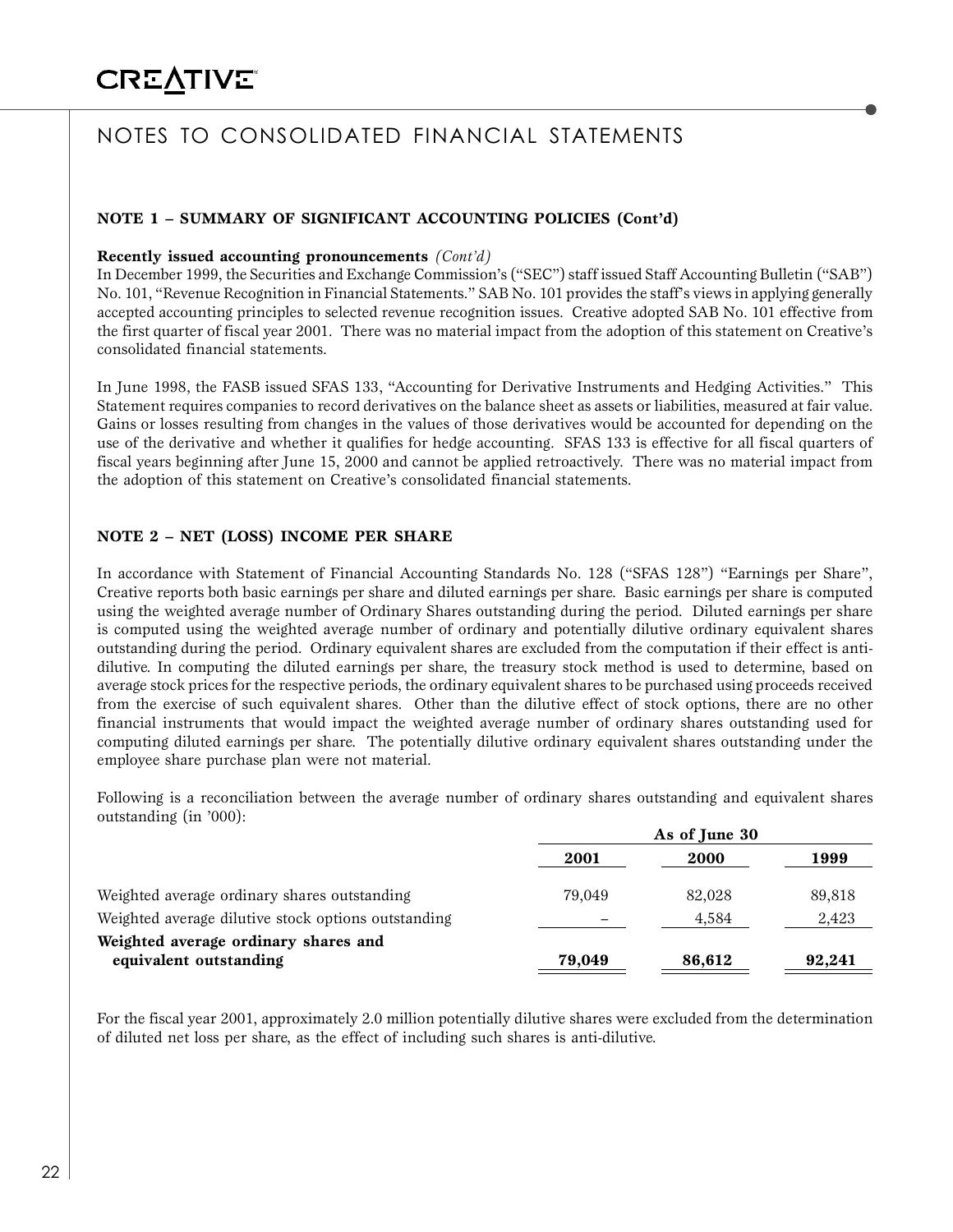### **NOTE 3 – BALANCE SHEET DETAIL (in US\$'000)**

|                                 |                                 | As of June 30 |               |  |
|---------------------------------|---------------------------------|---------------|---------------|--|
|                                 |                                 | 2001          | 2000          |  |
| Inventory:                      |                                 |               |               |  |
| Raw materials                   |                                 | 66,509<br>\$  | 136,803<br>\$ |  |
| Work in progress                |                                 | 6,882         | 27,293        |  |
| Finished products               |                                 | 82,159        | 66,520        |  |
| <b>Total inventory</b>          |                                 | \$155,550     | \$230,616     |  |
|                                 | <b>Estimated</b><br>Useful Life |               |               |  |
| Property and equipment:         |                                 |               |               |  |
| Land and buildings              | 25 years                        | 83,203<br>\$  | \$<br>69,630  |  |
| Construction in progress        |                                 | 96            | 428           |  |
| Machinery and equipment         | $3 - 6$ years                   | 54,539        | 57,827        |  |
| Furniture and fixtures          | $3 - 8$ years                   | 62,430        | 53,748        |  |
| Leasehold improvements          | Term of lease                   | 12,879        | 12,582        |  |
|                                 |                                 | 213,147       | 194,215       |  |
| Accumulated depreciation        |                                 | (102, 612)    | (97, 464)     |  |
| Net property and equipment      |                                 | \$110,535     | 96,751<br>\$  |  |
| Other accrued liabilities:      |                                 |               |               |  |
| Marketing accruals              |                                 | \$<br>27,104  | \$<br>28,986  |  |
| Payroll accruals                |                                 | 18,365        | 18,763        |  |
| Royalty accruals                |                                 | 7,483         | 5,147         |  |
| Litigation accruals             |                                 |               | 20,000        |  |
| Restructuring accruals          |                                 | 4,452         |               |  |
| Other accruals                  |                                 | 40,731        | 30,860        |  |
| Total other accrued liabilities |                                 | 98,135<br>\$  | \$103,756     |  |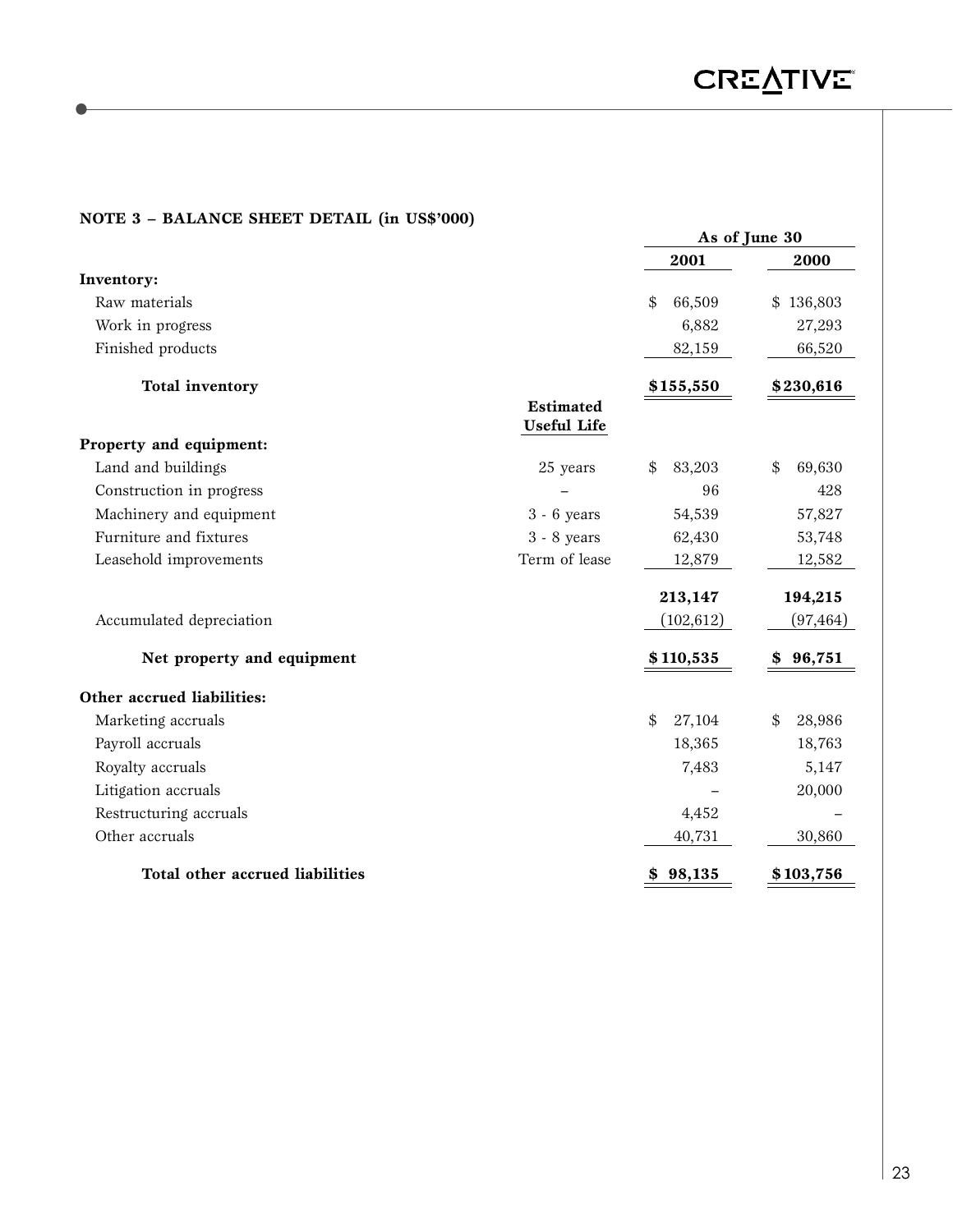### **NOTE 4 – LEASES AND COMMITMENTS**

Creative leases the use of land and certain of its facilities and equipment under non-cancelable operating lease arrangements. The land and facility leases expire at various dates through 2024 and provide for fixed rental rates during the terms of the leases.

Minimum future lease payments for non-cancelable leases as of June 30, 2001, were as follows (in US\$'000):

|                              | <b>Operating</b><br>Leases |
|------------------------------|----------------------------|
| Fiscal years ended June 30,  |                            |
| 2002                         | \$<br>8,207                |
| 2003                         | 7,537                      |
| 2004                         | 6,756                      |
| 2005                         | 4,869                      |
| 2006                         | 3,699                      |
| Thereafter                   | 16,354                     |
| Total minimum lease payments | \$47,422                   |

Rental expense under all operating leases was \$11.8 million, \$12.2 million and \$11.2 million for fiscal 2001, 2000 and 1999, respectively.

### **NOTE 5 – COMPREHENSIVE INCOME**

The components of total comprehensive income are as follows (in US\$'000):

|                                                                                         | Years ended June 30 |           |           |  |
|-----------------------------------------------------------------------------------------|---------------------|-----------|-----------|--|
|                                                                                         | 2001                | 2000      | 1999      |  |
| Net (loss) income                                                                       | \$(130,373)         | \$161,012 | \$115,082 |  |
| Unrealized holding (losses) gains on available-for-sale<br>securities during the period | (151, 699)          | 158,543   | 1,686     |  |
| Total comprehensive (loss) income                                                       | \$(282,072)         | \$319,555 | \$116,768 |  |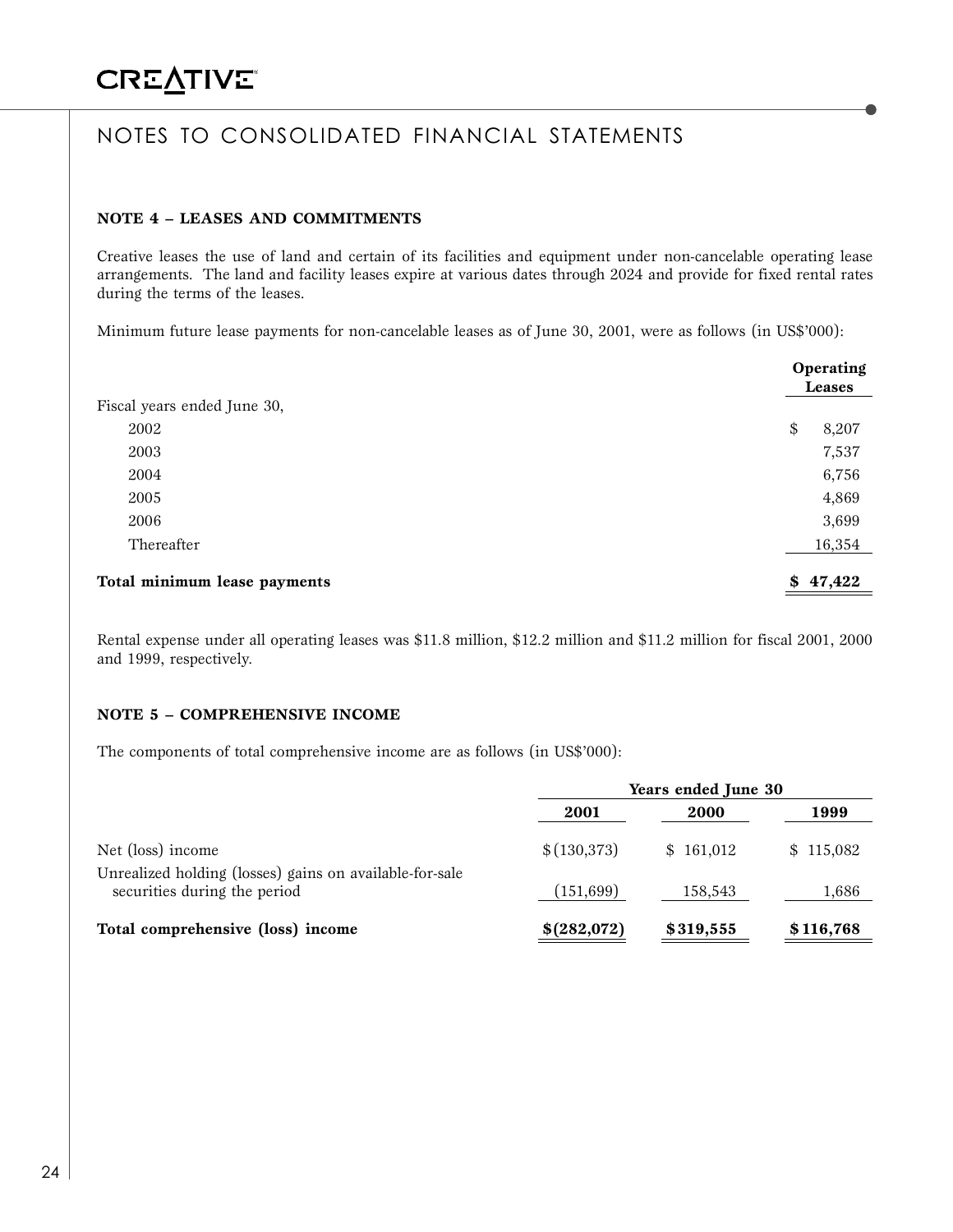### **NOTE 6 – SHARE REPURCHASES**

Details of Share repurchases by Creative during the fiscal years since the commencement of the program on November 6, 1998 are set out below:

|       | Years ended June 30, | Number of Shares Repurchased<br>(in millions) | <b>Average Price</b><br>(US\$) |
|-------|----------------------|-----------------------------------------------|--------------------------------|
|       | 1999                 | 10.0                                          | \$14                           |
|       | 2000                 | 5.9                                           | \$17                           |
|       | 2001                 | 7.7                                           | \$12                           |
| Total |                      | 23.6                                          | \$14                           |

At the 2000 Annual General Meeting ("AGM") held on November 8, 2000, the shareholders approved the share repurchase mandate allowing Creative to buy up to 10% of the issued share capital of Creative as at the date of the AGM. This amounts to approximately 7.9 million shares. This authority to repurchase shares shall continue in force unless revoked or revised by the shareholders in a general meeting, or until the date that the next AGM of Creative is held or is required to be held, whichever is the earlier.

In accordance with Singapore statutes, such repurchases are recorded as a reduction in retained earnings.

#### **NOTE 7 – DIVIDENDS**

At the Annual General Meeting held on November 8, 2000, Creative's shareholders approved an ordinary dividend of \$0.25 and a special dividend of \$0.25 for each outstanding ordinary share of Creative for the fiscal year ending June 30, 2001. Dividends of \$39.4 million were paid on December 15, 2000 to all shareholders of record as of November 29, 2000. Creative paid an ordinary dividend of \$0.25 per ordinary share in the previous fiscal year.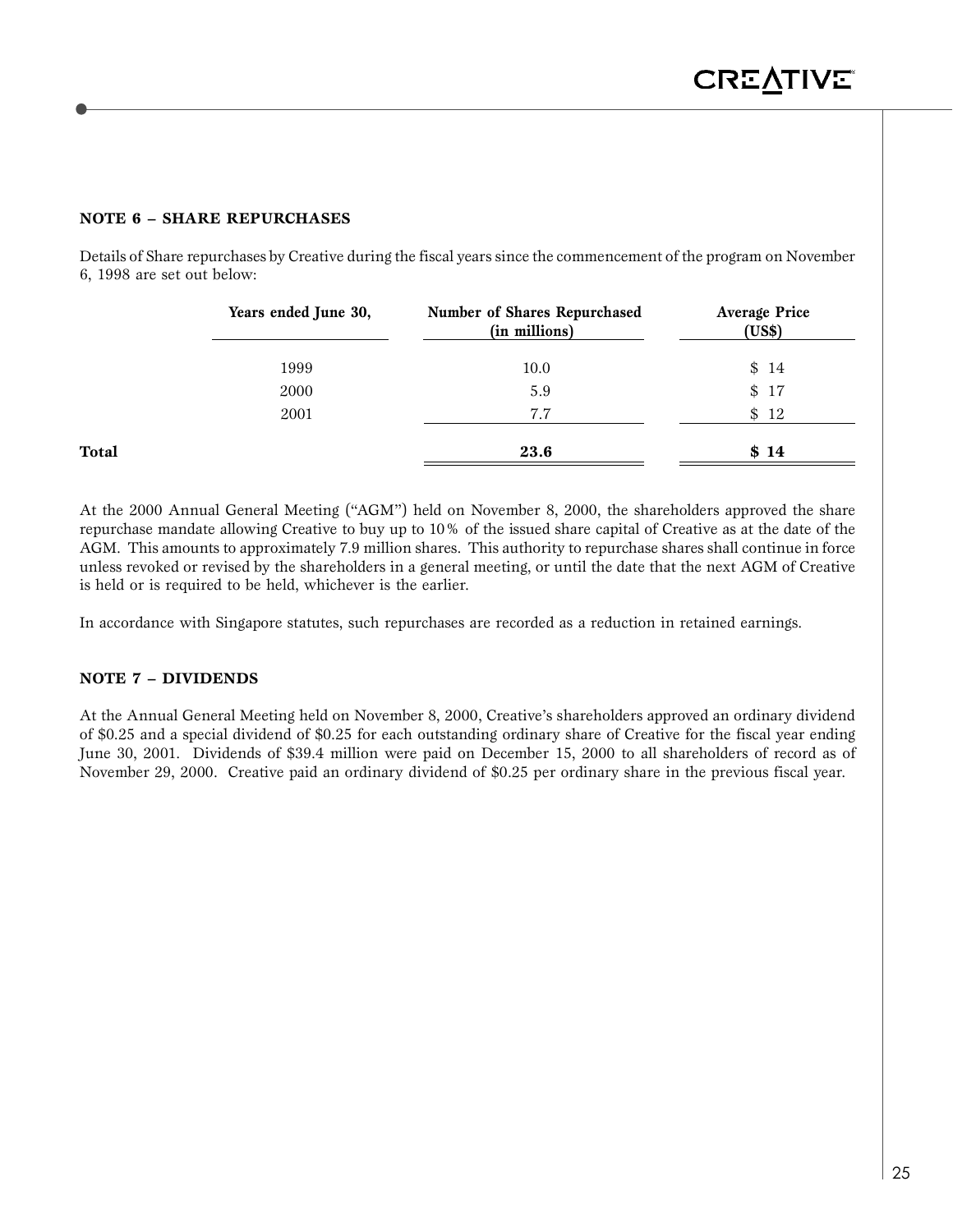### **NOTE 8 – EMPLOYEE SHARE PURCHASE AND STOCK OPTION PLANS**

#### **Creative Employee Share Purchase Plan**

As approved by the shareholders in November 1999, Creative has adopted the 1999 Employee Share Purchase Plan that permits substantially all employees to purchase Ordinary Shares of Creative. Participating employees may purchase ordinary shares through regular payroll deductions accumulated during each offering period at a purchase price of 85% of the lower of the fair market value on the offering date or on the purchase date. Each offering period consists of four six months purchase periods, except for the first purchase period in the first offering period which was four months. A total of 1.0 million Ordinary Shares were reserved for issuance under this plan. In addition, on each July 1, the aggregate number of Ordinary Shares reserved for issuance under the plan shall be increased automatically by 1% of the total number of outstanding Ordinary Shares of Creative on the immediately preceding June 30; provided that the aggregate shares reserved under this plan shall not exceed 5.0 million shares.

In fiscal 2001 and 2000, 225,000 and 57,000 shares were issued at a weighted average exercise price of \$10.80 and \$15.25 per share under Creative's Employee Share Purchase Plan.

#### **Creative Employee Stock Option Plans**

In December 1994, Creative adopted the new Creative Technology Employees' Share Option Scheme (the "New Plan"). Options granted under this plan were in accordance with Section 422(a) of the US Internal Revenue Code of 1986, as amended. On November 13, 1996, at a special meeting, shareholders approved certain changes to the New Plan to make it less restrictive. Under the amended New Plan, the total number of shares that could be granted was increased to an overall maximum of 15% of the issued share capital of Creative. The amended New Plan also provided for incentive stock options (ISO's) to be granted to employees of Creative on a quarterly basis, at the average market price established on the five days closing immediately prior to the date of grant. The options vested at the rate of 25% at the end of each anniversary of the grant date and were exercisable over a period not exceeding five years from the date of grant.

On November 18, 1996, the Board of Directors offered all employees with stock options, the opportunity to cancel four existing options in exchange for a grant of three new options at an exercise price of \$5.90 (or S\$8.52), the fair market value of Creative's Ordinary Shares on the date of the offer. The resulting new options have a vesting schedule equal to that of the old options plus one year. As of November 18, 1996, approximately 4.8 million options were eligible for exchange, of which 2.6 million options were exchanged for 1.9 million new options.

As of October 6, 1998, Creative is no longer subject to the listing rules of the stock exchange of Singapore but is required only to comply with the listing rules of NASDAQ, including rules governing stock option plans. Since many of Creative employees and shareholders are located in the United States of America, Creative has obtained shareholders' approval on December 30, 1998 to replace the New Plan with the Creative Technology (1999) Share Option Scheme ("1999 Scheme"), which is more in accordance with US practice. The 1999 Scheme allows options to be granted to full-time employees as well as consultants and non-executive directors. The total number of shares that may be granted as options is 7.5 million provided that such amount shall be automatically increased on the first day (July 1) of each of the five fiscal years ending June 30, 2001, 2002, 2003, 2004 and 2005 by four percent of the issued share capital of Creative as at the last day of the immediate preceding fiscal year. The Option Committee has the discretion to decide the vesting schedule in the letter of offer. If it is not specifically stated in the letter of offer, 1/4 of the total amount of the grant vest on the first anniversary of the grant date and 1/48 of the total amount of the grant on the last day of each calendar month thereafter. The exercise price of options granted under the 1999 Scheme may be less than the fair market value of the shares as of the date of grant and the options expire after the tenth anniversary of the date of grant, except in the case of options granted to participants other than employees, options expire not later than the fifth anniversary of the date of grant.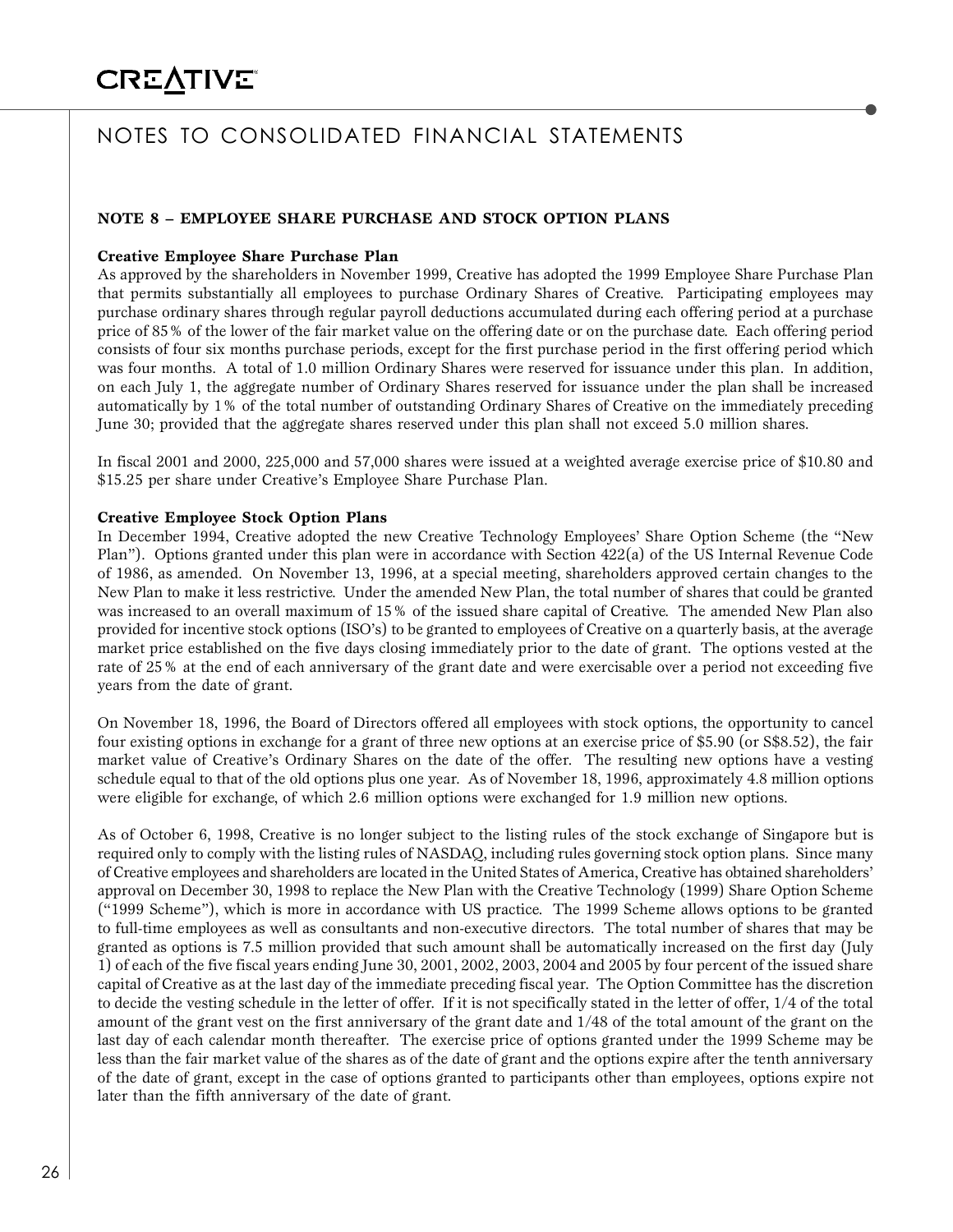In fiscal 1999, Creative granted 2.9 million options under the 1999 Scheme at a weighted average exercise price of \$10.14, which was below fair market value, resulting in deferred share compensation of \$5.1 million which is being amortized over the vesting period of the underlying options.

In fiscal 2000, Creative granted 4.3 million options under the 1999 Scheme at a weighted average exercise price of \$9.14, which was below fair market value, resulting in deferred share compensation of \$6.3 million which is being amortized over the vesting period of the underlying options.

No options were granted under the 1999 Scheme in fiscal 2001.

Effective April 2000, unvested stock options to purchase 0.2 million shares of Creative's ordinary stock granted under the New Plan and 1999 Scheme to employees of a subsidiary were canceled in exchange for the right to receive options granted by the subsidiary. The employees are allowed to retain outstanding options vested on March 31, 2000 till March 31, 2001 whereby any unexercised options were canceled. In May 2000, the subsidiary adopted a separate stock option plan and employees were then granted options under this plan. See "Subsidiary Stock Option Plan" below for additional information.

#### **Creative Employee Stock Option Plans**

A summary of options granted to employees and non-employee directors under Creative's stock option plans is presented below:

|                                | <b>Options Outstanding</b> |                                         |  |  |
|--------------------------------|----------------------------|-----------------------------------------|--|--|
|                                | Number of Shares<br>('000) | Weighted Average<br>Exercise Price (\$) |  |  |
| Balance as of June 30, 1998    | 5,142                      | 8.14                                    |  |  |
| Granted – at fair market value | 324                        | 9.64                                    |  |  |
| - below fair market value      | 2,879                      | 10.14                                   |  |  |
| Exercised                      | (921)                      | 5.58                                    |  |  |
| Canceled                       | (307)                      | 12.94                                   |  |  |
| Balance as of June 30, 1999    | 7,117                      | 9.14                                    |  |  |
| Granted - at fair market value | 697                        | 11.81                                   |  |  |
| - below fair market value      | 4,346                      | 9.14                                    |  |  |
| Exercised                      | (2,214)                    | 7.17                                    |  |  |
| Canceled                       | (1,052)                    | 12.54                                   |  |  |
| Balance as of June 30, 2000    | 8,894                      | 9.44                                    |  |  |
| Granted - at fair market value |                            |                                         |  |  |
| - below fair market value      |                            |                                         |  |  |
| Exercised                      | (928)                      | 7.31                                    |  |  |
| Canceled                       | (1, 185)                   | 13.49                                   |  |  |
| Balance as of June 30, 2001    | 6,781                      | 9.01                                    |  |  |

The total number of options exercisable at June 30, 2001, 2000 and 1999 under the New Plan and 1999 Scheme were 3,843,000, 2,594,000 and 1,996,000, respectively.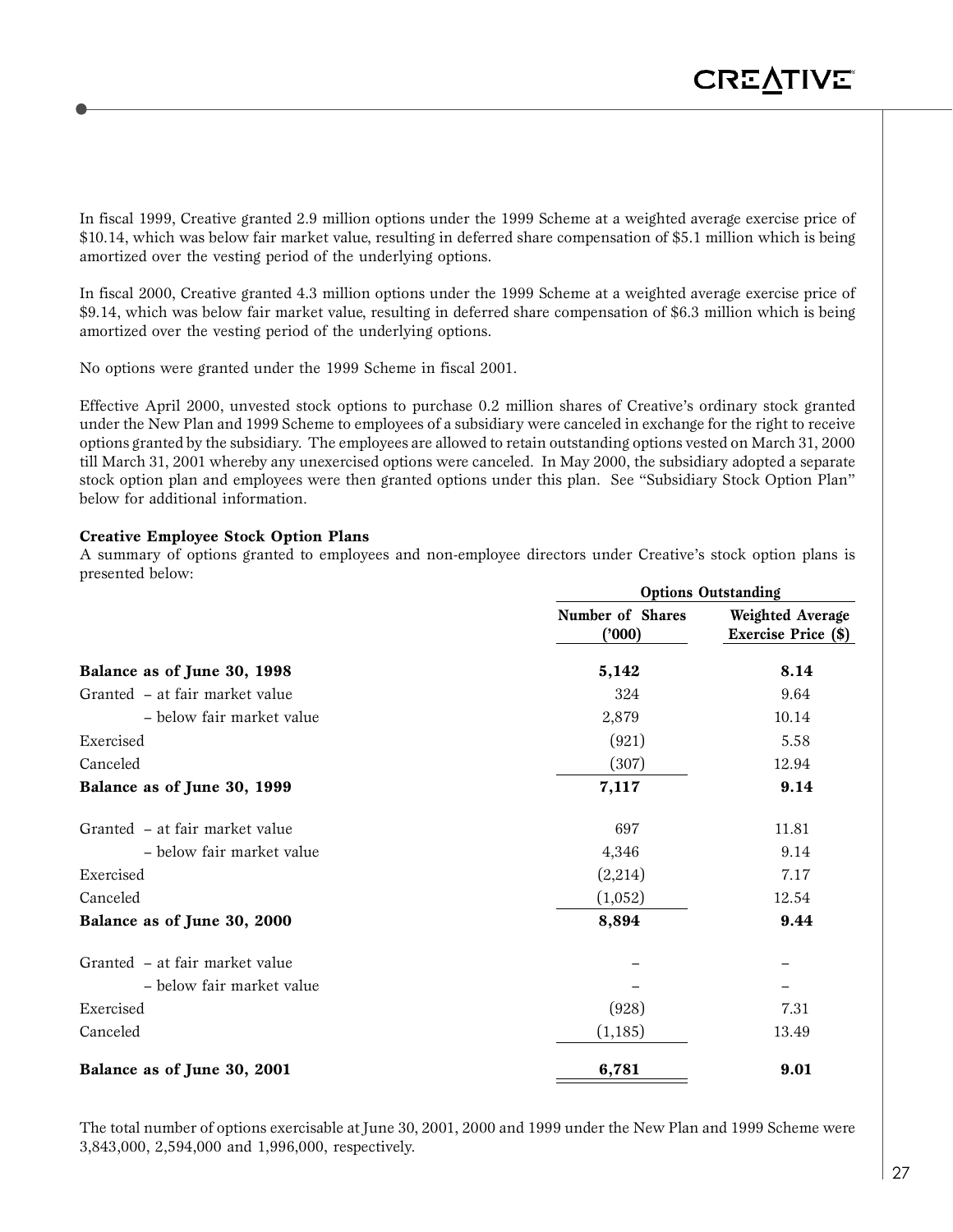### **NOTE 8 – EMPLOYEE SHARE PURCHASE AND STOCK OPTION PLANS (Cont'd)**

#### **Summary of outstanding options under Creative's employee stock option plans**

The following table summarizes option information for Creative's employee stock option plans (New Plan and 1999 Scheme) as at June 30, 2001.

| <b>Options Outstanding</b>         |                                       |                                                                    | <b>Options Exercisable</b>                           |                                       |                                                        |
|------------------------------------|---------------------------------------|--------------------------------------------------------------------|------------------------------------------------------|---------------------------------------|--------------------------------------------------------|
| Range of<br><b>Exercise Prices</b> | <b>Number</b><br>Outstanding<br>(000) | Weighted<br>Average<br>Remaining<br>Contractual<br>Life<br>(years) | Weighted<br>Average<br><b>Exercise Price</b><br>(\$) | <b>Number</b><br>Exercisable<br>(000) | Weighted<br>Average<br><b>Exercise Price</b><br>$(\$)$ |
| \$3.00 to \$4.99                   | 405                                   | 0.41                                                               | 4.79                                                 | 404                                   | 4.79                                                   |
| \$5.00 to \$7.99                   | 569                                   | 0.41                                                               | 5.83                                                 | 569                                   | 5.83                                                   |
| \$8.00 to \$10.99                  | 5,484                                 | 7.94                                                               | 9.15                                                 | 2,632                                 | 9.18                                                   |
| \$11.00 to \$14.99                 | 85                                    | 0.83                                                               | 12.77                                                | 85                                    | 12.77                                                  |
| \$15.00 to \$22.00                 | 238                                   | 4.12                                                               | 19.40                                                | 153                                   | 19.69                                                  |
|                                    | 6,781                                 | 6.63                                                               | 9.01                                                 | 3,843                                 | 8.72                                                   |

#### **Subsidiary Stock Option Plan**

During fiscal 2000, a consolidated subsidiary of Creative established a stock option plan which allows for subsidiary employees and others to be granted options to purchase shares of stock in the subsidiary. The total number of shares that may be granted as options under the subsidiary 2000 Stock Option Plan ("2000 Plan") is 8 million shares provided that such amounts shall be automatically increased on the first day (July 1) of each of the five fiscal years ending June 30, 2001, 2002, 2003, 2004 and 2005 by the lesser of (i) three hundred thousand shares or (ii) one percent of the issued share capital of the Company as at the last day of the immediately preceding fiscal year. The exercise price of options granted under the 2000 Plan may be less than the fair market value of the shares as of the date of grant and the options expire after the tenth anniversary of the date of grant.

In December 1999, the subsidiary agreed to issue options to certain key executives to acquire 1.2 million shares at an exercise price of \$1.00 per share. The options were granted in May 2000, vest over four years and are exercisable for 10 years.

In May 2000, the subsidiary granted options to its employees to acquire 2.1 million shares at an exercise price of \$2.50 per share. These options vest over four years and are exercisable for 10 years. In May 2000, the subsidiary also granted options to certain employees of Creative to acquire 0.47 million shares at an exercise price of \$2.50 per share and 0.06 million shares at \$1.00 per share. The options vest over four years effective from April 1, 2000 and are exercisable for 5 years.

Because the exercise prices for the aforementioned grants are below the deemed fair value per ordinary share of \$4.50, the grants give rise to a deferred share compensation expense of approximately \$9.2 million. The compensation expense is being amortized over the four-year vesting period of the underlying options and for the year ended June 30, 2000, the subsidiary recorded an amortization expense of \$0.6 million. Future amortization of deferred share compensation expense is subject to changes due to the impact of future grants and cancellation of options, if any.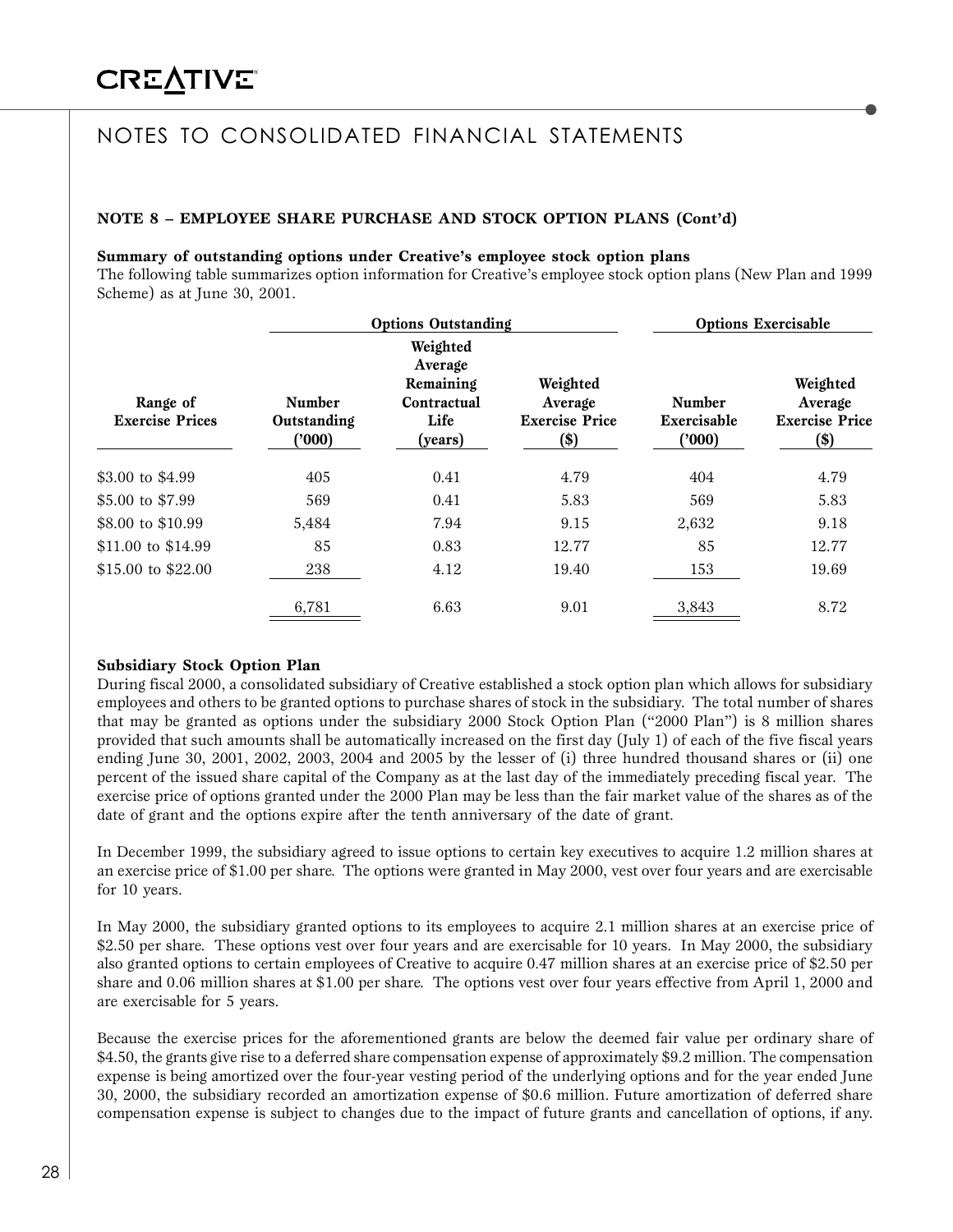### **Subsidiary Stock Option Plan** *(Cont'd)*

In fiscal 2001, the subsidiary granted 0.9 million options under the 2000 Plan at a weighted average exercise price of \$2.45. Included in the options granted during the fiscal year were replacement options granted to certain employees of Creative Technology Ltd to acquire 235,000 and 30,000 of the subsidiary company's shares at an exercise price of \$2.50 and \$1.00 per share respectively. These options were granted in lieu of the cancellation of 470,000 shares at an exercise price of \$2.50 per share and 60,000 shares at \$1.00 per share. The replacement options vest immediately on grant date and the share compensation expense arising from replacement of options amounted to \$0.7 million.

A summary of options granted to employees, consultants and directors under the subsidiary's stock option plan is presented below:

|                             |                            | <b>Options Outstanding</b>                        |  |  |  |
|-----------------------------|----------------------------|---------------------------------------------------|--|--|--|
| Balance as of June 30, 2000 | Number of Shares<br>('000) | Weighted Average<br><b>Exercise Price</b><br>(\$) |  |  |  |
|                             | 3,841                      | 1.98                                              |  |  |  |
| Options granted             | 899                        | 2.45                                              |  |  |  |
| Options canceled            | (2,540)                    | 1.80                                              |  |  |  |
| Balance as of June 30, 2001 | 2,200                      | 2.39                                              |  |  |  |

The following table summarizes option information for the subsidiary employee stock option plan as at June 30, 2001:

| Range of              |                                    | Weighted Average                             |                              |
|-----------------------|------------------------------------|----------------------------------------------|------------------------------|
| <b>Exercise Price</b> | <b>Number Outstanding</b><br>(000) | <b>Remaining Contractual Life</b><br>(years) | Number Exercisable<br>('000) |
| \$1.00                | 160                                | 7.97                                         | 132                          |
| \$2.50                | 2,040                              | 8.55                                         | 603                          |
|                       | 2,200                              | 8.51                                         | 735                          |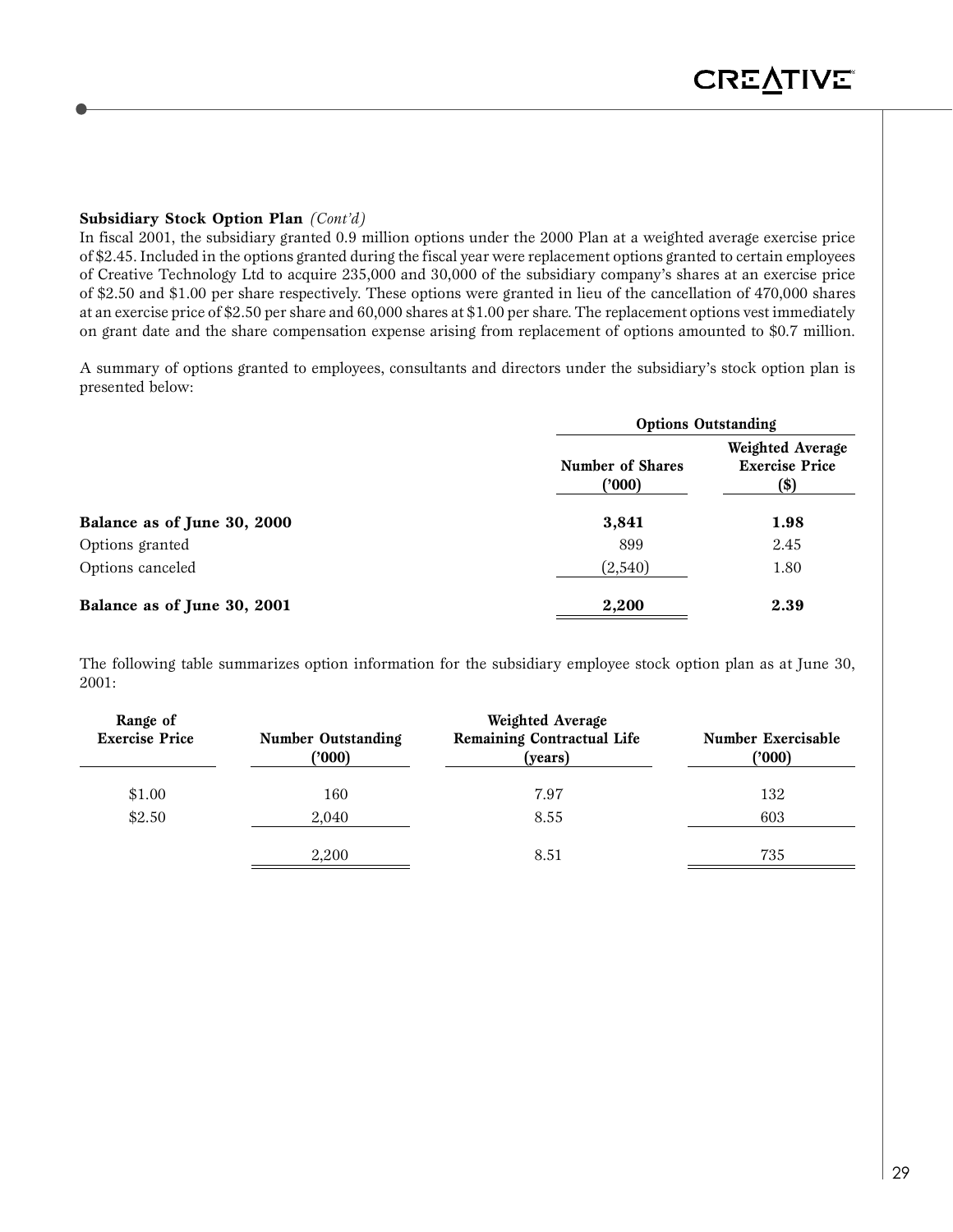### **NOTE 8 – EMPLOYEE SHARE PURCHASE AND STOCK OPTION PLANS (Cont'd)**

#### **Creative and Subsidiary Pro Forma Disclosures**

The fair value of the purchase rights under the Creative employee share purchase plan and stock option plan is estimated using the Black-Scholes model based on the following assumptions:

|                                               | Fiscal 2001       | Fiscal 2000      | Fiscal 1999      |  |
|-----------------------------------------------|-------------------|------------------|------------------|--|
| Volatility                                    | 50%               | 60%              | 70%              |  |
| Risk-free interest rates                      |                   |                  |                  |  |
| Share purchase plan                           | 3.78% to $6.09\%$ | 6.22\% to 6.81\% |                  |  |
| Stock options                                 |                   | 5.20% to 6.65%   | 4.70 % to 5.27 % |  |
| Dividend yield                                |                   | $1.0\%$          | 2.0%             |  |
| <b>Expected lives:</b><br>Share purchase plan | 6 months          | 6 months         | -                |  |
|                                               |                   |                  |                  |  |

Stock options – 0.01 years after vest date 0.01 years after vest date

|                                                       | Years ended June 30 |                 |     |      |   |      |  |
|-------------------------------------------------------|---------------------|-----------------|-----|------|---|------|--|
| Weighted average fair value of stock options granted: |                     | 2001            |     | 2000 |   | 1999 |  |
| Stock options:                                        |                     |                 |     |      |   |      |  |
| At market                                             | \$                  | $\equiv$        | \$. | 5.02 | S | 5.95 |  |
| Below market                                          | \$                  | $\qquad \qquad$ | S   | 4.71 | S | 6.09 |  |

The fair value of the purchase rights under the subsidiary stock option plan is estimated using the Black-Scholes model based on the following assumptions: **Fiscal 2001 Fiscal 2000**

|                          | <b>Fiscal 2001</b>        | <b>Fiscal 2000</b>        |
|--------------------------|---------------------------|---------------------------|
|                          |                           |                           |
| Volatility               |                           |                           |
| Risk-free interest rates | 3.78% to 6.34%            | 5.99% to 6.40%            |
| Dividend yield           |                           |                           |
| Expected lives           | 0.01 year after vest date | 0.01 year after vest date |
|                          |                           |                           |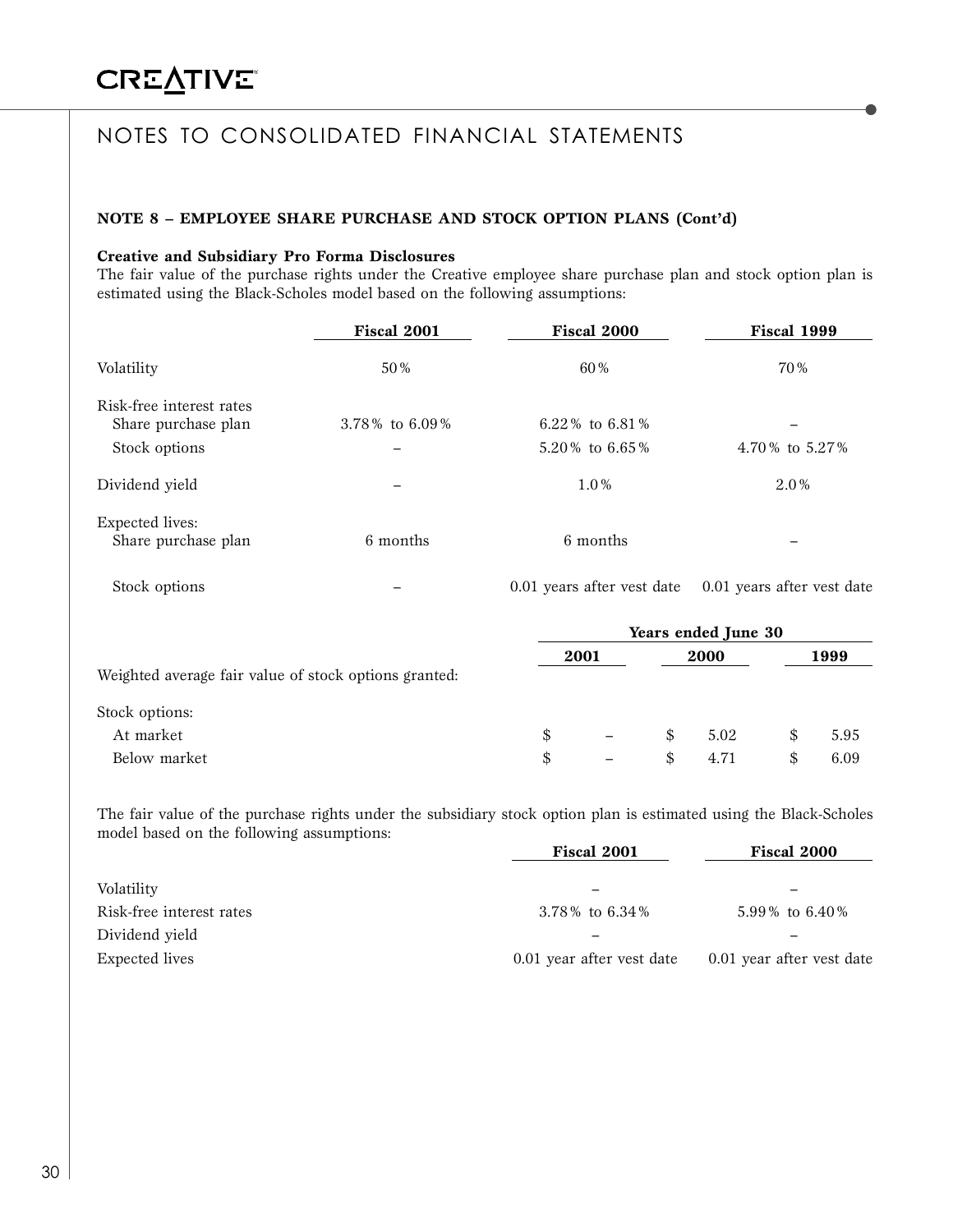### **Creative and Subsidiary Pro Forma Disclosures** *(Cont'd)*

Had compensation cost for Creative's employee share purchase and stock option plans, and the subsidiary's stock option plan been determined based on the fair value at the grant dates using the Black-Scholes model, Creative's net income (loss) and net income (loss) per share would have been as follows:

| In US\$'000, except for per share data | Years ended June 30 |            |            |  |
|----------------------------------------|---------------------|------------|------------|--|
|                                        | 2001                | 2000       | 1999       |  |
| Net (loss) income:                     |                     |            |            |  |
| As reported                            | \$(130,373)         | \$161,012  | \$115,082  |  |
| Pro forma                              | \$(134,868)         | \$151,450  | \$108,230  |  |
| Diluted (loss) earnings per share:     |                     |            |            |  |
| As reported                            | (1.65)<br>\$        | 1.86<br>\$ | 1.25<br>\$ |  |
| Pro forma                              | (1.71)<br>\$        | 1.78<br>\$ | 1.19<br>\$ |  |

### **NOTE 9 – INCOME TAXES**

Creative was granted a Pioneer Certificate in 1990 under the Singapore Economic Expansion Incentives (Relief from Income Tax) Act, Cap. 86 for the design and manufacture of digital computer video, audio and multimedia products, including personal computers and related components, chipsets and software but not including interest income. The Pioneer Certificate exempted income derived from such activities ("Pioneer Income") from tax in Singapore, subject to certain conditions until the year 2000. Creative's Pioneer Certificate expired in March 2000. Creative has applied for a separate and new Pioneer Certificate covering a new range of products. If Creative is awarded this new Pioneer Certificate, profits from qualified products under the new Pioneer Certificate will be exempted from tax in Singapore. The Singapore corporate income tax rate of 24.5% will be applicable to the profits of products excluded from the new Pioneer Certificate.

The Pioneer tax status had the effect of reducing Creative's provision for income taxes by approximately \$0.8 million, \$18.3 million and \$26.4 million, or \$0.01, \$0.21 and \$0.29 per share, for fiscal 2001, 2000 and 1999, respectively. The corporate income tax rate in Singapore, which would otherwise be applicable for Creative is 24.5% for fiscal 2001, 25.5% for 2000, and 26% for 1999. Any income of a foreign subsidiary of Creative is subject to tax in the country in which the subsidiary is located and, as a result, the effective rate of tax is subject to changes as a result of the international source of income before tax.

The Singapore and other components of income before income taxes are as follows (in US\$'000):

|                                                  | Years ended June 30         |                        |                     |  |
|--------------------------------------------------|-----------------------------|------------------------|---------------------|--|
|                                                  | 2001                        | 2000                   | 1999                |  |
| Singapore<br>Other countries                     | 25,193<br>SS.<br>(146, 688) | 96,577<br>S.<br>74.439 | \$106,644<br>18,670 |  |
| Income before income taxes and minority interest | \$(121, 495)                | \$171,016              | \$125,314           |  |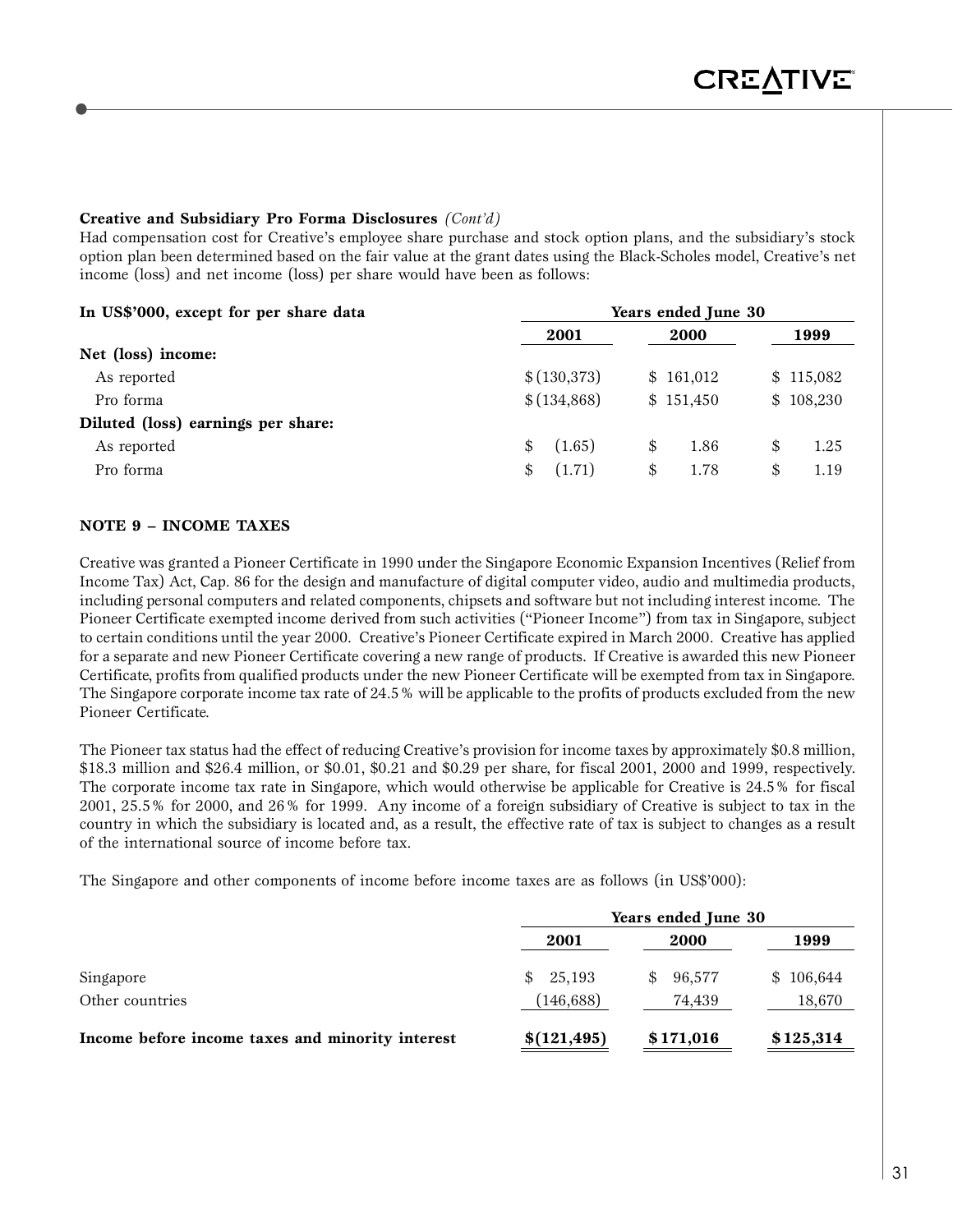### **NOTE 9 – INCOME TAXES (Cont'd)**

The provision for income taxes consists of (in US\$'000):

|                            | Years ended June 30 |             |       |
|----------------------------|---------------------|-------------|-------|
|                            | 2001                | 2000        | 1999  |
| Singapore                  | 7,971<br>S.         | 7,376<br>\$ | 1,346 |
| Other countries            | 438                 | 2,096       | 8,574 |
| Provision for income taxes | 8,409               | 9,472       | 9,920 |

Creative's effective tax provision for fiscal 2001, 2000 and 1999 reconciles to the amount computed by applying the Singapore statutory rate of 24.5% for 2001, 25.5% for 2000 and 26% for 1999 to income before income taxes and minority interest, as follows (in US\$'000):

|                                                                       | Years ended June 30 |              |              |
|-----------------------------------------------------------------------|---------------------|--------------|--------------|
|                                                                       | 2001                | 2000         | 1999         |
| Income tax (benefit) at Singapore statutory rate<br>Tax exempt income | (29,766)<br>\$      | \$<br>43,609 | 32,582<br>\$ |
| Singapore                                                             | (834)               | (18,316)     | (26, 446)    |
| Others                                                                |                     | (28,511)     | (2,952)      |
| Non-deductible expenses and write offs                                | 37,795              | 3,245        | 2,319        |
| Change in valuation allowances                                        | 8,699               | 5,135        | 2,603        |
| Rate differences and others                                           | (7, 485)            | 4,310        | 1,814        |
| Provision for income taxes                                            | 8,409<br>\$         | 9,472<br>\$  | 9,920<br>\$  |

Deferred tax assets at June 30, 2001 and 2000 consisted of the following (in US\$'000):

|                                             | As of June 30 |              |
|---------------------------------------------|---------------|--------------|
|                                             | 2001          | 2000         |
| Non-deductible reserves                     | 26,388<br>\$  | 22,346<br>\$ |
| Net operating loss carryforwards            | 22,518        | 10,444       |
| Other                                       | 2,558         | 2,608        |
| Total deferred tax assets                   | 51,464        | 35,398       |
| Valuation allowance for deferred tax assets | (51, 464)     | (35,398)     |
|                                             | \$            | \$           |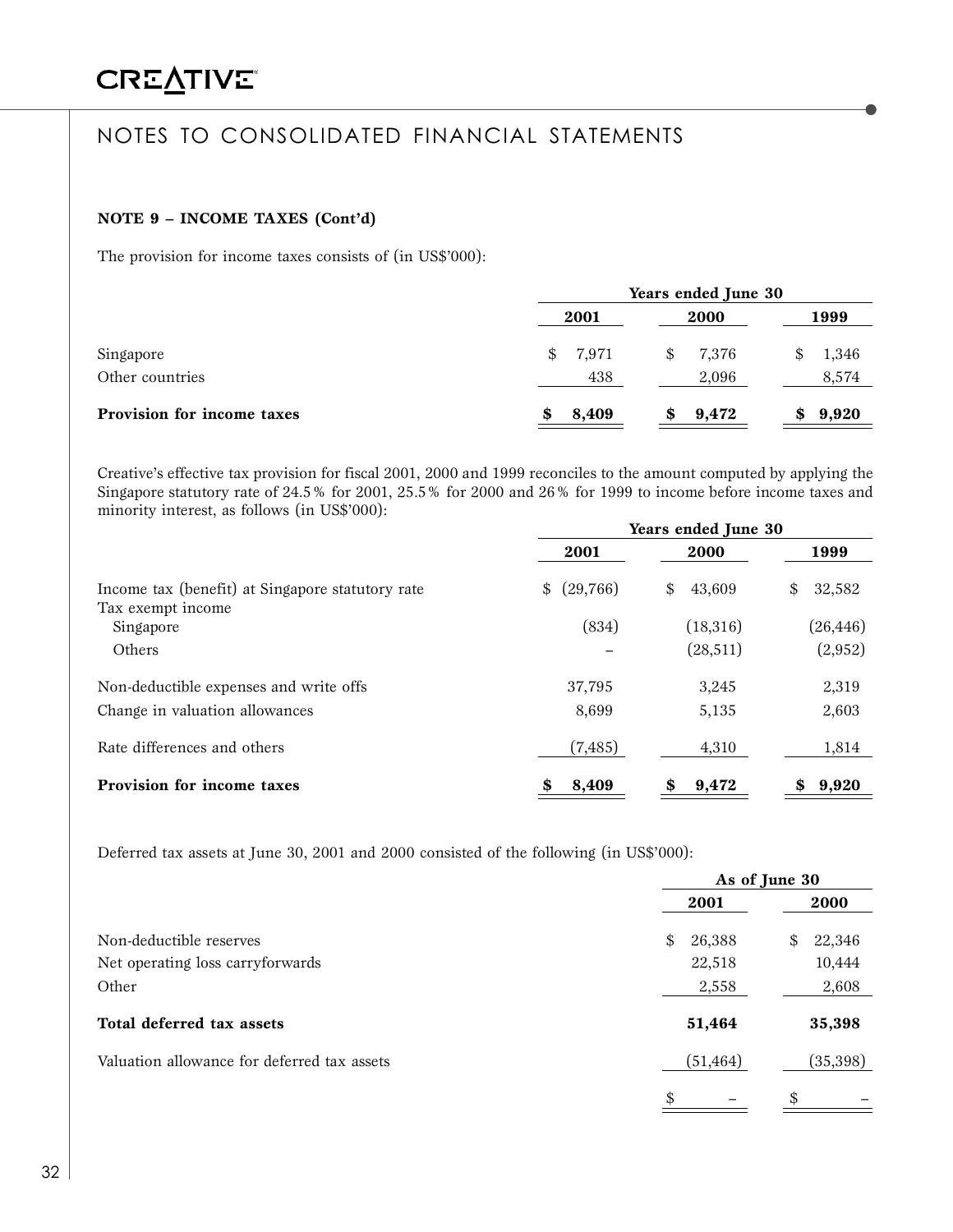Included in fiscal 2001 are deferred tax assets comprising NOLs of \$4.8 million and non-deductible reserves of \$13.7 million for the United States previously not identified.

At June 30, 2001, Creative had Irish and US net operating loss carryforwards of approximately \$23.7 million and \$41.9 million, respectively. The Irish net operating losses have an indefinite carryforward period while the US net operating losses expire between 2005 to 2021. The utilization of these net operating losses by Creative is subject to certain conditions.

A full valuation allowance has been recorded for Creative's deferred tax assets at June 30, 2001 and 2000 as management believes substantial uncertainty exists regarding the realizability of these assets.

Creative has United States tax deductions not included in the net operating loss carryforwards described above aggregating approximately \$53.6 million at June 30, 2001, as a result of the exercise of employee stock options, the tax benefit of which has not been realized. The tax benefit of the deductions, when realized, will be accounted for as a credit to additional paid-in capital rather than a reduction of the income tax provision.

### **NOTE 10 – CREDIT FACILITIES AND LONG TERM OBLIGATIONS**

On March 13, 1996, Creative Technology Centre Pte Ltd ("CTC"), a Singapore subsidiary of Creative, entered into an agreement with two banks for an eight year term loan facility for S\$60.0 million (\$32.9 million) to finance the construction of Creative's headquarters building in Singapore. The loan is repayable in nineteen quarterly installments comprising of eighteen installments of S\$1.5 million (\$0.8 million) and a final installment for the remaining S\$31.0 million (\$17.0 million). The repayment commenced on July 5, 1998. The interest on the outstanding loan balance is payable at the banks' cost of funds plus 1.25%. The interest rate charged for fiscal 2001 was at a range of 3.45% to 4.50%. The loan is secured by a first mortgage on the building and by way of a fixed and floating charge over all assets of CTC. At June 30, 2001, S\$39.9 million (\$21.9 million) was outstanding.

A portion of the construction of the headquarters building is also being financed in equal parts by Creative and Bukit Frontiers Pte Ltd., a company owned by one of Creative's officers, who is also a director. At June 30, 2001, loans extended and equity contributed by Bukit Frontiers Pte Ltd. totaled S\$12.5 million (\$6.9 million) and S\$0.5 million (\$0.4 million), respectively.

Creative has various other credit facilities relating to overdrafts, letters of credit and bank guarantees with several banks totaling approximately \$120.0 million at June 30, 2001. Within these credit facilities, sub-limits have been set on how Creative may utilize the overall credit facilities. At June 30, 2001, \$2.3 million in letters of credit and \$1.4 million in bank guarantees were drawn under these facilities. These facilities bear interest at approximately the banks' prime rates.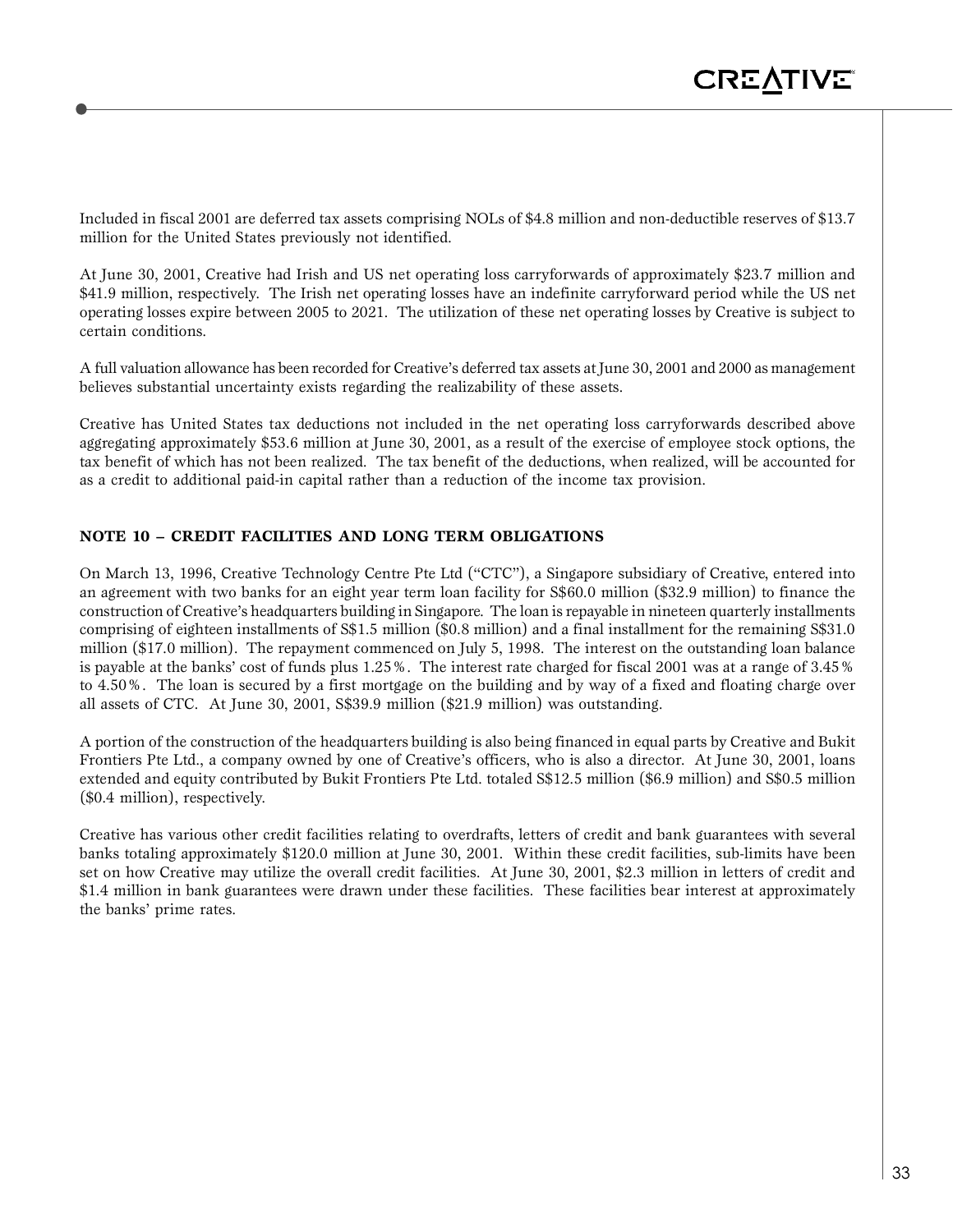### **NOTE 11 – ISSUANCE OF CONVERTIBLE PREFERENCE SHARES**

In May 2000, a wholly owned subsidiary issued 5.0 million convertible preference shares at \$4.50 per share, resulting in net proceeds to the subsidiary of approximately \$22.0 million. Subsequent to the issuance, Creative continued to own approximately 89% of the outstanding shares of the subsidiary on a fully converted basis.

### **NOTE 12 – LICENSE AGREEMENTS**

Creative has entered into license agreements with certain software developers under which it has the right to include, modify and distribute software products in support of its sales. Typically, royalties are payable on a per unit basis in relation to sales volume, although certain agreements may include one time payments or guaranteed minimum commitments. Creative periodically reviews these arrangements in accordance with its stated accounting policies. At June 30, 2001, Creative has committed to pay \$2.1 million in respect of future minimum royalty obligations over terms of up to 5 years.

### **NOTE 13 – RESTRUCTURING AND OTHER CHARGES**

In March 2001, Creative announced a series of cost-cutting measures which included a worldwide workforce reduction of approximately 10%, closure of Creative's manufacturing location in Pennsylvania and transferring these manufacturing activities to Creative's other facilities, and sharp cutbacks in selected non-revenue generating Internet initiatives. As a result of these measures and other market changes, Creative in fiscal year 2001 recorded restructuring and other charges of \$22.8 million which was included in operating expenses and an inventory charge of \$8.2 million to cost of goods sold. The \$22.8 million restructuring and other charges comprised \$5.1 million in employee separation costs, \$3.3 million in facility exit costs, fixed asset impairment write-downs of \$3.2 million and write off of other assets acquired from Aureal amounting to \$11.2 million.

Employee separation costs represent the costs of involuntary severance benefits for approximately 400 positions. As of June 30, 2001, approximately 90% of these employees had separated from the Company. Facility exit costs primarily include lease termination and unutilized capacity costs. The accruals for employee separation costs and exit costs are included in accrued liabilities in the consolidated balance sheet.

The following table display the accruals established for employee separation and facility exit costs (in US\$'000):

|             |                                 |       |                            | Accruals as of<br>June 30, 2001 |
|-------------|---------------------------------|-------|----------------------------|---------------------------------|
| \$<br>5,092 |                                 | 3,215 | \$                         | 1,877                           |
| 8,382       |                                 | 3,930 | S                          | 2,575<br>4,452                  |
|             | <b>Initial Charges</b><br>3,290 |       | <b>Amounts Paid</b><br>715 |                                 |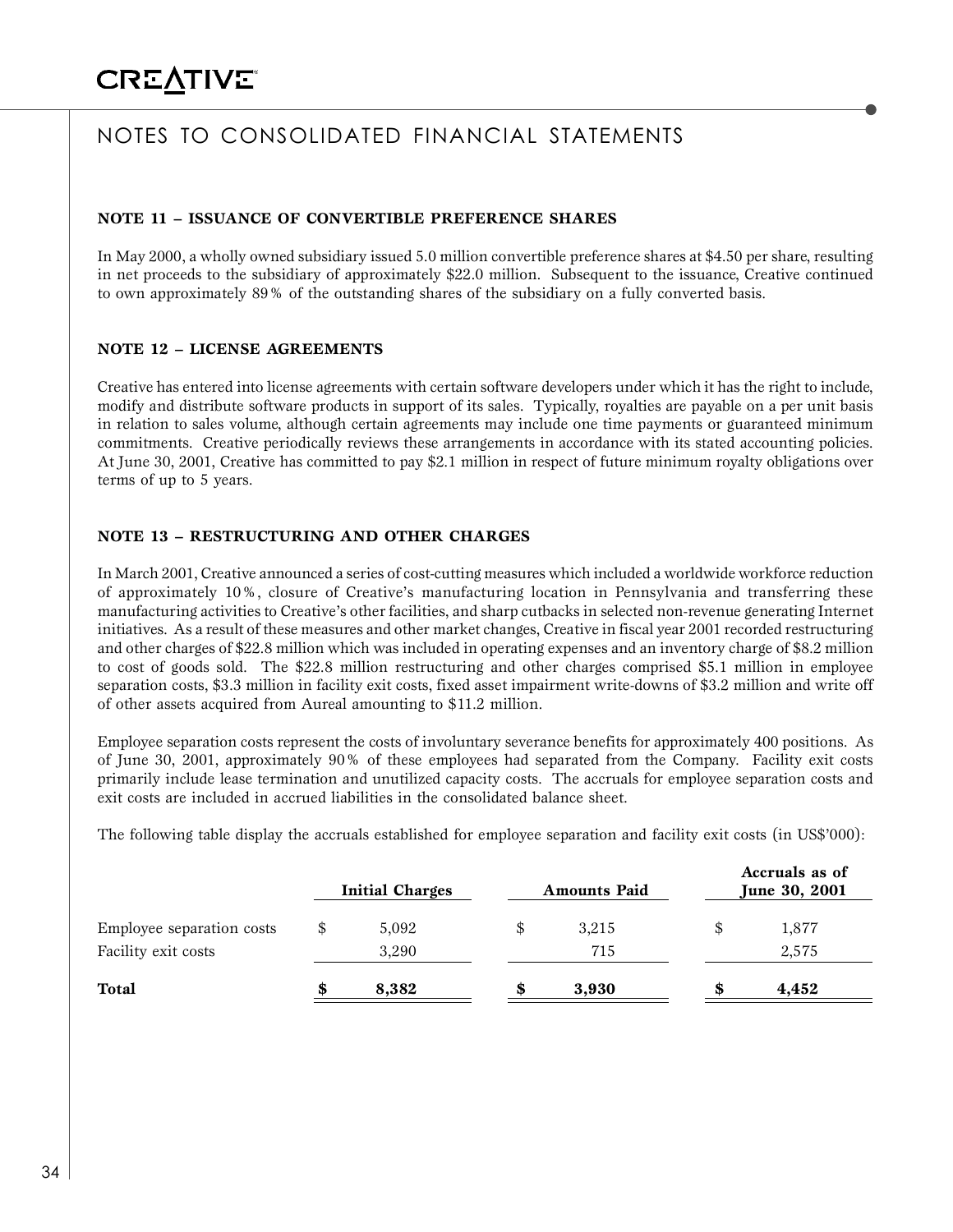Fixed and other asset impairment write-downs are attributed to manufacturing and other equipment associated with the facilities being closed as well as certain other intangible assets which have been impaired as a result of recent changes in market conditions.

The \$8.2 million inventory charge primarily relates to digital video recorders and graphics which were written down to their estimated sales values as a result of management's decision to exit from these businesses.

Included in the results of operations for fiscal 2000 were US\$20.0 million for the settlement of all outstanding litigation claims between Aureal and Creative (see Note 14 of "Notes to Consolidated Financial Statements").

### **NOTE 14 – LITIGATION**

During the course of its normal business operations, Creative and its subsidiaries are involved from time to time in a variety of intellectual property and other disputes, including claims against Creative alleging copyright infringement, patent infringement and other business torts. Currently such disputes exist with, among other entities, Bose Corporation (an action involving a patent claim by Bose and other claims and counterclaims by both sides in the District of Massachusetts and involving Creative and its Cambridge SoundWorks subsidiary); the Lemelson Foundation (an action involving patent claims by Lemelson against over 500 entities, including Creative); Photobit Corporation (a patent infringement action pending with the International Trade Commission); Seer Systems, Inc. (a breach of contract action in connection with a technology development scheme and convertible note pending in the state courts of California); and Sunonwealth Electric Machine Industry Co. (a patent infringement action pending in the Northern District of California). Creative also from time to time receives licensing inquiries and/or threats of potential future patent claims from a variety of entities, including IBM and Lucent. Creative believes it has valid defenses to the various claims and counterclaims asserted against it. However, should any of these plaintiffs prevail in their claims or counterclaims, Creative does not expect there to be any consequent material adverse effect on its financial position or results of operations.

On September 21, 2000, the U.S. Bankruptcy Court for the Northern District of California, Oakland Division approved the sale to Creative of substantially all of the assets of Aureal Semiconductor, Inc. The sale was completed in November 2001, and included settlement of all outstanding litigation claims between Aureal and Creative. Creative paid \$28.0 million in cash, plus two new shares of Creative stock for every 100 outstanding shares of Aureal stock, or 208,079 shares of Creative stock. The Creative shares were valued at \$3.24 million based on the fair market value of Creative stock on the settlement date. Creative recorded as a pre-tax charge of \$20.0 million against fiscal 2000 earnings as a result of the settlement of outstanding litigation.

#### **NOTE 15 – INVESTMENTS**

Resulting from a continued downturn in global equity markets, Creative experienced a steep decline in its investment portfolio in fiscal 2001, resulting in net investment losses of \$148.5 million which included \$200.3 million of losses from permanent write-downs of quoted and unquoted investments and \$51.8 million net gain from quoted investments and marketable securities. Included in the results of operations for fiscal 2000 are net gains from quoted investments and marketable securities of \$113.2 million and investments write off of \$9.8 million.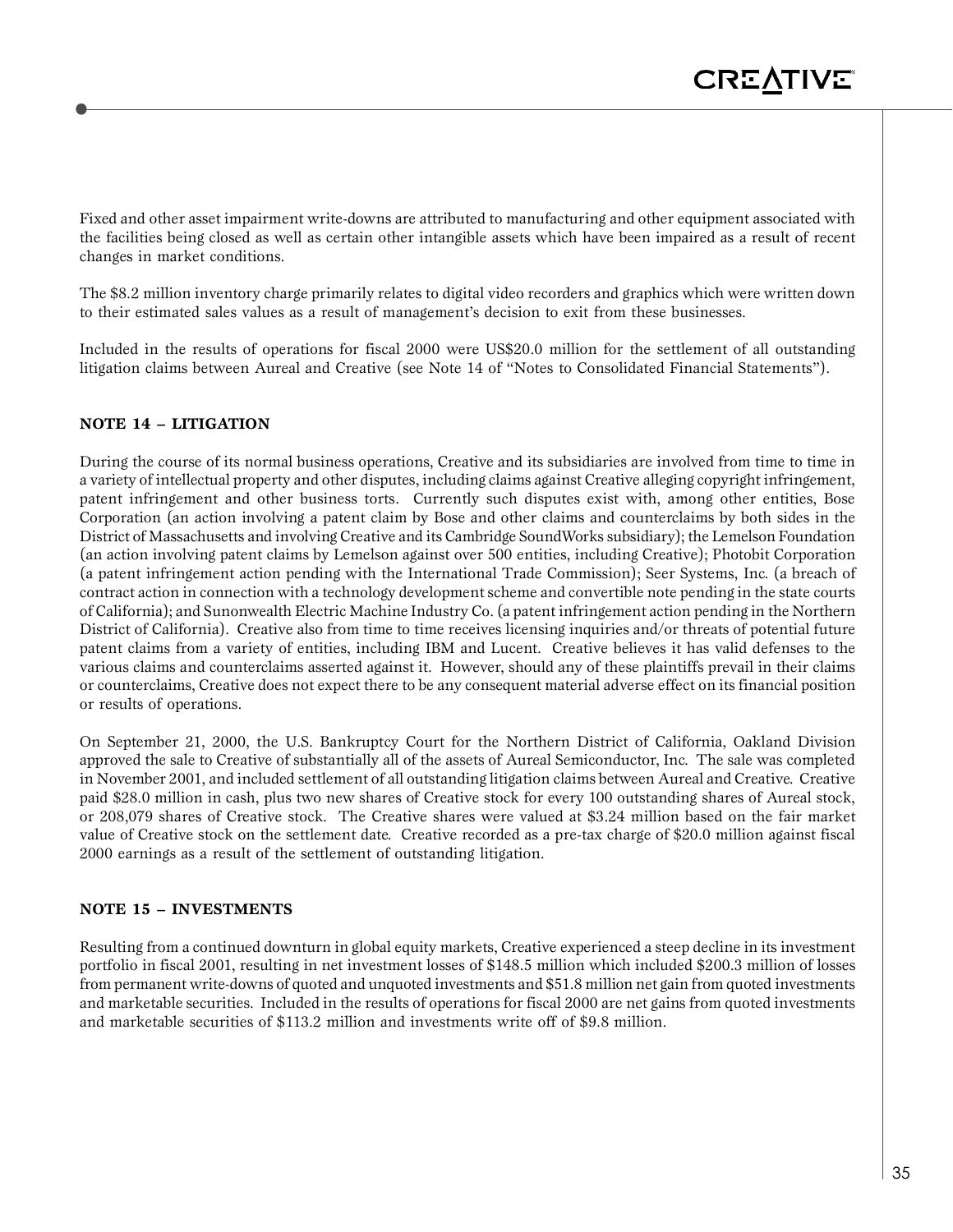### **NOTE 16 – SEGMENT REPORTING**

Creative operates primarily in one industry segment and provides advanced multimedia solutions for personal computers. Creative has manufacturing plants in Singapore and Malaysia with the European distribution center located in Dublin, Ireland and the Americas distribution center located in Milpitas, California. Creative focuses its worldwide sales and marketing efforts predominantly through sales offices in North America, Europe and the Asia Pacific region.

The following is a summary of operations by geographical regions (in US\$'000):

|                     | Years ended June 30 |               |               |
|---------------------|---------------------|---------------|---------------|
|                     | 2001                | 2000          | 1999          |
| External net sales: |                     |               |               |
| Asia Pacific        | 227,146<br>\$       | 274.101<br>\$ | 242,602<br>\$ |
| The Americas        | 598,829             | 598,956       | 568,099       |
| Europe              | 402,627             | 470,547       | 485,836       |
| Consolidated        | \$1,228,602         | \$1,343,604   | \$1,296,537   |

|                          | Years ended June 30 |              |              |  |  |
|--------------------------|---------------------|--------------|--------------|--|--|
|                          | 2001                | <b>2000</b>  | 1999         |  |  |
| Operating income (loss): |                     |              |              |  |  |
| Asia Pacific             | 26,913<br>\$        | 85,621<br>\$ | 81,576<br>\$ |  |  |
| The Americas             | (18, 954)           | (45, 654)    | (6, 674)     |  |  |
| Europe                   | 16,620              | 22,319       | 20,743       |  |  |
| Consolidated             | 24,579<br>S         | 62,286<br>S  | 95,645<br>S  |  |  |

|                      | As of June 30 |              |  |
|----------------------|---------------|--------------|--|
|                      | 2001          | <b>2000</b>  |  |
| Identifiable assets: |               |              |  |
| Asia Pacific         | 442,000<br>\$ | 904,479<br>S |  |
| The Americas         | 151,501       | 161,756      |  |
| Europe               | 80,479        | 110,224      |  |
| Consolidated         | 673,980       | \$1,176,459  |  |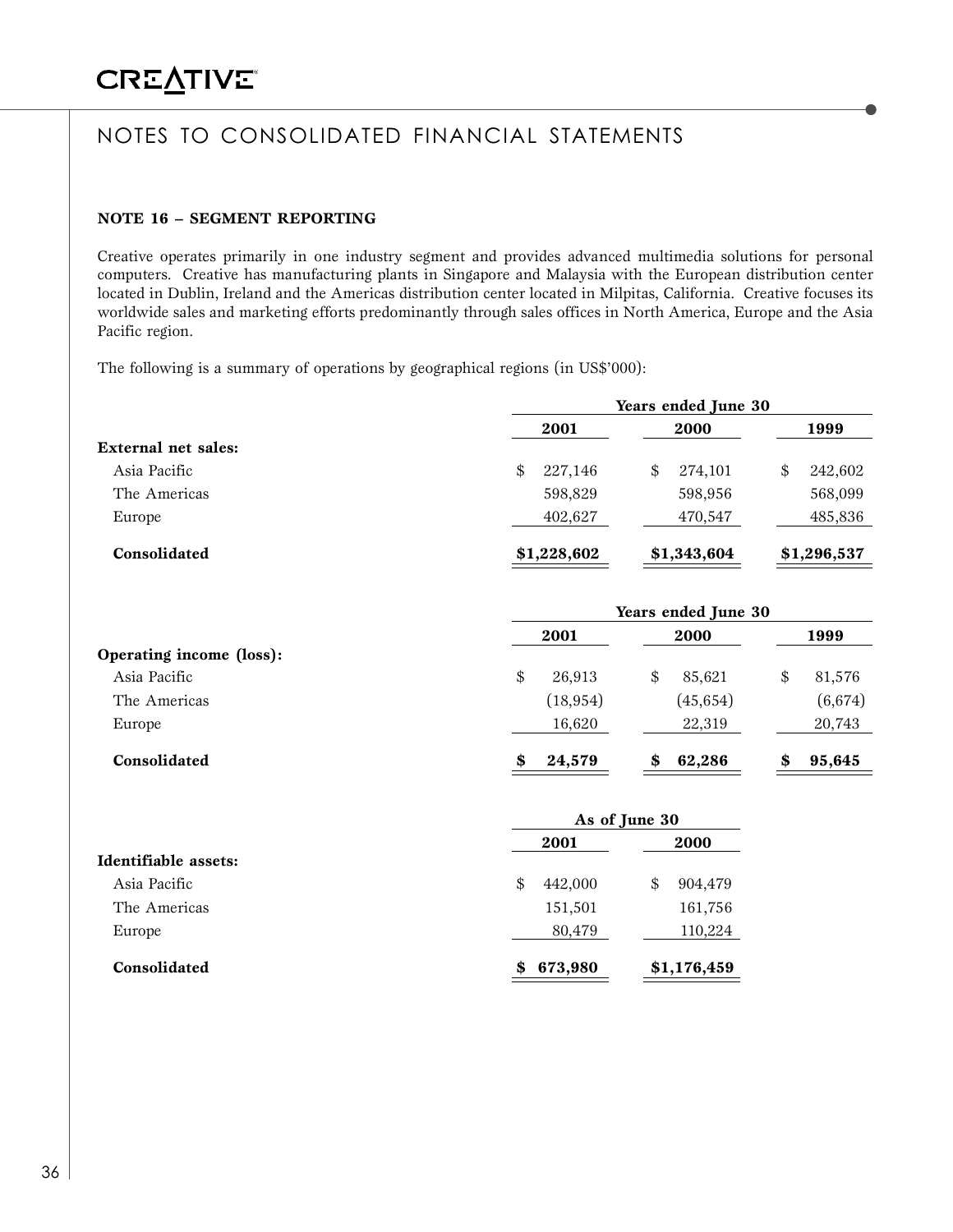Long-lived assets are based on the physical location of the assets at the end of each of the fiscal years. Geographic revenue information for the three years ended June 30, 2001 is based on the location of the selling entity.

| 2001          | 2000          |
|---------------|---------------|
|               |               |
| \$<br>275,103 | 428,949<br>\$ |
| 151,501       | 161,756       |
| 77,743        | 104,565       |
| 169,633       | 481,189       |
| 673,980<br>\$ | \$1,176,459   |
|               |               |

| 2001          | 2000          | 1999                |
|---------------|---------------|---------------------|
|               |               |                     |
| \$<br>149,228 | 202,917<br>\$ | 199,841<br>\$       |
| 598,829       | 598,956       | 568,099             |
| 402,627       | 470,547       | 485,836             |
| 77,918        | 71,184        | 42,761              |
| \$1,228,602   | \$1,343,604   | \$1,296,537         |
|               |               | rears ended june 50 |

**Major customers:** In fiscal 2001, 2000 and 1999, no customer accounted for more than 10% of net revenues. As of June 30, 2001, one customer accounted for 11.7% of net accounts receivable and as of June 30, 2000 and 1999, no customer accounted for more than 10% of net accounts receivable.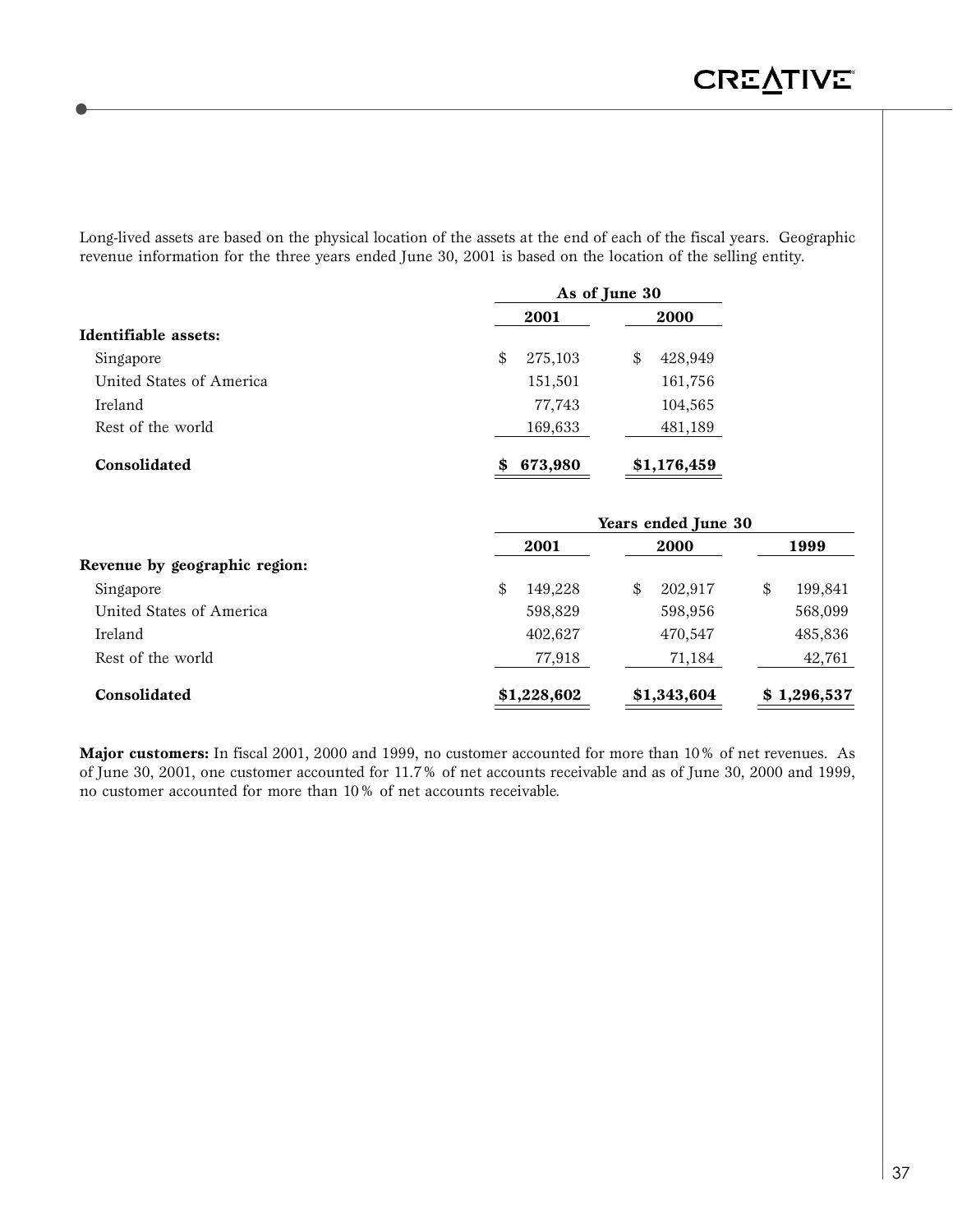# STOCK MARKET INFORMATION

Creative's Ordinary Shares have been traded on the NASDAQ National Market ("NASDAQ") since August 3, 1992, under the symbol "CREAF". Creative's Ordinary Shares have been traded on the SGX-ST since June 15, 1994. The following table presents, for the registered shares on the NASDAQ and SGX-ST:

(i) the annual high and low market prices for the five most recent full fiscal years;

(ii) the high and low market prices for each full fiscal quarter for the two most recent full fiscal years; and

(iii) the high and low market prices for each month for the most recent six months.

These prices do not include retail markups, markdowns, or commissions.

|                                       | <b>NASDAQ</b><br>(Price in US\$/Share) |       | <b>SGX-ST</b><br>(Price in Singapore \$/Share) |       |
|---------------------------------------|----------------------------------------|-------|------------------------------------------------|-------|
|                                       |                                        |       |                                                |       |
|                                       | High                                   | Low   | High                                           | Low   |
| Annual High and Low                   |                                        |       |                                                |       |
| Fiscal 1997                           | 20.25                                  | 3.50  | 29.70                                          | 5.05  |
| Fiscal 1998                           | 29.38                                  | 11.00 | 46.50                                          | 17.90 |
| Fiscal 1999                           | 18.56                                  | 8.12  | 30.30                                          | 14.10 |
| Fiscal 2000                           | 38.00                                  | 9.69  | 64.00                                          | 16.60 |
| Fiscal 2001                           | 23.81                                  | 8.10  | 41.00                                          | 14.90 |
| Quarterly High and Low<br>Fiscal 2000 |                                        |       |                                                |       |
| First Quarter                         | 13.00                                  | 9.69  | 22.80                                          | 16.60 |
| Second Quarter                        | 18.75                                  | 10.06 | 32.00                                          | 16.90 |
| Third Quarter                         | 38.00                                  | 16.25 | 64.00                                          | 27.80 |
| Fourth Quarter                        | 30.13                                  | 21.69 | 52.50                                          | 36.10 |
| Fiscal 2001                           |                                        |       |                                                |       |
| First Quarter                         | 23.81                                  | 19.63 | 41.00                                          | 34.00 |
| Second Quarter                        | 19.88                                  | 10.00 | 35.70                                          | 18.20 |
| Third Quarter                         | 13.88                                  | 9.03  | 24.10                                          | 16.50 |
| Fourth Quarter                        | 9.90                                   | 8.10  | 18.00                                          | 14.90 |
| Monthly High and Low                  |                                        |       |                                                |       |
| February 2001                         | 13.56                                  | 11.25 | 23.90                                          | 19.90 |
| March 2001                            | 11.00                                  | 9.03  | 19.40                                          | 16.50 |
| April 2001                            | 9.90                                   | 8.88  | 17.80                                          | 16.00 |
| May 2001                              | 9.86                                   | 9.07  | 18.00                                          | 16.50 |
| June 2001                             | 9.24                                   | 8.10  | 16.60                                          | 14.90 |
| <b>July 2001</b>                      | 9.00                                   | 8.10  | 16.90                                          | 15.00 |

As of August 17, 2001, there were approximately 10,615 shareholders of record of the Ordinary Shares, of which approximately 234 were registered in the US, and approximately 10,381 in Singapore. Because many of the US shares are held by brokers and other institutions on behalf of shareholders, Creative is unable to estimate the total number of shareholders represented by these US record holders.

On August 17, 2001, the closing price of Creative's Ordinary Shares on the NASDAQ National Market was \$7.90 and on the SGX-ST was S\$13.90.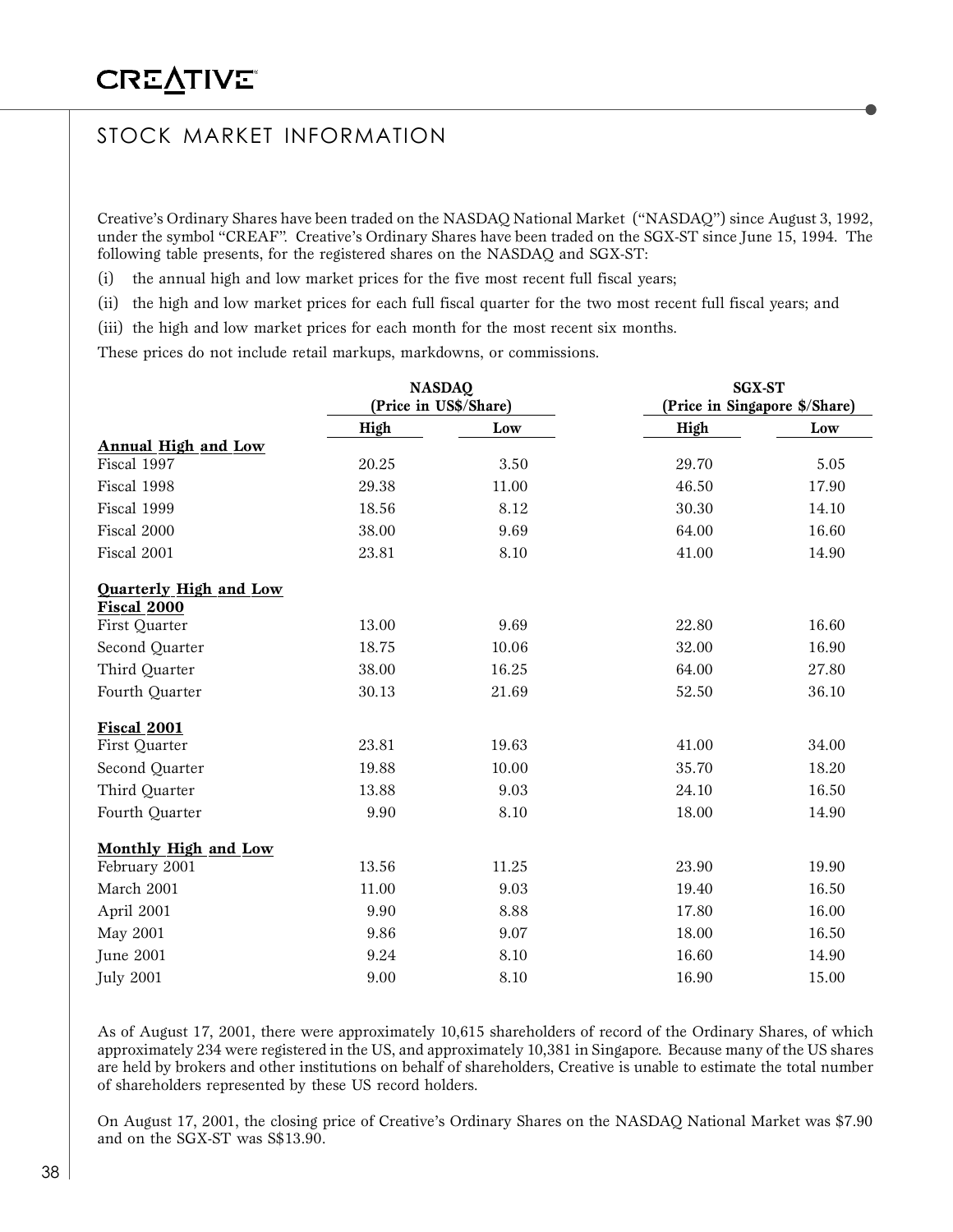# CORPORATE DIRECTORY

#### **BOARD OF DIRECTORS**

Sim Wong Hoo, Chairman Tan Lip-Bu, Director Tang Chun Choy, Director Lee Kheng Nam, Director

#### **CORPORATE HEADQUARTERS COMPANY SECRETARY**

31 International Business Park Ng Keh Long Singapore 609921 Creative Resource Tel: 65-895-4000 Singapore 609921

1901 McCarthy Boulevard Lim Associates Pte Ltd Milpitas CA 95035 USA 10 Collyer Quay Tel: 1-408-428-6600 #19-08 Ocean Building

Ballycoolin Industrial Estate 23rd Floor Republic of Ireland Tel: 353-1-820-6444

### **CORPORATE COUNSEL** 8 Cross Street #17-00

Arfat Selvam & Gunasingham PWC Building 30 Raffles Place Singapore 048424 #12-00 Caltex House & Singapore 048622 PricewaterhouseCoopers LLP & Ten Almaden Boulevard Morrison & Foerster San Jose CA 95113 USA Attorneys at Law 425 Market Street San Francisco, CA 94105-2482 USA

Creative Resource 31 International Business Park

#### **US HEADQUARTERS REGISTRAR/TRANSFER AGENT**

Singapore 049315  $\mathcal{R}_{i}$ **EUROPE HEADQUARTERS** ChaseMellon Shareholder Services 235 Montgomery Street Blanchardstown, Dublin 15 San Francisco CA 94104 USA

#### **INDEPENDENT ACCOUNTANTS**

PricewaterhouseCoopers